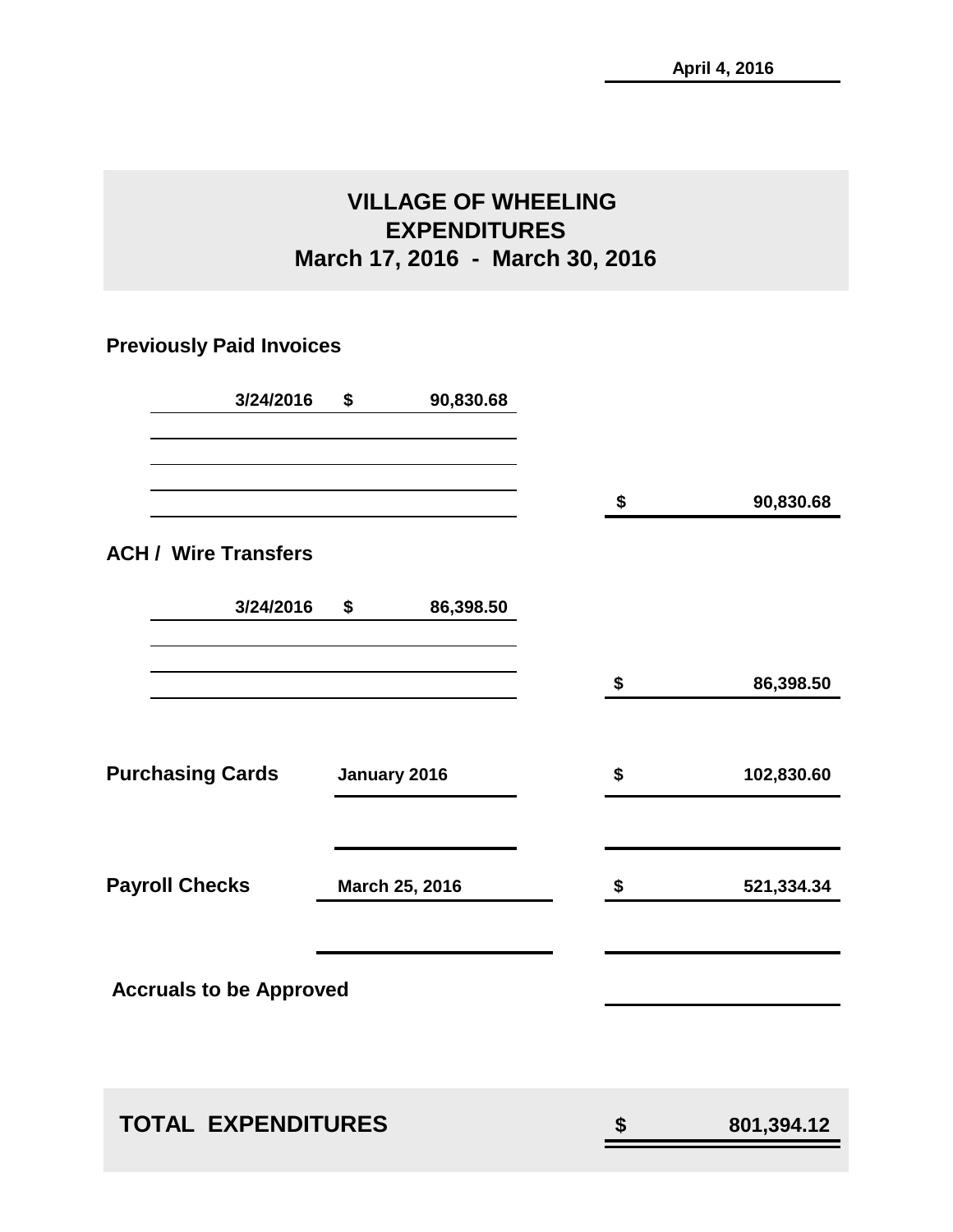SUNGARD PENTAMATION PAGE NUMBER: 1SELECTION CRITERIA: ALL

VILLAGE OF WHEELING **ACCTPA51** TIME: 09:06:51 CASH REQUIREMENTS - CHECK FORMAT - DUE DATE: 03/25/2016

ACCOUNTING PERIOD: 3/16

| VENDOR                                           | ORGANIZATION | <b>ACCOUNT</b> | PURCHASE OR          | INVOICE                | AMOUNT                       | DESCRIPTION                            |
|--------------------------------------------------|--------------|----------------|----------------------|------------------------|------------------------------|----------------------------------------|
| 9355<br>ACCURATE OFFICE SUPPLY                   | 2100         | 5318           | 16000664             | 354679                 | 105.00                       | OFFICE SUPPLIES                        |
| TOTAL CHECK                                      |              |                |                      |                        | 105.00                       |                                        |
| 8768<br>AFSCME COUNCIL 31<br>TOTAL CHECK         | 50           | 2124           |                      |                        | 715.48<br>715.48             | DED:094 AFSCME DUE                     |
| 8848<br>ARTHUR B ADLER & ASSOCIATES              | 50           | 2126           |                      |                        | 198.15                       | DED:505 MISC DED                       |
| TOTAL CHECK                                      |              |                |                      |                        | 198.15                       |                                        |
| 253<br>AT&T CORP<br>TOTAL CHECK                  | 1600         | 5238           | 16000729             |                        | 34.45<br>34.45               | 911 PHONE LINE                         |
|                                                  |              |                |                      |                        |                              |                                        |
| 483<br>CHICAGO COMMUNICATIONS LLC<br>TOTAL CHECK | 15<br>15     | 5207<br>5221   | 16000668<br>16000667 | 280396<br>280697       | 233.00<br>932.05<br>1,165.05 | RADIO REPAIR<br>RADIO MAINT AGREEMENT  |
| 9751                                             | 40           | 2207           |                      |                        | 71.52                        | UB REFUND                              |
| PAULINE CLOWER<br>TOTAL CHECK                    |              |                |                      |                        | 71.52                        |                                        |
| 623                                              | 2100         | 5222           | 16000666             |                        | 35.00                        | MEMBERSHIP DUES                        |
| CRIME ANALYSTS OF ILLINOIS A<br>TOTAL CHECK      |              |                |                      |                        | 35.00                        |                                        |
| 9746                                             | 01           | 4512           | 16000663             | P3319011               | 20.00                        | REFUND OVER PAYMENT                    |
| DIANTE DENNIS<br>TOTAL CHECK                     |              |                |                      |                        | 20.00                        |                                        |
| 9755                                             | 01           | 2206           | 16000697             | 236                    | 975.00                       | SOFTWARE                               |
| ELINEUP LLC<br>TOTAL CHECK                       |              |                |                      |                        | 975.00                       |                                        |
| 3004                                             | 2100         | 5228           | 16000670             | 17036                  | 325.00                       | PRINTING FORMS                         |
| EMERALD PRINTING & PROMOTION<br>TOTAL CHECK      |              |                |                      |                        | 325.00                       |                                        |
| 3939                                             | 2100         | 5228           | 16000671             | 59970                  | 385.22                       | PRINTING FORMS                         |
| EXPRESS PRINTING CENTER<br>TOTAL CHECK           |              |                |                      |                        | 385.22                       |                                        |
| 9757<br>KIMBERLY FREELAND                        | 40           | 2207           |                      |                        | 48.53                        | <b>UB REFUND</b>                       |
| TOTAL CHECK                                      |              |                |                      |                        | 48.53                        |                                        |
| 935                                              | 2100         | 5106           | 16000642             |                        | 606.03                       | UNIFORM ALLOWANCE                      |
| GALLS LLC                                        | 2100<br>2110 | 5106<br>5106   | 16000640<br>16000641 | 004879903<br>005007299 | 143.96<br>102.24             | UNIFROM ALLOWANCE<br>UNIFORM ALLOWANCE |
| TOTAL CHECK                                      |              |                |                      |                        | 852.23                       |                                        |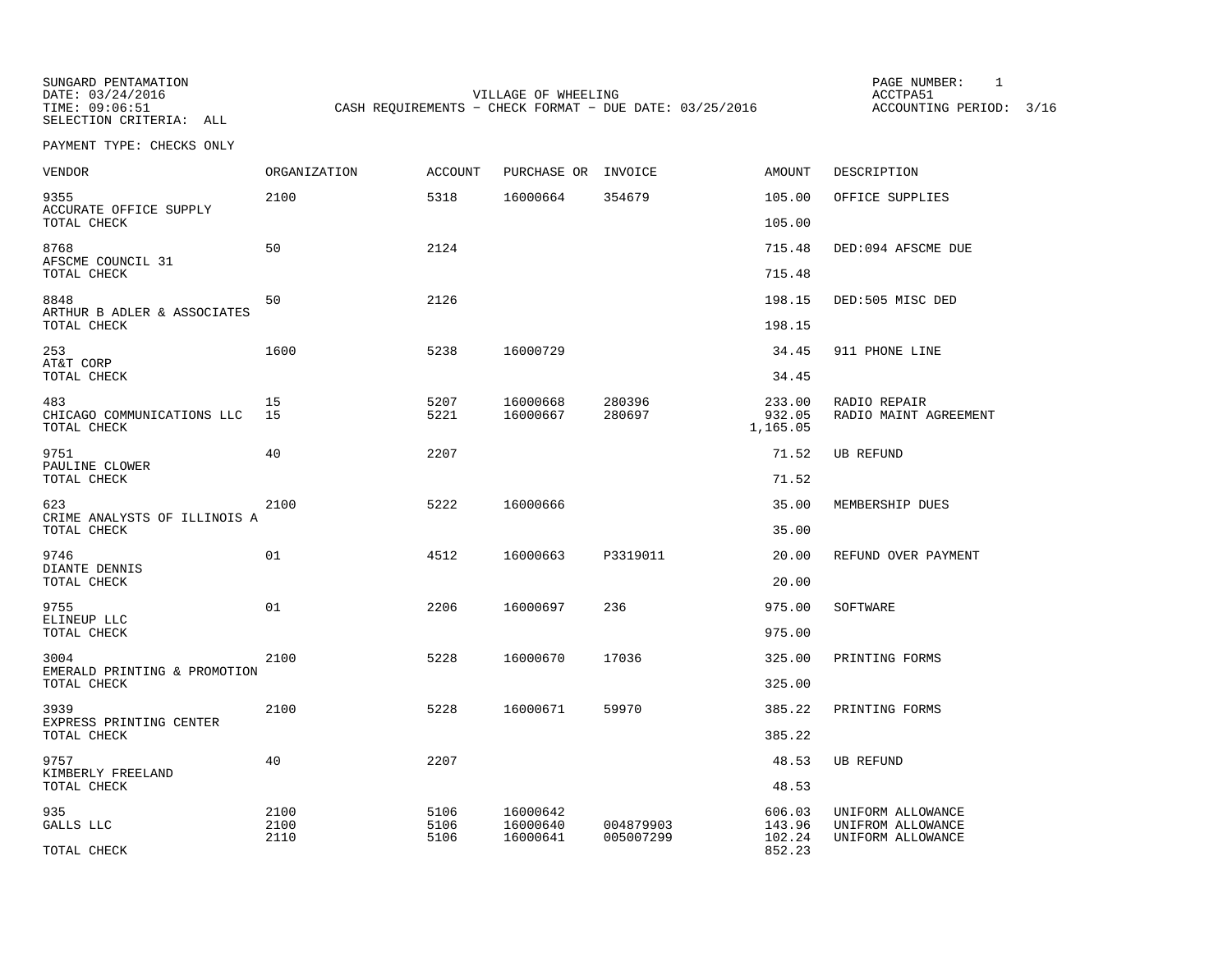SUNGARD PENTAMATION PAGE NUMBER: 2VILLAGE OF WHEELING **ACCTPA51** TIME: 09:06:51 CASH REQUIREMENTS - CHECK FORMAT - DUE DATE: 03/25/2016

ACCOUNTING PERIOD: 3/16

| <b>VENDOR</b>                                     | ORGANIZATION         | <b>ACCOUNT</b>               | PURCHASE OR INVOICE                          |                                                      | AMOUNT                               | DESCRIPTION                                                                  |
|---------------------------------------------------|----------------------|------------------------------|----------------------------------------------|------------------------------------------------------|--------------------------------------|------------------------------------------------------------------------------|
| 3628<br>GARVEY'S OFFICE PRODUCTS                  | 2100                 | 5318                         | 16000673                                     | PINV1115679                                          | 24.24                                | OFFICE SUPPLIES                                                              |
| TOTAL CHECK                                       |                      |                              |                                              |                                                      | 24.24                                |                                                                              |
| 973<br>GOVERNMENT FINANCE OFFICERS<br>TOTAL CHECK | 1700<br>1700         | 5105<br>5105                 | 16000692<br>16000693                         | 2805844<br>2805852                                   | 195.00<br>195.00<br>390.00           | GAAP WEBINAR<br>GAAP WEBINAR                                                 |
| 2752<br>GRAINGER                                  | 1300                 | 5315                         | 16000655                                     | 9049216121                                           | 76.85                                | HAND WIPES                                                                   |
| TOTAL CHECK                                       |                      |                              |                                              |                                                      | 76.85                                |                                                                              |
| 3717<br>GREATER COOK COUNTY POLICE C              | 2100                 | 5222                         | 16000674                                     |                                                      | 30.00                                | 2016 MEMBERSHIP FEE                                                          |
| TOTAL CHECK                                       |                      |                              |                                              |                                                      | 30.00                                |                                                                              |
| 5421<br>ILLINOIS FIRE SERVICE ADMIN               | 2200                 | 5222                         | 16000650                                     |                                                      | 55.00                                | MEMBERSHIP DUES                                                              |
| TOTAL CHECK                                       |                      |                              |                                              |                                                      | 55.00                                |                                                                              |
| 9256<br>INTERSTATE BILLING SERVICE I 2200         | 1420<br>4100<br>4200 | 5310<br>5310<br>5310<br>5310 | 16000649<br>16000649<br>16000649<br>16000649 | 3001744408<br>3001744408<br>3001744408<br>3001744408 | 264.00<br>792.00<br>264.00<br>264.00 | ON COMMAND PARTS<br>ON COMMAND PARTS<br>ON COMMAND PARTS<br>ON COMMAND PARTS |
| TOTAL CHECK                                       |                      |                              |                                              |                                                      | 1,584.00                             |                                                                              |
| 1272<br>INTOXIMETERS INC                          | 2100                 | 5324                         | 16000677                                     | 525315                                               | 205.25                               | <b>DRYGAS</b>                                                                |
| TOTAL CHECK                                       |                      |                              |                                              |                                                      | 205.25                               |                                                                              |
| 9741<br>JOURNALISM ONLINE LLC                     | 1300                 | 5302                         | 16000658                                     | 419                                                  | 79.00                                | ONLINE DAILY HERALD                                                          |
| TOTAL CHECK                                       |                      |                              |                                              |                                                      | 79.00                                |                                                                              |
| 9750                                              | 40                   | 2207                         |                                              |                                                      | 21.94                                | <b>UB REFUND</b>                                                             |
| KEI KATO<br>TOTAL CHECK                           |                      |                              |                                              |                                                      | 21.94                                |                                                                              |
| 6502<br>KIESLER'S POLICE SUPPLY INC               | 2100<br>2100         | 5316<br>5106                 | 16000680<br>16000678                         | 0779611B<br>0780538                                  | 443.95<br>214.31                     | RANGE AMMUNITION<br>UNIFORM ALLOWANCE                                        |
| TOTAL CHECK                                       | 2100                 | 5316                         | 16000679                                     | 0799611A                                             | 7,173.20<br>7,831.46                 | RANGE AMMUNITION                                                             |
| 9747<br>MICHAEL KORECKY                           | 01                   | 4512                         | 16000662                                     | P3318592                                             | 30.00                                | REFUND DUP PAYMENTS                                                          |
| TOTAL CHECK                                       |                      |                              |                                              |                                                      | 30.00                                |                                                                              |
| 9748<br>ALEXANDR KORENSKIY                        | 01                   | 4512                         | 16000661                                     | P3312821                                             | 20.00                                | REFUND OVER PAYMENT                                                          |
| TOTAL CHECK                                       |                      |                              |                                              |                                                      | 20.00                                |                                                                              |
| 7468<br>LAKE COUNTY CHIEFS OF POLICE              | 2100                 | 5222                         | 16000682                                     |                                                      | 50.00                                | MEMBERSHIP RENEWAL                                                           |
| TOTAL CHECK                                       |                      |                              |                                              |                                                      | 50.00                                |                                                                              |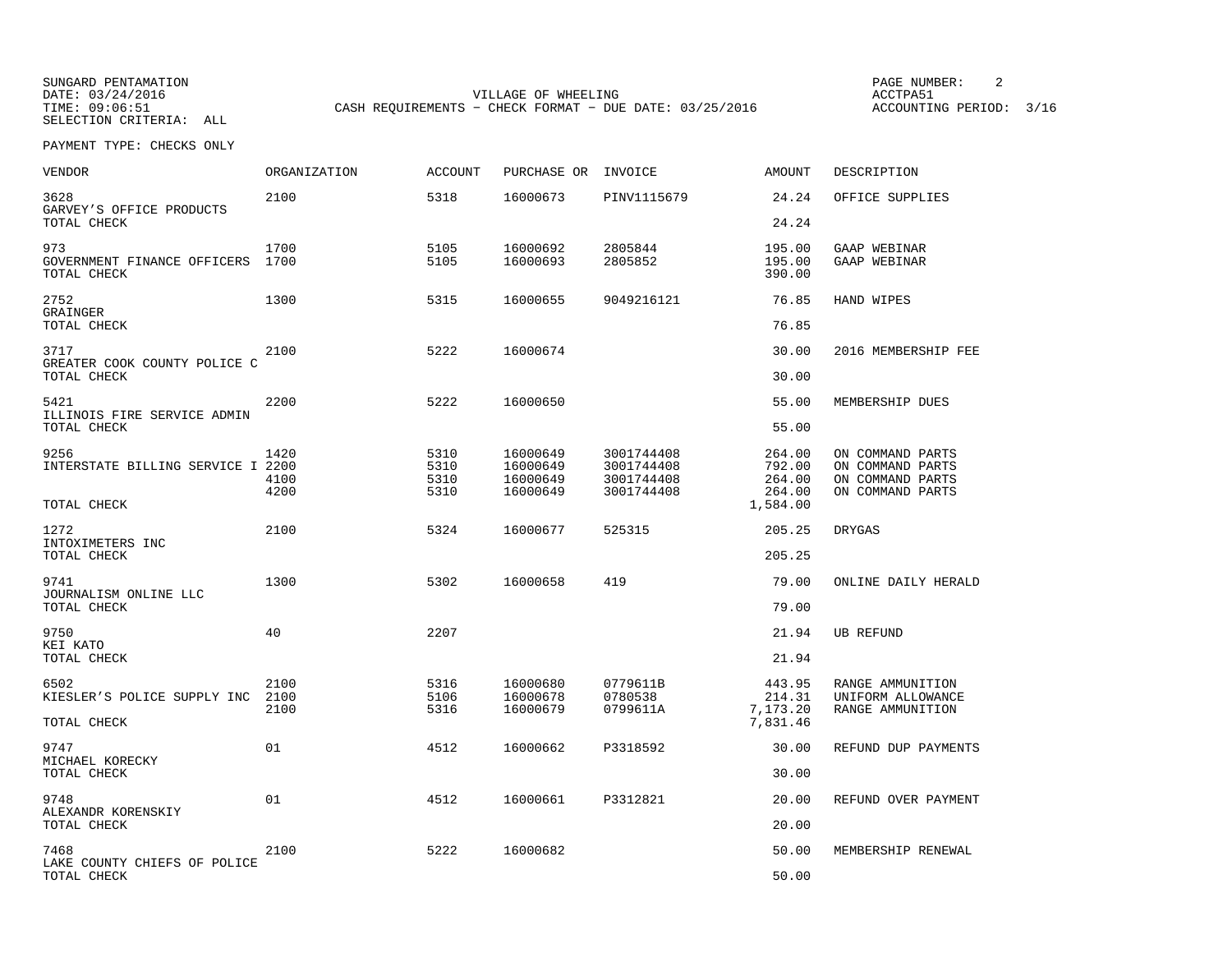SUNGARD PENTAMATION PAGE NUMBER: 3SELECTION CRITERIA: ALL

VILLAGE OF WHEELING **ACCTPA51** 

TIME: 09:06:51 CASH REQUIREMENTS - CHECK FORMAT - DUE DATE: 03/25/2016

ACCOUNTING PERIOD: 3/16

| VENDOR                                            | ORGANIZATION | <b>ACCOUNT</b> | PURCHASE OR INVOICE  |                  | AMOUNT           | DESCRIPTION               |
|---------------------------------------------------|--------------|----------------|----------------------|------------------|------------------|---------------------------|
| 4463<br>LAKE/COOK C.V. JOINTS INC                 | 1220         | 5310           | 16000648             | 71452            | 225.00           | FRONT SHAFT               |
| TOTAL CHECK                                       |              |                |                      |                  | 225.00           |                           |
| 1519<br>LAW BULLETIN PUBLISHING CO<br>TOTAL CHECK | 1300         | 5206           | 16000656             | 1946092          | 600.00<br>600.00 | FORECLOSURE PROCESS       |
|                                                   |              |                |                      |                  |                  |                           |
| 9736<br>JOSEPH LICARI<br>TOTAL CHECK              | 40           | 2207           |                      |                  | 25.97<br>25.97   | WATER BILL REFUND         |
| 7422                                              | 50           | 2134           |                      |                  | 636.00           |                           |
| LORI LEE SMITH<br>TOTAL CHECK                     |              |                |                      |                  | 636.00           | DED:192 MISC DEDUC        |
| 8249<br>MUNICIPAL CLAIMS & SAFETY AG              | 51           | 5271           | 16000055             | 56               | 22,108.00        | MCSA FUNDING              |
| TOTAL CHECK                                       |              |                |                      |                  | 22,108.00        |                           |
| 9474<br>MOBILE MUSIC INTERACTIVE ENT              | 2100         | 5228           | 16000696             | 2                | 100.00           | DJ ROCKING W/COPS         |
| TOTAL CHECK                                       |              |                |                      |                  | 100.00           |                           |
| 9474<br>MOBILE MUSIC INTERACTIVE ENT              | 2100         | 5228           | 16000696             | $\mathbf{1}$     | 100.00           | DJ ROCKING W/COPS         |
| TOTAL CHECK                                       |              |                |                      |                  | 100.00           |                           |
| 9752                                              | 51           | 5272           | 16000347             | 211265           | 347.00           | STROBECOM II DETECTOR PER |
| MOBOTREX INC<br>TOTAL CHECK                       |              |                |                      |                  | 347.00           |                           |
| 9756<br>MWM CONSULTING GROUP INC                  | 1700         | 5225           | 16000702             | 240304           | 4,000.00         | FY15 OPEB REPORT          |
| TOTAL CHECK                                       |              |                |                      |                  | 4,000.00         |                           |
| 16<br>NCPERS-IL IMRF                              | 50           | 2110           |                      |                  | 544.00           | DED:052 NCPERS LIF        |
| TOTAL CHECK                                       |              |                |                      |                  | 544.00           |                           |
| 1915                                              | 2100         | 5105           | 16000687             | 203203           | 250.00           | TRAINING                  |
| NORTH EAST MULTI REGIONAL TR 2100                 | 2100         | 5105<br>5105   | 16000684<br>16000688 | 203738<br>203900 | 180.00<br>800.00 | TRAINING<br>TRAINING      |
| TOTAL CHECK                                       |              |                |                      |                  | 1,230.00         |                           |
| 1934<br>NORTHERN ILLINOIS POLICE ALA              | 2100         | 5317           | 16000686             | 10860            | 127.70           | LANGUAGE LINE-JAN.        |
| TOTAL CHECK                                       |              |                |                      |                  | 127.70           |                           |
| 1956<br>NORTHWEST POLICE ACADEMY                  | 2100<br>2100 | 5105<br>5105   | 16000683<br>16000685 |                  | 25.00<br>75.00   | TRAINING<br>TRAINING      |
| TOTAL CHECK                                       |              |                |                      |                  | 100.00           |                           |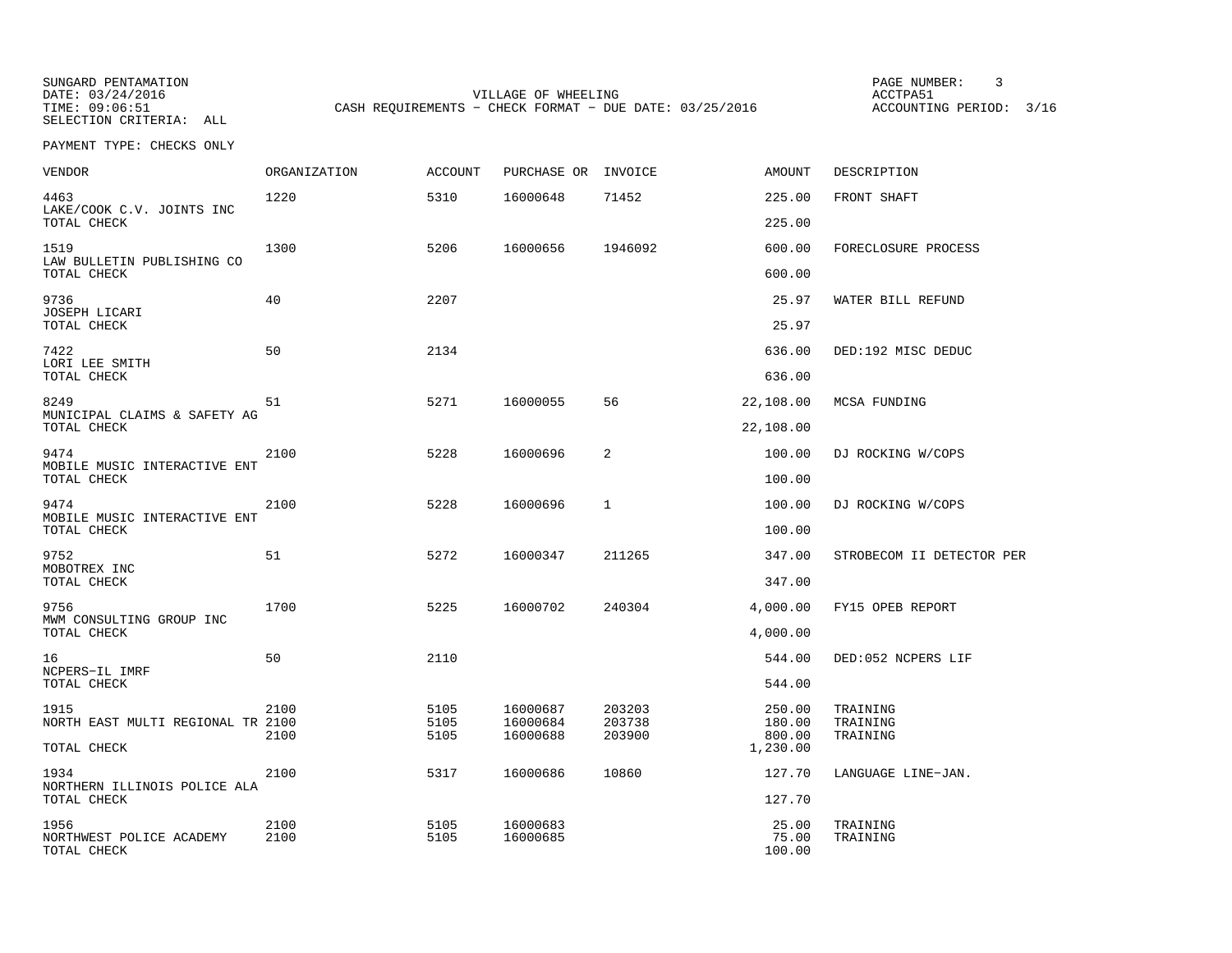SUNGARD PENTAMATION PAGE NUMBER: 4VILLAGE OF WHEELING **ACCTPA51** TIME: 09:06:51 CASH REQUIREMENTS - CHECK FORMAT - DUE DATE: 03/25/2016

ACCOUNTING PERIOD: 3/16

| <b>VENDOR</b>                               | <b>ORGANIZATION</b> | <b>ACCOUNT</b>       | PURCHASE OR INVOICE              |                              | AMOUNT                             | DESCRIPTION                                           |
|---------------------------------------------|---------------------|----------------------|----------------------------------|------------------------------|------------------------------------|-------------------------------------------------------|
| 3092<br>OFFICE DEPOT<br>TOTAL CHECK         | 2100<br>15<br>1320  | 5318<br>5318<br>5318 | 16000700<br>16000699<br>16000711 | 824811548001<br>827048746001 | 25.80<br>120.13<br>68.46<br>214.39 | OFFICE SUPPLIES<br>OFFICE SUPPLIES<br>OFFICE SUPPLIES |
| 5495                                        | 50                  | 2138                 |                                  |                              | 157.00                             | DED:191 MISC DEDUC                                    |
| OFFICE OF CHAPTER 13 TRUSTEE<br>TOTAL CHECK |                     |                      |                                  |                              | 157.00                             |                                                       |
| 2177<br>RAY O'HERRON COMPANY INC            | 2100                | 5106                 | 16000643                         |                              | 2,224.04                           | UNIFORM ALLOWANCE                                     |
| TOTAL CHECK                                 |                     |                      |                                  |                              | 2,224.04                           |                                                       |
| 2017<br>PADDOCK PUBLICATIONS                | 2100                | 5302                 | 16000695                         |                              | 66.00                              | SUBSCRIPTION                                          |
| TOTAL CHECK                                 |                     |                      |                                  |                              | 66.00                              |                                                       |
| 4629<br>POSITIVE PACKAGING & GRAPHIC        | 1300                | 5228                 | 16000691                         | 5860                         | 1,948.00                           | TICKET BOOKS                                          |
| TOTAL CHECK                                 |                     |                      |                                  |                              | 1,948.00                           |                                                       |
| 2161<br>RADKIDS                             | 2100                | 5105                 | 16000704                         |                              | 200.00                             | RECERTIFICATIONS                                      |
| TOTAL CHECK                                 |                     |                      |                                  |                              | 200.00                             |                                                       |
| 2185<br>RED CENTER                          | 15                  | 5231                 | 16000652                         | $301 - 16 - 04$              | 26,409.29                          | DISPATCH SERVICE-APR.                                 |
| TOTAL CHECK                                 |                     |                      |                                  |                              | 26,409.29                          |                                                       |
| 3712<br>RICOH USA INC                       | 1300                | 5220                 | 16000654                         | 5040797951                   | 84.47                              | COPY CHARGES FOR CD                                   |
| TOTAL CHECK                                 |                     |                      |                                  |                              | 84.47                              |                                                       |
| 9734                                        | 40                  | 2207                 |                                  |                              | 53.74                              | WATER BILL REFUND                                     |
| DONALD SCHULTZ<br>TOTAL CHECK               |                     |                      |                                  |                              | 53.74                              |                                                       |
| 9749                                        | 01                  | 4512                 | 16000660                         | P3318211                     | 20.00                              | REFUND OVER PAYMENT                                   |
| HO SHIN<br>TOTAL CHECK                      |                     |                      |                                  |                              | 20.00                              |                                                       |
| 5415<br><b>STAPLES</b>                      | 2100                | 5318                 | 16000701                         |                              | 340.54                             | OFFICE SUPPLIES                                       |
| TOTAL CHECK                                 |                     |                      |                                  |                              | 340.54                             |                                                       |
| 2440<br>STATE DISBURSEMENT UNIT             | 50                  | 2140                 |                                  |                              | 332.00                             | DED:198 MISC DEDUC                                    |
| TOTAL CHECK                                 |                     |                      |                                  |                              | 332.00                             |                                                       |
| 2441                                        | 50                  | 2136                 |                                  |                              | 527.00                             | DED:193 MISC DEDUC                                    |
| STATE DISBURSEMENT UNIT<br>TOTAL CHECK      |                     |                      |                                  |                              | 527.00                             |                                                       |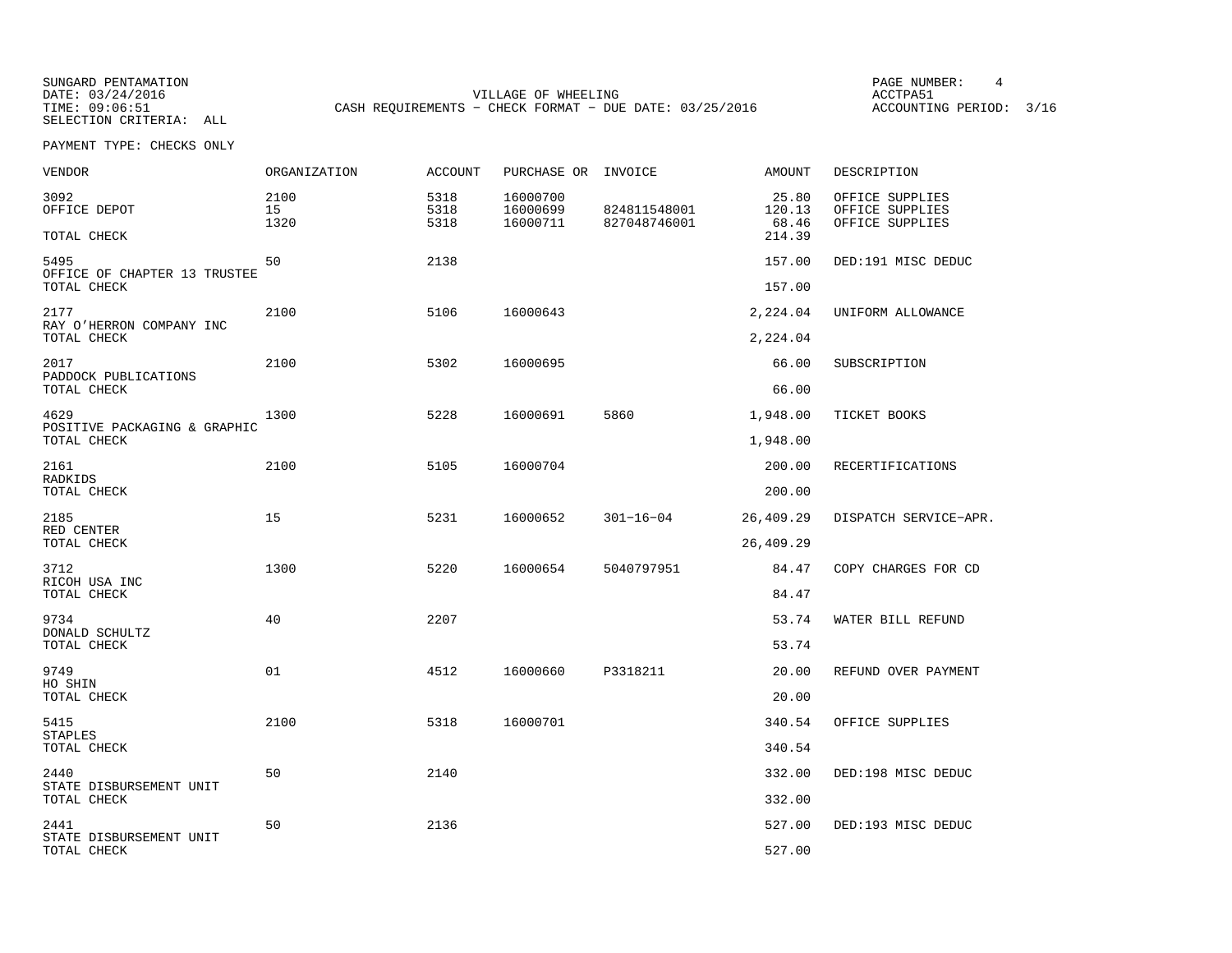SUNGARD PENTAMATION PAGE NUMBER: 5VILLAGE OF WHEELING **ACCTPA51** TIME: 09:06:51 CASH REQUIREMENTS - CHECK FORMAT - DUE DATE: 03/25/2016

ACCOUNTING PERIOD: 3/16

| <b>VENDOR</b>                                  | <b>ORGANIZATION</b> | <b>ACCOUNT</b> | PURCHASE OR INVOICE |             | AMOUNT           | DESCRIPTION              |
|------------------------------------------------|---------------------|----------------|---------------------|-------------|------------------|--------------------------|
| 2443<br>STATE DISBURSEMENT UNIT<br>TOTAL CHECK | 50                  | 2139           |                     |             | 722.49<br>722.49 | DED:197 MISC DEDUC       |
| 2444<br>STATE DISBURSEMENT UNIT                | 50                  | 2136           |                     |             | 408.44           | DED:502 MISC DEDUC       |
| TOTAL CHECK                                    |                     |                |                     |             | 408.44           |                          |
| 2445<br>STATE DISBURSEMENT UNIT<br>TOTAL CHECK | 50                  | 2136           |                     |             | 901.38<br>901.38 | DED:196 MISC DEDUC       |
| 2447<br>STATE DISBURSEMENT UNIT                | 50                  | 2136           |                     |             | 494.77           | DED:194 MISC DEDUC       |
| TOTAL CHECK                                    |                     |                |                     |             | 494.77           |                          |
| 8200<br>STATE DISBURSEMENT UNIT                | 50                  | 2136           |                     |             | 703.85           | DED:504 MISC DED         |
| TOTAL CHECK                                    |                     |                |                     |             | 703.85           |                          |
| 9735                                           | 40                  | 2207           |                     |             | 73.20            | WATER BILL REFUND        |
| STEVEN GERALD FISHER<br>TOTAL CHECK            |                     |                |                     |             | 73.20            |                          |
| 9295                                           | 01                  | 2206           | 16000703            | 021616RR1   | 1,345.00         | BREACHING TOOL           |
| STRIKE TACTICAL SOLUTIONS<br>TOTAL CHECK       |                     |                |                     |             | 1,345.00         |                          |
| 9473                                           | 40                  | 2207           |                     |             | 52.05            | WATER BILL REFUND        |
| GARY TANSKY<br>TOTAL CHECK                     |                     |                |                     |             | 52.05            |                          |
| 8842                                           | 2100                | 5106           | 16000689            | SI1428348   | 564.06           | UNIFORM ALLOWANCE        |
| TASER INTERNATIONAL<br>TOTAL CHECK             |                     |                |                     |             | 564.06           |                          |
| 2590                                           | 1300                | 5206           | 16000657            | $16 - 0751$ | 100.00           | ELEVATOR PLAN REVIEW FOR |
| THOMPSON ELEVATOR INSPECTION<br>TOTAL CHECK    |                     |                |                     |             | 100.00           |                          |
| 6092<br>TLK MARKETING INC                      | 2100                | 5106           | 16000681            | 10831       | 304.00           | UNIFORM ALLOWANCE        |
| TOTAL CHECK                                    |                     |                |                     |             | 304.00           |                          |
| 8760<br>TODAY'S UNIFORMS                       | 2200                | 5106           | 16000637            |             | 825.30           | UNIFORM ALLOWANCE        |
| TOTAL CHECK                                    |                     |                |                     |             | 825.30           |                          |
| 8053                                           | 1170                | 5220           | 16000690            | 25922335    | 108.00           | METRA ALARM              |
| TYCO INTEGRATED SECURITY LLC<br>TOTAL CHECK    |                     |                |                     |             | 108.00           |                          |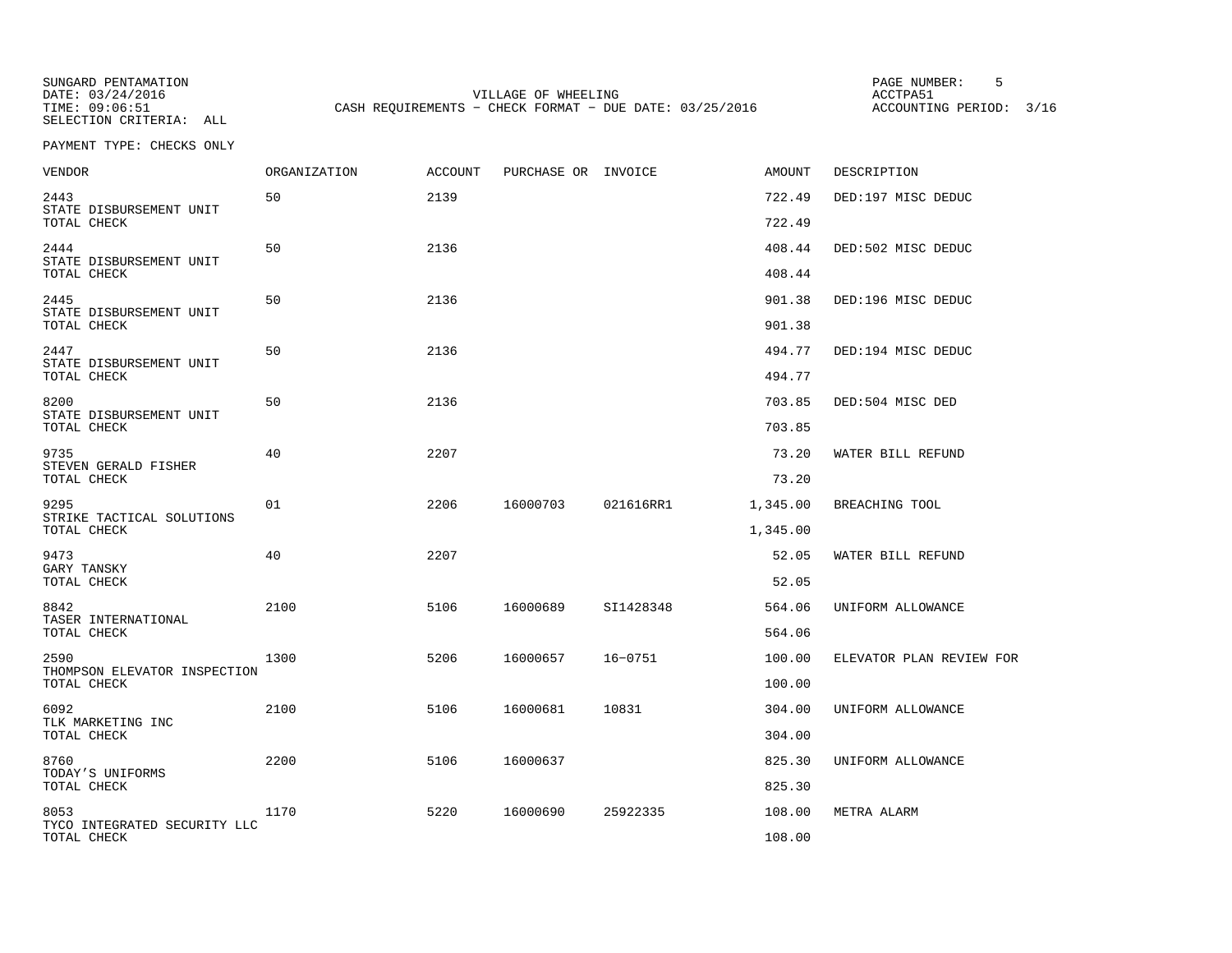SUNGARD PENTAMATION PAGE NUMBER: 6VILLAGE OF WHEELING **ACCTPA51** TIME: 09:06:51 CASH REQUIREMENTS - CHECK FORMAT - DUE DATE: 03/25/2016

ACCOUNTING PERIOD: 3/16

PAYMENT TYPE: CHECKS ONLY

| <b>VENDOR</b>                                            | <b>ORGANIZATION</b> | <b>ACCOUNT</b> | PURCHASE OR          | INVOICE                  | <b>AMOUNT</b>              | DESCRIPTION                          |
|----------------------------------------------------------|---------------------|----------------|----------------------|--------------------------|----------------------------|--------------------------------------|
| 2700<br>VERIZON WIRELESS<br>TOTAL CHECK                  | 4100<br>15          | 5237<br>5231   | 16000719<br>16000651 | 9761234069<br>9761593822 | 103.12<br>418.11<br>521.23 | SCADA CONTROL<br>WIRELESS BROAD BAND |
| 4858                                                     | 2200                | 5231           | 16000638             | 2016-0000001             | 5,000.00                   | ANNUAL CAFT FEE                      |
| VILLAGE OF BUFFALO GROVE<br>TOTAL CHECK                  |                     |                |                      |                          | 5,000.00                   |                                      |
| 4200                                                     | 33                  | 5315           | 16000694             | 17234571                 | 224.00                     | PRO BAR                              |
| W S DARLEY CO<br>TOTAL CHECK                             |                     |                |                      |                          | 224.00                     |                                      |
| 9457                                                     | 2100                | 5105           | 16000705             |                          | 175.00                     | TRAINING                             |
| <b>BRUCE WALSTAD</b><br>TOTAL CHECK                      |                     |                |                      |                          | 175.00                     |                                      |
| 3147                                                     | 2100                | 5318           | 16000707             | 3002684-0                | 38.50                      | OFFICE SUPPLIES                      |
| WAREHOUSE DIRECT<br>TOTAL CHECK                          |                     |                |                      |                          | 38.50                      |                                      |
| 9541<br><b>JEFF WEINSTEIN</b>                            | 40                  | 2207           |                      |                          | 30.90                      | WATER BILL REFUND                    |
| TOTAL CHECK                                              |                     |                |                      |                          | 30.90                      |                                      |
| 4339<br>WHEELING ANIMAL HOSPITAL                         | 2100                | 5202           | 16000708             |                          | 190.00                     | ANIMAL IMPOUNDS-FEB.                 |
| TOTAL CHECK                                              |                     |                |                      |                          | 190.00                     |                                      |
| TOTAL CASHABLE CHECKS<br>TOTAL EFT VOUCHERS              |                     |                |                      |                          | 90,830.68<br>.00           |                                      |
| TOTAL REPORT<br>TOTAL NUMBER OF CHECKS TO BE ISSUED - 72 |                     |                |                      |                          | 90,830.68                  |                                      |

TOTAL NUMBER OF EFT VOUCHERS TO BE ISSUED − 0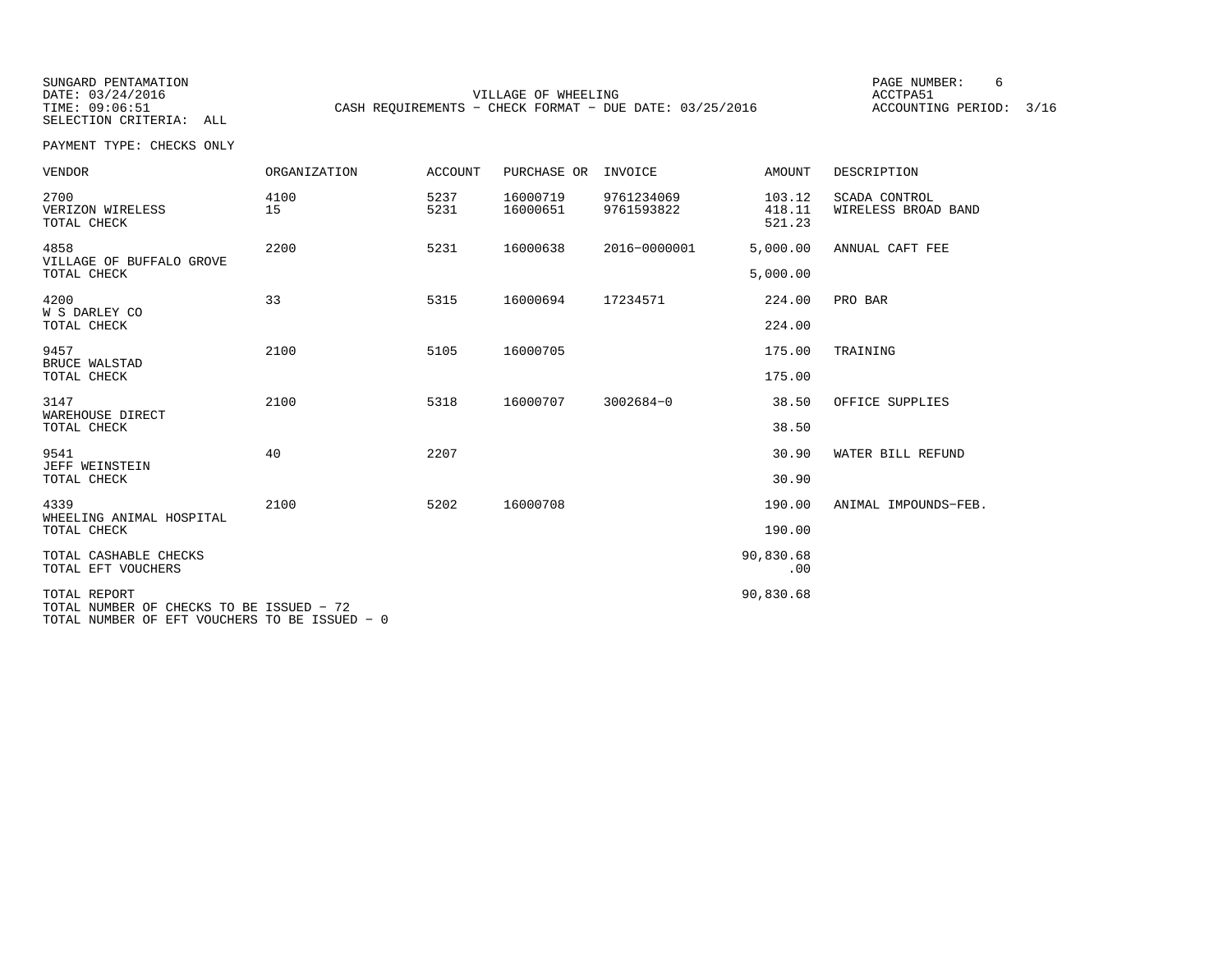SUNGARD PENTAMATION PAGE NUMBER: 1VILLAGE OF WHEELING **ACCTPA51** TIME: 09:05:57 CASH REQUIREMENTS - CHECK FORMAT - DUE DATE: 03/25/2016

ACCOUNTING PERIOD: 3/16

PAYMENT TYPE: EFT ONLY

| <b>VENDOR</b>                                  | ORGANIZATION | <b>ACCOUNT</b> | PURCHASE OR INVOICE | <b>AMOUNT</b>    | DESCRIPTION           |
|------------------------------------------------|--------------|----------------|---------------------|------------------|-----------------------|
| 1509<br>LARRY CARMODY                          | 2100         | 5106           | 16000665            | 238.97           | UNIFORM ALLOWANCE     |
| TOTAL VOUCHER                                  |              |                |                     | 238.97           |                       |
| 554<br>COMBINED COUNTIES POLICE ASN            | 50           | 2108           |                     | 1,026.00         | DED:090 CCPA DUES     |
| TOTAL VOUCHER                                  |              |                |                     | 1,026.00         |                       |
| 4972<br>DIVERSIFIED 457 INVESTMENT A           | 50           | 2115           |                     | 4,587.46         | DED:042 DIVERS 457    |
| TOTAL VOUCHER                                  |              |                |                     | 4,587.46         |                       |
| 9745<br>JAMES DUNNE<br>TOTAL VOUCHER           | 2100         | 5105           | 16000675            | 100.00<br>100.00 | MEETING REIMBURSEMENT |
|                                                |              |                |                     |                  |                       |
| 1336<br><b>JEREMY HOFFMAN</b><br>TOTAL VOUCHER | 2100         | 5106           | 16000676            | 51.99<br>51.99   | UNIFORM ALLOWANCE     |
| 1106                                           | 50           | 2101           |                     | 16,423.89        | DED:030 457 ICMA      |
| I C M A RETIREMENT TRUST-457<br>TOTAL VOUCHER  |              |                |                     | 16,423.89        |                       |
| 6327                                           | 50           | 2136           |                     | 668.35           | DED:199 MISC DEDUC    |
| JENNIFER KANCHES<br>TOTAL VOUCHER              |              |                |                     | 668.35           |                       |
| 1869                                           | 50           | 2112           |                     | 21, 194. 19      | DED:040 457 NTWIDE    |
| NATIONWIDE RETIREMENT SOLUTI<br>TOTAL VOUCHER  |              |                |                     | 21, 194. 19      |                       |
| 4592                                           | 2100         | 5106           | 16000698            | 197.40           | UNIFORM ALLOWANCE     |
| CHRISTOPHER ROGERS<br>TOTAL VOUCHER            |              |                |                     | 197.40           |                       |
| 4013                                           | 2100         | 5205           | 16000647            | 75.00            | BAGGAGE FEE REIMB     |
| JACEK TRZEBUNIA<br>TOTAL VOUCHER               |              |                |                     | 75.00            |                       |
| 2735                                           | 50           | 2107           |                     | 17,810.48        | DED:012 FIRE PENS     |
| WHEELING FIRE PENSION FUND<br>TOTAL VOUCHER    |              |                |                     | 17,810.48        |                       |
| 2792                                           | 50           | 2111           |                     | 2,179.80         | DED:091 FIRE ASC      |
| WHEELING FIREFIGHTER'S ASSN<br>TOTAL VOUCHER   |              |                |                     | 2,179.80         |                       |
| 2736                                           | 50           | 2106           |                     | 21,737.20        | DED:011 POL PENS      |
| WHEELING POLICE PENSION FUND<br>TOTAL VOUCHER  |              |                |                     | 21,737.20        |                       |
| 4441                                           | 2100         | 5106           | 16000706            | 107.77           | UNIFORM ALLOWANCE     |
| KATHY WHITEHEAD<br>TOTAL VOUCHER               |              |                |                     | 107.77           |                       |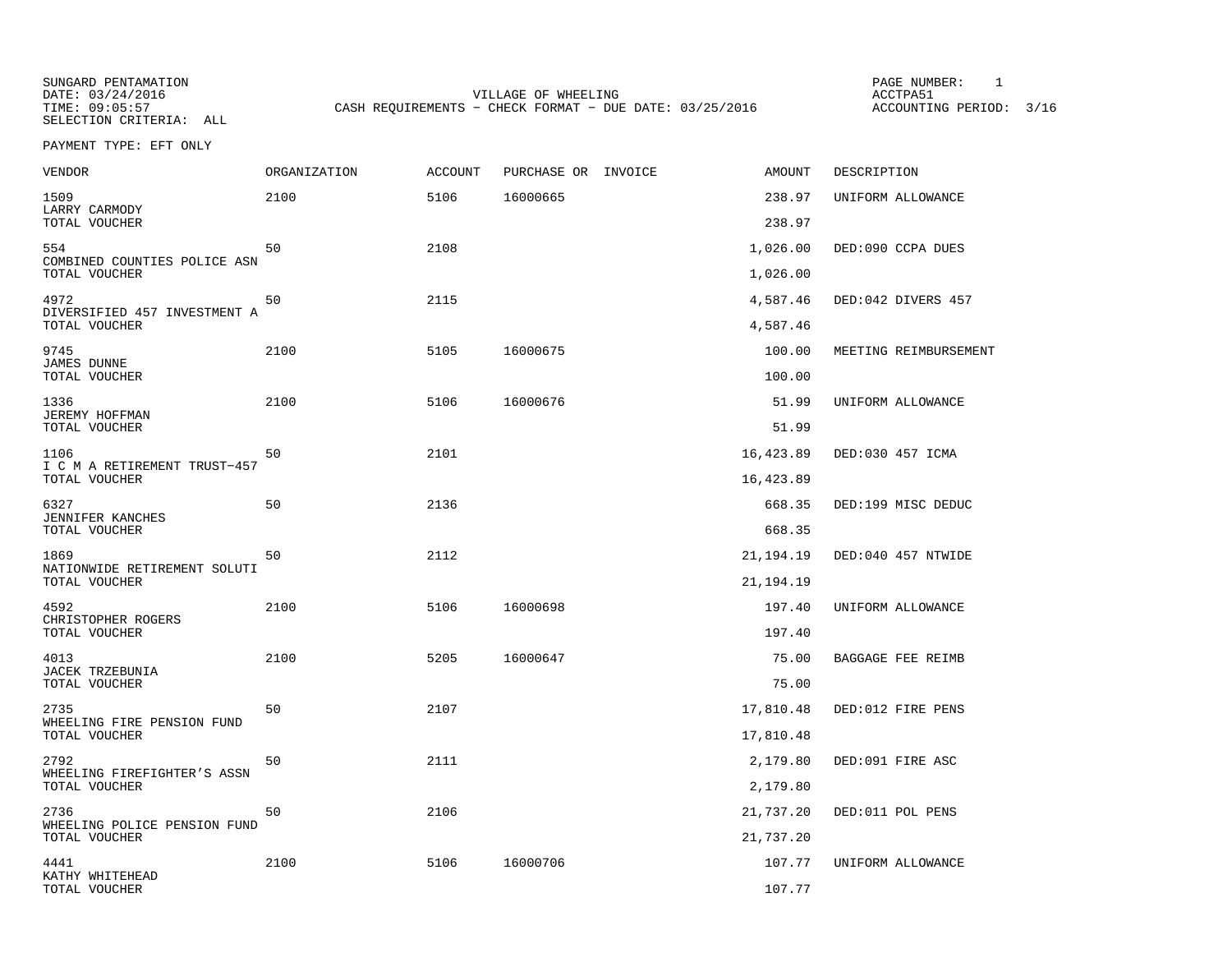| SUNGARD PENTAMATION<br>DATE: 03/24/2016<br>TIME: 09:05:57<br>SELECTION CRITERIA: ALL                      |              |         | VILLAGE OF WHEELING<br>CASH REOUIREMENTS - CHECK FORMAT - DUE DATE: 03/25/2016 |         |                  | PAGE NUMBER:<br>ACCTPA51<br>ACCOUNTING PERIOD: | 3/16 |
|-----------------------------------------------------------------------------------------------------------|--------------|---------|--------------------------------------------------------------------------------|---------|------------------|------------------------------------------------|------|
| PAYMENT TYPE: EFT ONLY                                                                                    |              |         |                                                                                |         |                  |                                                |      |
| VENDOR                                                                                                    | ORGANIZATION | ACCOUNT | PURCHASE OR                                                                    | INVOICE | AMOUNT           | DESCRIPTION                                    |      |
| TOTAL CASHABLE CHECKS<br>TOTAL EFT VOUCHERS                                                               |              |         |                                                                                |         | .00<br>86,398.50 |                                                |      |
| TOTAL REPORT<br>TOTAL NUMBER OF CHECKS TO BE ISSUED - 0<br>TOTAL NUMBER OF EFT VOUCHERS TO BE ISSUED - 14 |              |         |                                                                                |         | 86,398.50        |                                                |      |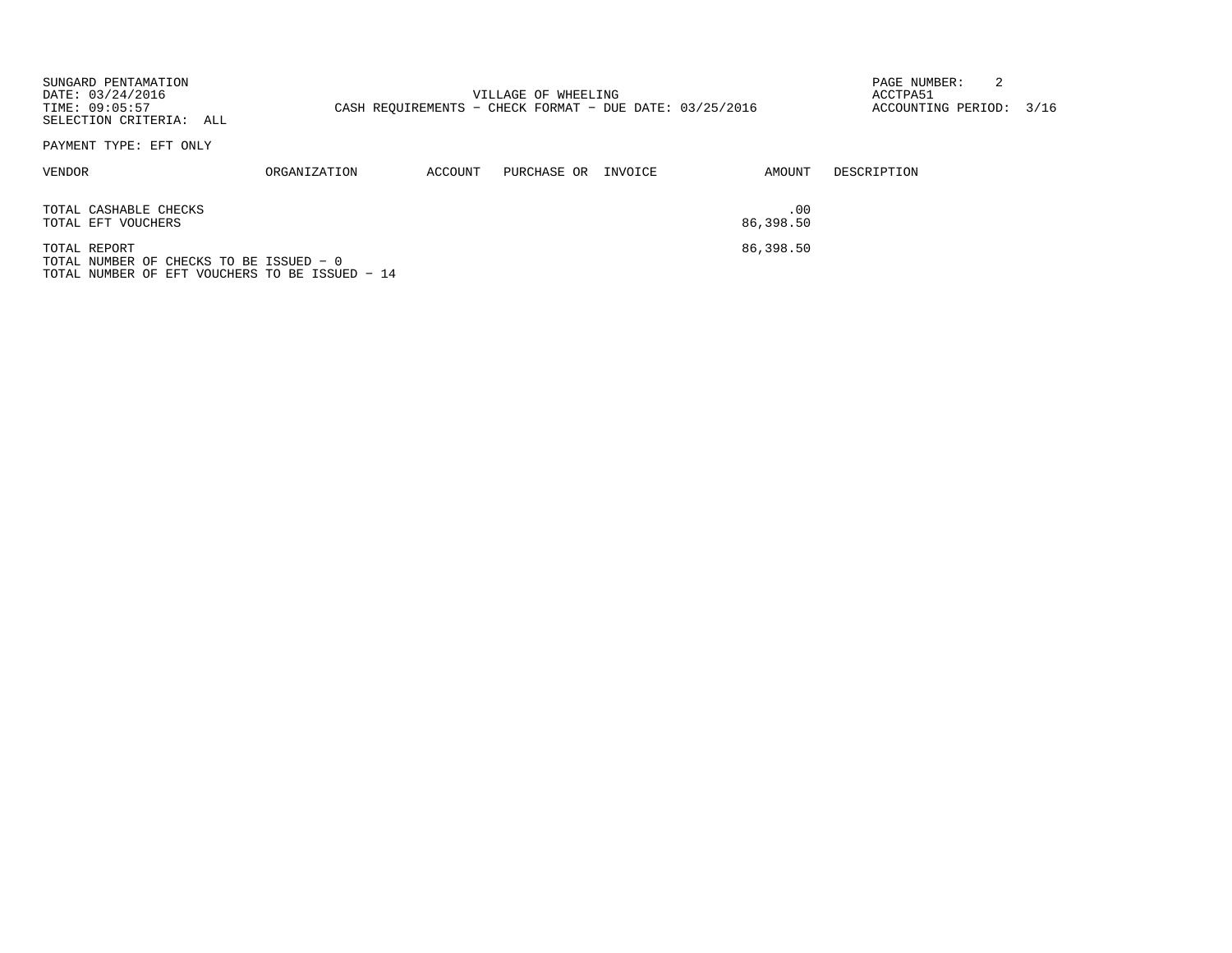# PURCHASE CARD REPORT January, 2016

**(01/05/2016 through 02/04/2016)**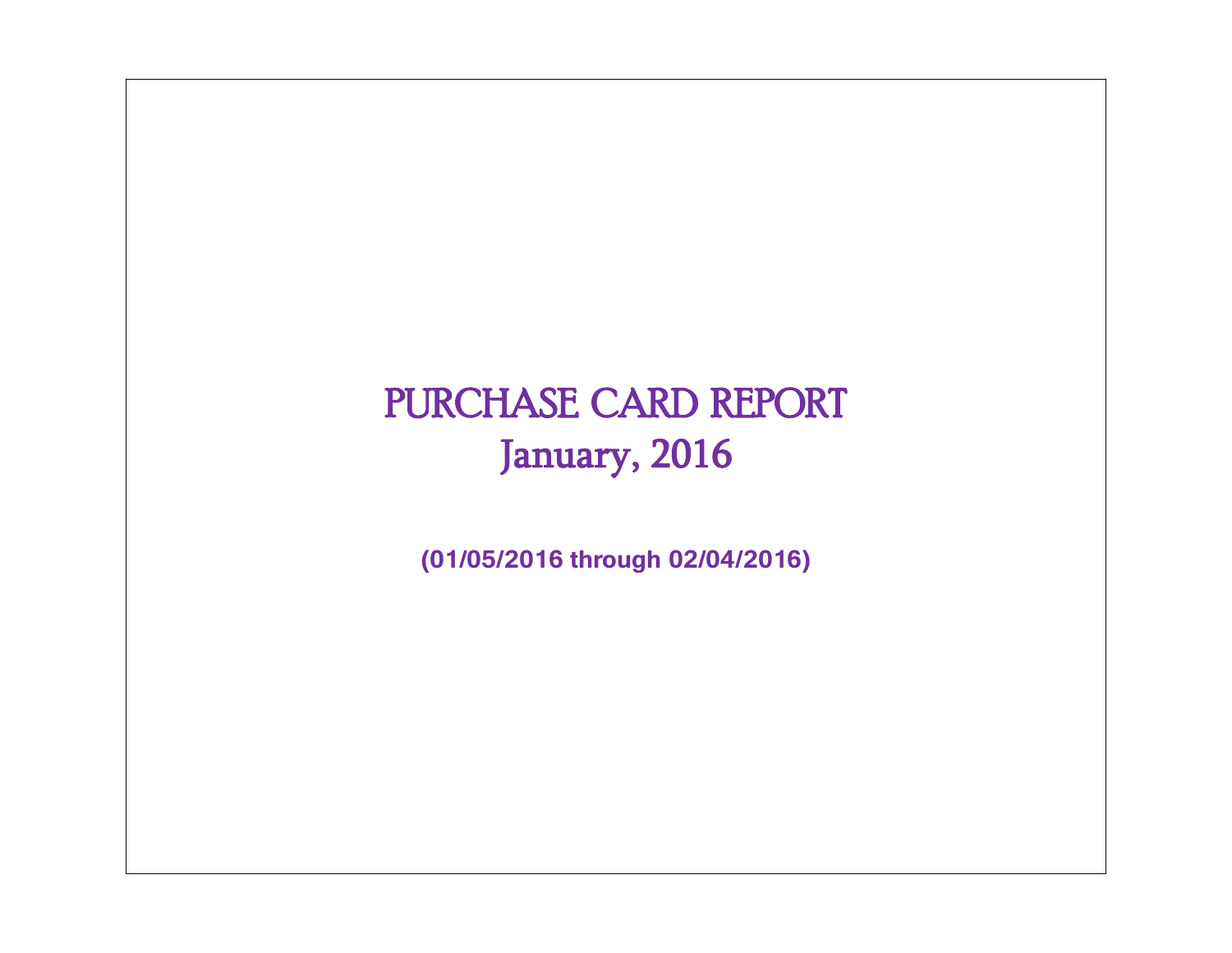## Account Statement Posting Date: 01/05/2016 - 02/04/2016

|                                | Transaction     | Transaction   |
|--------------------------------|-----------------|---------------|
| <b>Account Name</b>            | Count           | <b>Amount</b> |
| <b>ALYSIA MILLER GOLDSTEIN</b> | $\overline{2}$  | 555.51        |
| <b>ANGELA MORRIS</b>           | 5               | 13,880.28     |
| <b>CHRISTIE REVELAND</b>       | $\overline{17}$ | 1,213.40      |
| <b>CHUCK SPRATT</b>            | 41              | 12,063.69     |
| <b>DARLA CALLANAN</b>          | 17              | 2,925.25      |
| <b>DEAN ARGIRIS</b>            | 3               | 146.43        |
| <b>DERRYL SHAPIRO</b>          | $\overline{3}$  | 13,779.91     |
| <b>DONALD WENNERSTROM</b>      | $\overline{2}$  | 643.77        |
| <b>DRUCILLA GARCIA</b>         | 11              | 2,579.73      |
| <b>ILEEN BRYER</b>             | 6               | 538.17        |
| <b>JEFF WOLFGRAM</b>           | $\mathbf{1}$    | 16.99         |
| <b>JOHN MELANIPHY III</b>      | $\overline{7}$  | 95.00         |
| <b>JOHNNY PEREZ</b>            | $\overline{20}$ | 4,997.32      |
| <b>JON SFONDILIS</b>           | $\overline{12}$ | 19,774.26     |
| <b>JOSHUA BERMAN</b>           | 3               | 294.09        |
| <b>LANA RUDNIK</b>             | 4               | 2,147.32      |
| <b>LINA COLUNGA</b>            | 21              | 2,988.74      |
| <b>LORI HAZLEWOOD</b>          | $\mathbf{1}$    | 18.10         |
| <b>LOUIS MAGURNO</b>           | $\overline{2}$  | 59.48         |
| <b>LUCA URSAN</b>              | 46              | 5,941.08      |
| <b>MICHAEL CROTTY</b>          | $\overline{5}$  | 644.20        |
| <b>MICHAEL MONDSCHAIN</b>      | 8               | 1,752.73      |
| <b>MICHAEL SCHROEDER</b>       | 9               | 2,598.51      |
| PETER RODGERS                  | 3               | 1,268.70      |
| <b>ROSE LEMANIS</b>            | $\overline{22}$ | 2,420.36      |
| <b>SCOTT WILSON</b>            | $\overline{9}$  | 1,079.44      |
| <b>SEAN LINDSAY</b>            | 9               | 1,914.72      |
| SHARI MATTHEWS HUIZAR          | 4               | 1,173.58      |
| <b>THOMAS LUEDERS</b>          | 6               | 233.33        |
| <b>TY JOHNSON</b>              | 6               | 4,876.71      |
| <b>VINCENT HOFFMAN</b>         | $\overline{1}$  | 209.80        |
| <b>Report Totals</b>           | 306             | 102,830.60    |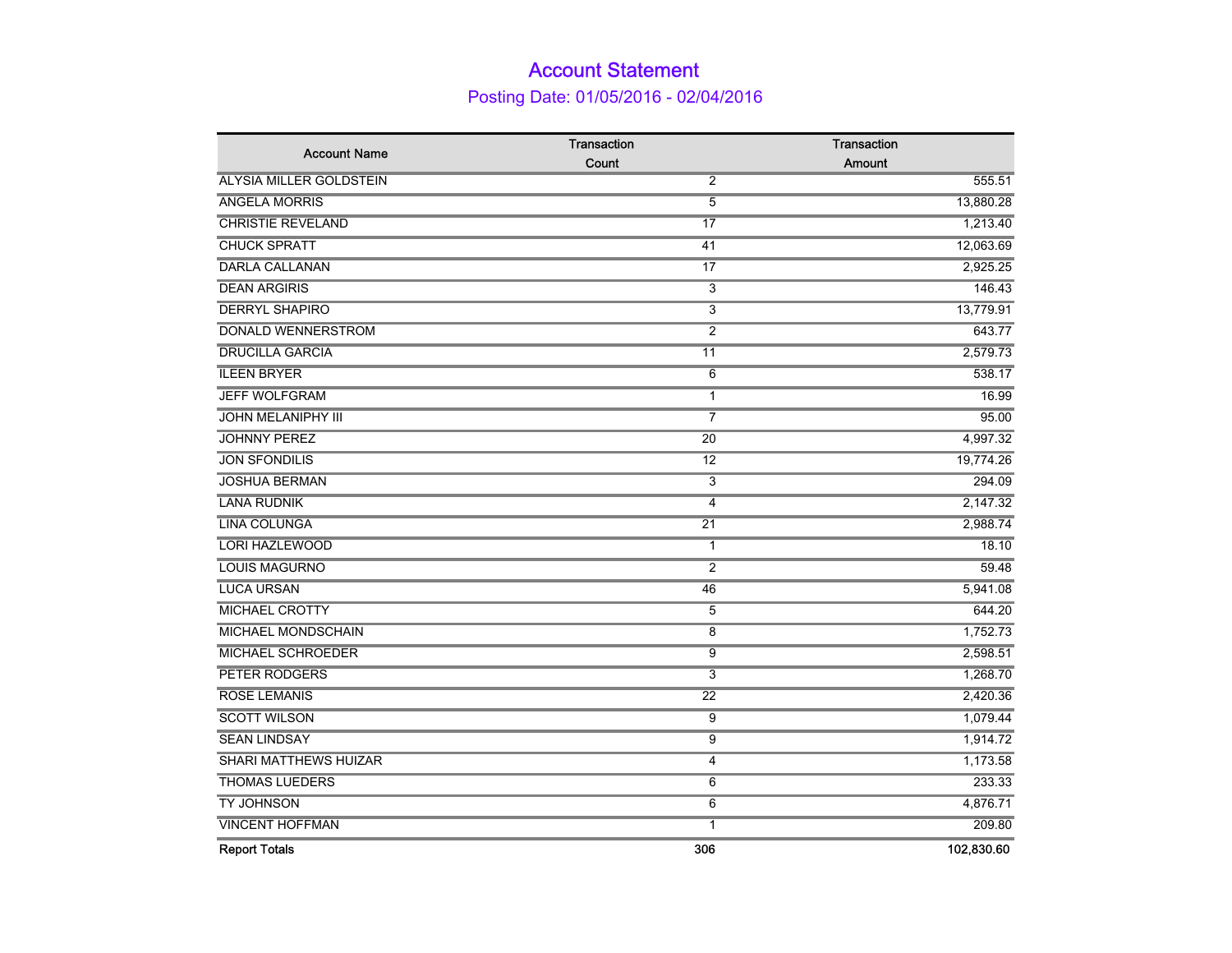### Expense Report

Posting Date: 01/05/2016 - 02/04/2016

### ALYSIA MILLER GOLDSTEIN

Card Transactions

| Posting                                                                  | Transaction                          |                                             | Receipt                  |        | Expense | Reviewed |
|--------------------------------------------------------------------------|--------------------------------------|---------------------------------------------|--------------------------|--------|---------|----------|
| Date                                                                     | Date                                 | Description                                 | Amount                   |        | Amount  |          |
| 01/25/2016                                                               | 01/21/2016                           | ORIENTAL TRADING CO-800-228-0475, NE, 68137 |                          | 170.51 | 170.51  |          |
| <b>Expense Description: Party Supplies</b><br>FUND/PROGRAM:<br>PROJECT#: | 1320 SENIOR CITIZENS SERVICES        | <b>EXPENDITURE ACCOUNTS:</b>                | 5297 PROGRAMS/ACTIVITIES |        |         |          |
| 02/02/2016                                                               | 02/01/2016                           | JACOB HENRY MANSION-JOLIET, IL, 60433       |                          | 385.00 | 385.00  |          |
| Expense Description: All That Jazz Lunch 02/09                           |                                      |                                             |                          |        |         |          |
| FUND/PROGRAM:<br>PROJECT#:                                               | <b>1320 SENIOR CITIZENS SERVICES</b> | <b>EXPENDITURE ACCOUNTS:</b>                | 5297 PROGRAMS/ACTIVITIES |        |         |          |
|                                                                          |                                      | <b>Card Subtotal</b>                        |                          |        | 555.51  |          |

### ANGELA MORRIS

| Posting<br>Date                                                                         | Transaction<br>Date                    | <b>Description</b>                                                          | Receipt<br>Amount                          | <b>Expense</b><br>Amount | Reviewed |
|-----------------------------------------------------------------------------------------|----------------------------------------|-----------------------------------------------------------------------------|--------------------------------------------|--------------------------|----------|
| 01/07/2016<br>Expense Description: Notice-Tax Levy<br>FUND/PROGRAM:<br>PROJECT#:        | 01/05/2016<br>1600 ADMIN & BOT         | DAILYHERALD/TWNSQR/REF-847-4274300,IL,60005<br><b>EXPENDITURE ACCOUNTS:</b> | 277.50<br>5201 ADVERTISING & PUBLISHING    | 92.50                    |          |
| 01/07/2016<br>Expense Description: VK 1019 Noel 6B<br>FUND/PROGRAM:<br>PROJECT#:        | 01/05/2016<br>1600 ADMIN & BOT         | DAILYHERALD/TWNSQR/REF-847-4274300,IL,60005<br><b>EXPENDITURE ACCOUNTS:</b> | 277.50<br>5201 ADVERTISING & PUBLISHING    | 92.50                    |          |
| 01/07/2016<br>Expense Description: 520 Quail 6B<br>FUND/PROGRAM:<br>PROJECT#:           | 01/05/2016<br>1600 ADMIN & BOT         | DAILYHERALD/TWNSQR/REF-847-4274300,IL,60005<br><b>EXPENDITURE ACCOUNTS:</b> | 277.50<br>5201 ADVERTISING & PUBLISHING    | 92.50                    |          |
| 01/13/2016<br>Expense Description: Fiber Optic Data Links<br>FUND/PROGRAM:<br>PROJECT#: | 01/12/2016<br>1750 INFORMATION SYSTEMS | COMCAST-866-511-6489, PA, 19462<br><b>EXPENDITURE ACCOUNTS:</b>             | 3.056.01<br>5207 IS SERV & MAINT AGREEMENT | 1,528.01                 | ✓        |
| 01/13/2016                                                                              | 01/12/2016                             | COMCAST-866-511-6489, PA, 19462                                             | 3.056.01                                   | 1,528.00                 | ✓        |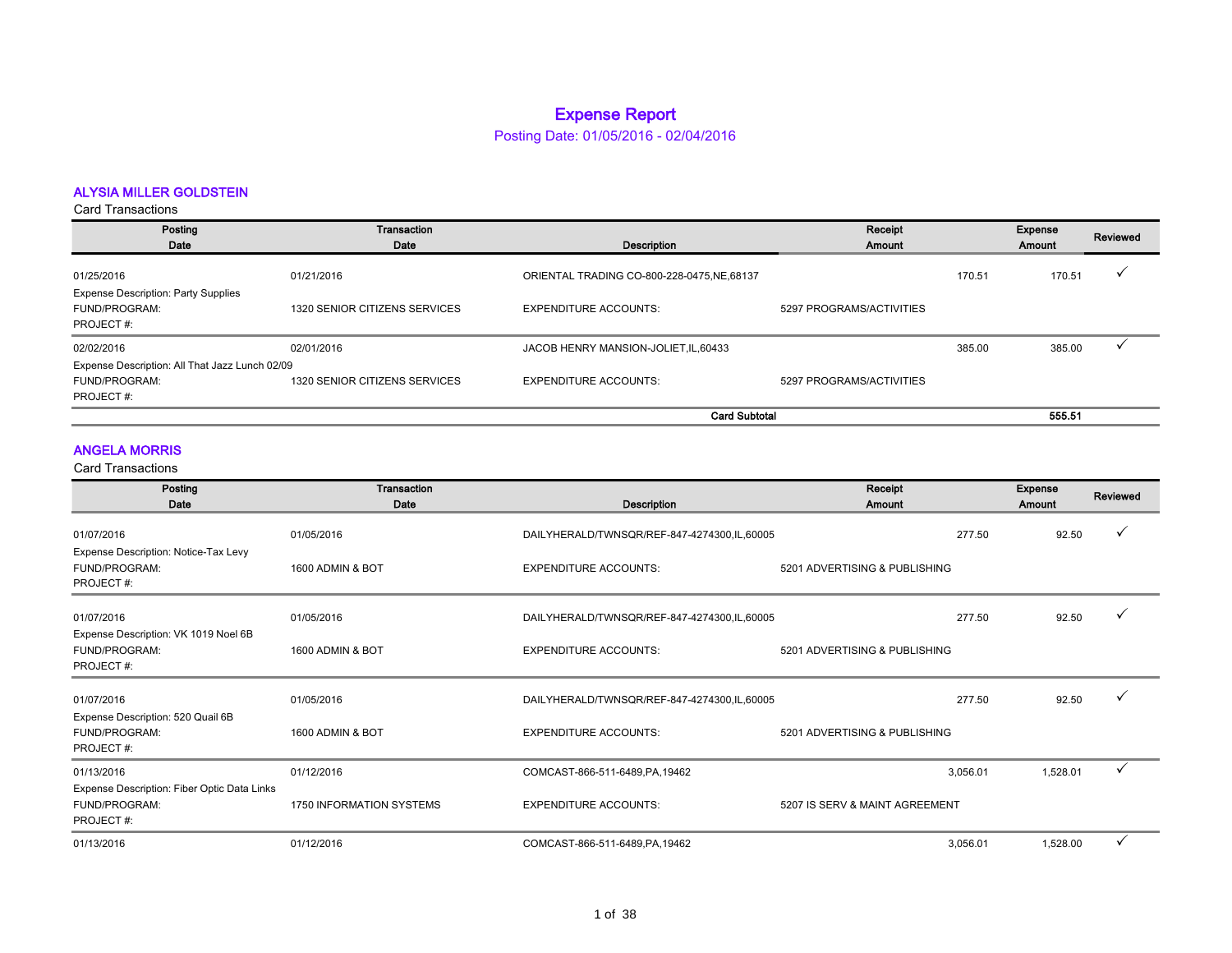| Expense Description: Fiber Optic Data Links                                 |                                                |                                             |                                |           |  |
|-----------------------------------------------------------------------------|------------------------------------------------|---------------------------------------------|--------------------------------|-----------|--|
| FUND/PROGRAM:<br>PROJECT#:                                                  | 0015 EMERGENCY TELEPHONE SYS (911)<br>2014-037 | <b>EXPENDITURE ACCOUNTS:</b>                | 5207 IS SERV & MAINT AGREEMENT |           |  |
| 01/13/2016                                                                  | 01/12/2016                                     | VZWRLSS MY VZ VB P-ALPHARETTA, GA, 30004    | 5,822.52                       | 5,822.52  |  |
| <b>Expense Description: Cellular Services</b><br>FUND/PROGRAM:<br>PROJECT#: | 1600 ADMIN & BOT                               | <b>EXPENDITURE ACCOUNTS:</b>                | 5239 CELLULAR SERVICES         |           |  |
| 01/15/2016                                                                  | 01/13/2016                                     | DAILYHERALD/TWNSQR/REF-847-4274300,IL,60005 | 92.25                          | 92.25     |  |
| Expense Description: Notice-300 S Milwaukee<br>FUND/PROGRAM:<br>PROJECT#:   | 1600 ADMIN & BOT                               | <b>EXPENDITURE ACCOUNTS:</b>                | 5201 ADVERTISING & PUBLISHING  |           |  |
| 01/27/2016                                                                  | 01/26/2016                                     | IXSYSTEMS-4089434100,CA,95131               | 4,632.00                       | 4,632.00  |  |
| Expense Description: Hard Drives<br>FUND/PROGRAM:<br>PROJECT#:              | 1750 INFORMATION SYSTEMS                       | <b>EXPENDITURE ACCOUNTS:</b>                | 5313 IS MISC EQPT & SUPPLIES   |           |  |
|                                                                             |                                                | <b>Card Subtotal</b>                        |                                | 13.880.28 |  |

### CHRISTIE REVELAND

| Posting                                                                   | <b>Transaction</b>         |                                                | Receipt              |        | <b>Expense</b> | <b>Reviewed</b> |
|---------------------------------------------------------------------------|----------------------------|------------------------------------------------|----------------------|--------|----------------|-----------------|
| Date                                                                      | Date                       | <b>Description</b>                             | Amount               |        | Amount         |                 |
| 01/05/2016                                                                | 01/04/2016                 | ILLINOIS ENVIRONMEN-815-9775884,IL,61107       |                      | 45.00  | 45.00          |                 |
| Expense Description: Membership Dues-BS<br>FUND/PROGRAM:<br>PROJECT#:     | 1300 COMMUNITY DEVELOPMENT | <b>EXPENDITURE ACCOUNTS:</b>                   | 5222 MEMBERSHIP DUES |        |                |                 |
| 01/11/2016                                                                | 01/08/2016                 | QUILL CORPORATION-800-982-3400, SC, 29223      |                      | 31.98  | 31.98          | ✓               |
| <b>Expense Description: Office Supplies</b><br>FUND/PROGRAM:<br>PROJECT#: | 1300 COMMUNITY DEVELOPMENT | <b>EXPENDITURE ACCOUNTS:</b>                   | 5318 OFFICE SUPPLIES |        |                |                 |
| 01/11/2016                                                                | 01/09/2016                 | QUILL CORPORATION-800-982-3400, SC, 29223      |                      | 22.99  | 22.99          |                 |
| <b>Expense Description: Office Supplies</b><br>FUND/PROGRAM:<br>PROJECT#: | 1300 COMMUNITY DEVELOPMENT | <b>EXPENDITURE ACCOUNTS:</b>                   | 5318 OFFICE SUPPLIES |        |                |                 |
| 01/11/2016                                                                | 01/09/2016                 | INT'L CODE COUNCIL INC-888-422-7233, IL, 60478 |                      | 135.00 | 135.00         |                 |
| Expense Description: CD Membership Dues<br>FUND/PROGRAM:<br>PROJECT#:     | 1300 COMMUNITY DEVELOPMENT | <b>EXPENDITURE ACCOUNTS:</b>                   | 5222 MEMBERSHIP DUES |        |                |                 |
| 01/11/2016                                                                | 01/09/2016                 | QUILL CORPORATION-800-982-3400, SC, 29223      |                      | 7.99   | 7.99           |                 |
| <b>Expense Description: Office Supplies</b><br>FUND/PROGRAM:<br>PROJECT#: | 1300 COMMUNITY DEVELOPMENT | <b>EXPENDITURE ACCOUNTS:</b>                   | 5318 OFFICE SUPPLIES |        |                |                 |
| 01/15/2016                                                                | 01/14/2016                 | QUILL CORPORATION-800-982-3400, SC, 29223      |                      | 11.76  | 11.76          | $\checkmark$    |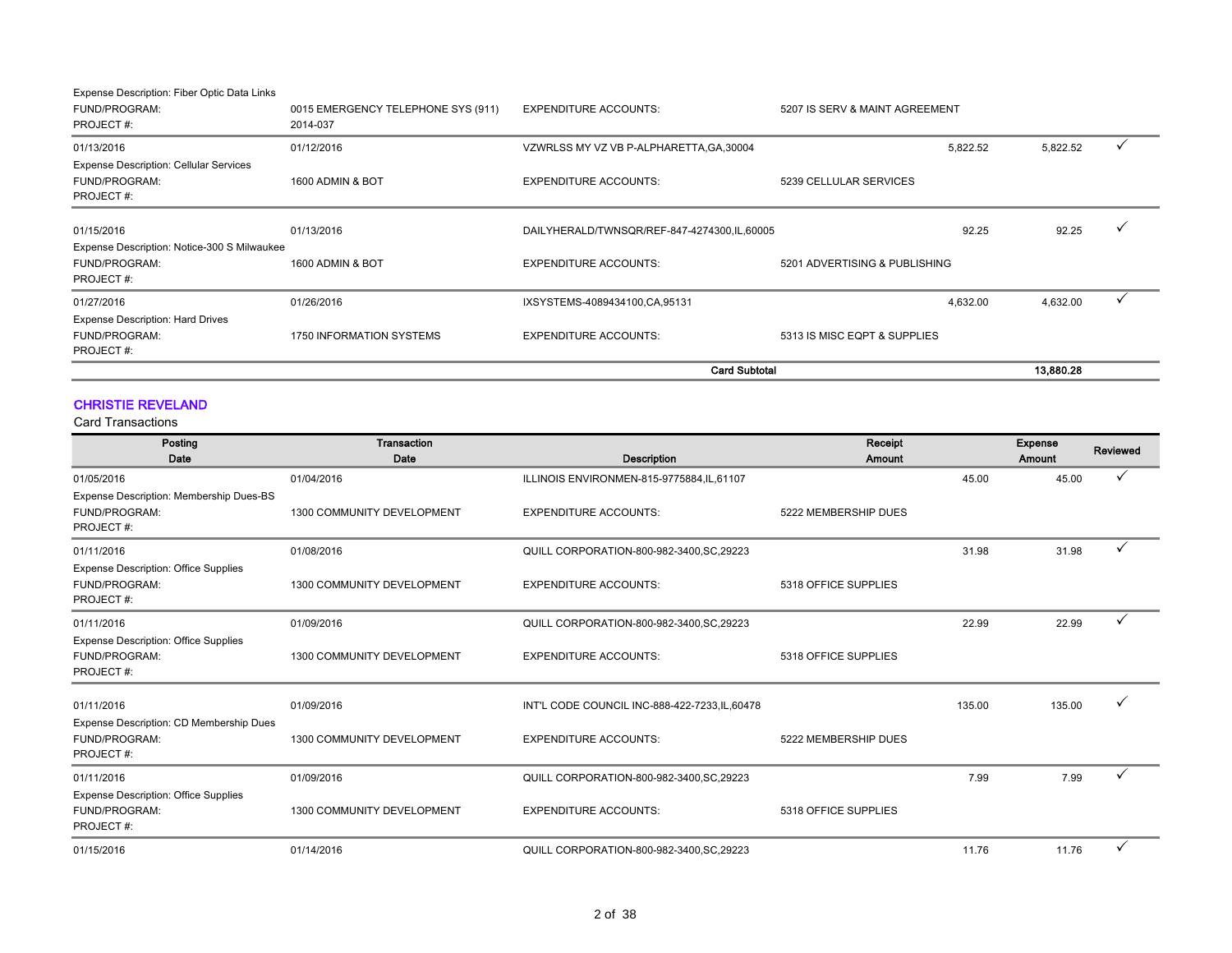| <b>Expense Description: Office Supplies</b><br>FUND/PROGRAM:<br>PROJECT#:    | 1300 COMMUNITY DEVELOPMENT | <b>EXPENDITURE ACCOUNTS:</b>               | 5318 OFFICE SUPPLIES           |        |        |              |
|------------------------------------------------------------------------------|----------------------------|--------------------------------------------|--------------------------------|--------|--------|--------------|
| 01/18/2016                                                                   | 01/16/2016                 | QUILL CORPORATION-800-982-3400, SC, 29223  |                                | 147.98 | 147.98 | $\checkmark$ |
| <b>Expense Description: Office Supplies</b><br>FUND/PROGRAM:<br>PROJECT#:    | 1300 COMMUNITY DEVELOPMENT | <b>EXPENDITURE ACCOUNTS:</b>               | 5317 MISC OPERATING SUPPLIES   |        |        |              |
| 01/22/2016                                                                   | 01/21/2016                 | OFFICE DEPOT #1105-800-463-3768,IL,60188   |                                | 455.07 | 455.07 | ✓            |
| <b>Expense Description: Toner Cartridges</b><br>FUND/PROGRAM:<br>PROJECT#:   | 1300 COMMUNITY DEVELOPMENT | <b>EXPENDITURE ACCOUNTS:</b>               | 5317 MISC OPERATING SUPPLIES   |        |        |              |
| 01/25/2016                                                                   | 01/22/2016                 | OFFICE DEPOT #1105-800-463-3768,IL,60188   |                                | 17.99  | 17.99  | $\checkmark$ |
| <b>Expense Description: Office Supplies</b><br>FUND/PROGRAM:<br>PROJECT#:    | 1300 COMMUNITY DEVELOPMENT | <b>EXPENDITURE ACCOUNTS:</b>               | 5318 OFFICE SUPPLIES           |        |        |              |
| 01/26/2016                                                                   | 01/25/2016                 | ANDERSON PEST SOLUTION-6308343300,IL,60126 |                                | 100.00 | 100.00 | ✓            |
| Expense Description: Health Summit Reg-BS & SK<br>FUND/PROGRAM:<br>PROJECT#: | 1300 COMMUNITY DEVELOPMENT | <b>EXPENDITURE ACCOUNTS:</b>               | 5105 LOCAL TRAINING & MEETINGS |        |        |              |
| 01/27/2016                                                                   | 01/26/2016                 | QUILL CORPORATION-800-982-3400, SC, 29223  |                                | 75.99  | 75.99  | ✓            |
| <b>Expense Description: Office Supplies</b><br>FUND/PROGRAM:<br>PROJECT#:    | 1300 COMMUNITY DEVELOPMENT | <b>EXPENDITURE ACCOUNTS:</b>               | 5317 MISC OPERATING SUPPLIES   |        |        |              |
| 01/29/2016                                                                   | 01/28/2016                 | QUILL CORPORATION-800-982-3400, SC, 29223  |                                | 57.37  | 57.37  | $\checkmark$ |
| <b>Expense Description: Office Supplies</b><br>FUND/PROGRAM:<br>PROJECT#:    | 1300 COMMUNITY DEVELOPMENT | <b>EXPENDITURE ACCOUNTS:</b>               | 5318 OFFICE SUPPLIES           |        |        |              |
| 02/01/2016                                                                   | 01/30/2016                 | QUILL CORPORATION-800-982-3400, SC, 29223  |                                | 17.99  | 17.99  | ✓            |
| Expense Description: OFFICE SUPPLIES<br>FUND/PROGRAM:<br>PROJECT#:           | 1300 COMMUNITY DEVELOPMENT | <b>EXPENDITURE ACCOUNTS:</b>               | 5318 OFFICE SUPPLIES           |        |        |              |
| 02/01/2016                                                                   | 01/30/2016                 | QUILL CORPORATION-800-982-3400, SC, 29223  |                                | 7.99   | 7.99   | $\checkmark$ |
| <b>Expense Description: Office Supplies</b><br>FUND/PROGRAM:<br>PROJECT#:    | 1300 COMMUNITY DEVELOPMENT | <b>EXPENDITURE ACCOUNTS:</b>               | 5318 OFFICE SUPPLIES           |        |        |              |
| 02/02/2016                                                                   | 02/01/2016                 | ILLINOIS ENVIRONMEN-815-9775884,IL,61107   |                                | 45.00  | 45.00  | ✓            |
| Expense Description: Membership Dues-SK<br>FUND/PROGRAM:<br>PROJECT#:        | 1300 COMMUNITY DEVELOPMENT | <b>EXPENDITURE ACCOUNTS:</b>               | 5222 MEMBERSHIP DUES           |        |        |              |
| 02/04/2016                                                                   | 02/03/2016                 | OFFICE DEPOT #1105-800-463-3768,IL,60188   |                                | 22.11  | 22.11  | ✓            |
| <b>Expense Description: Office Supplies</b><br>FUND/PROGRAM:<br>PROJECT#:    | 1300 COMMUNITY DEVELOPMENT | <b>EXPENDITURE ACCOUNTS:</b>               | 5318 OFFICE SUPPLIES           |        |        |              |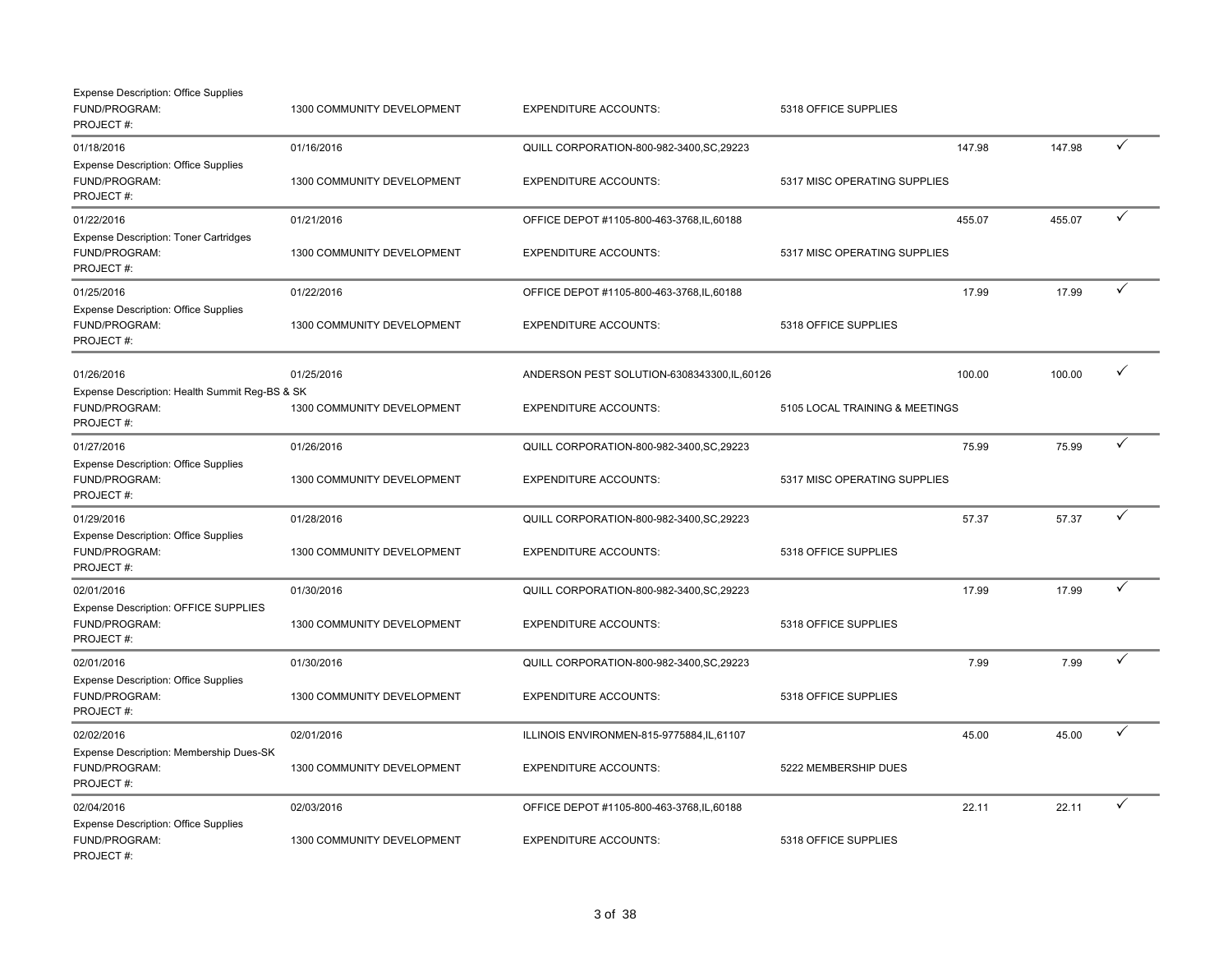| 02/04/2016                                                                 | 02/03/2016                 |                       | OFFICE DEPOT #1105-800-463-3768,IL,60188 |  | 11.19 |  |
|----------------------------------------------------------------------------|----------------------------|-----------------------|------------------------------------------|--|-------|--|
| <b>Expense Description: Office Supplies</b><br>FUND/PROGRAM:<br>PROJECT #: | 1300 COMMUNITY DEVELOPMENT | EXPENDITURE ACCOUNTS: | 5318 OFFICE SUPPLIES                     |  |       |  |
|                                                                            |                            |                       | <b>Card Subtotal</b>                     |  |       |  |
|                                                                            |                            |                       |                                          |  |       |  |

### CHUCK SPRATT

| Posting<br>Date                                                          | <b>Transaction</b><br>Date | <b>Description</b>                                 | Receipt<br>Amount        |         | Expense<br>Amount | Reviewed     |
|--------------------------------------------------------------------------|----------------------------|----------------------------------------------------|--------------------------|---------|-------------------|--------------|
| 01/05/2016                                                               | 01/04/2016                 | NORTHLAND EQUIPMENT-06087546604, WI,53546          |                          | 149.71  | 149.71            | ✓            |
| Expense Description: Tie Rod & Socket Head<br>FUND/PROGRAM:<br>PROJECT#: | 4200 SEWER DIVISION        | <b>EXPENDITURE ACCOUNTS:</b>                       | 5310 VEHICLE MAINTENANCE |         |                   |              |
| 01/06/2016                                                               | 01/05/2016                 | SOI SBS ROCHESTER HILL-800-639-6774, MI, 48309     |                          | 490.00  | 490.00            | ✓            |
| Expense Description: ServiceMax Fleetpro Renew                           |                            |                                                    |                          |         |                   |              |
| FUND/PROGRAM:<br>PROJECT#:                                               | 1240 FLEET SERVICES        | <b>EXPENDITURE ACCOUNTS:</b>                       | 5327 IS MISC SOFTWARE    |         |                   |              |
|                                                                          |                            | CENTRAL PARTS WAREHOUS-815-464-                    |                          |         |                   |              |
| 01/06/2016                                                               | 01/05/2016                 | 4800, IL, 60477                                    |                          | 121.69  | 121.69            | ✓            |
| Expense Description: Western Shoe Assembly<br>FUND/PROGRAM:<br>PROJECT#: | 4100 WATER DIVISION        | <b>EXPENDITURE ACCOUNTS:</b>                       | 5310 VEHICLE MAINTENANCE |         |                   |              |
| 01/06/2016                                                               | 01/05/2016                 | CARQUEST 2780-WHEELING, IL, 60090                  |                          | (54.00) | (54.00)           | ✓            |
| <b>Expense Description: Battery Credit</b><br>FUND/PROGRAM:<br>PROJECT#: | 1420 STREETS DIVISION      | <b>EXPENDITURE ACCOUNTS:</b>                       | 5310 VEHICLE MAINTENANCE |         |                   |              |
| 01/06/2016                                                               | 01/05/2016                 | CARQUEST 2780-WHEELING,IL,60090                    |                          | 27.34   | 27.34             | $\checkmark$ |
| Expense Description: Wiper Beam/I61<br>FUND/PROGRAM:<br>PROJECT#:        | 2100 POLICE DEPARTMENT     | <b>EXPENDITURE ACCOUNTS:</b>                       | 5310 VEHICLE MAINTENANCE |         |                   |              |
| 01/07/2016                                                               | 01/06/2016                 | CARQUEST 2780-WHEELING,IL,60090                    |                          | 63.95   | 63.95             | ✓            |
| Expense Description: Ball Joint/#203<br>FUND/PROGRAM:<br>PROJECT#:       | 1430 FORESTRY DIVISION     | <b>EXPENDITURE ACCOUNTS:</b>                       | 5310 VEHICLE MAINTENANCE |         |                   |              |
| 01/07/2016                                                               | 01/06/2016                 | CENTRAL PARTS WAREHOUS-815-464-<br>4800, IL, 60477 |                          | 96.42   | 96.42             |              |
| Expense Description: Receiver Pin<br>FUND/PROGRAM:<br>PROJECT#:          | 1420 STREETS DIVISION      | <b>EXPENDITURE ACCOUNTS:</b>                       | 5310 VEHICLE MAINTENANCE |         |                   |              |
| 01/08/2016                                                               | 01/07/2016                 | PAYPAL A PARTS-4029357733, MI, 48362               |                          | 76.75   | 76.75             | ✓            |
| Expense Description: Motor Wire/#929<br>FUND/PROGRAM:                    | 4200 SEWER DIVISION        | <b>EXPENDITURE ACCOUNTS:</b>                       | 5310 VEHICLE MAINTENANCE |         |                   |              |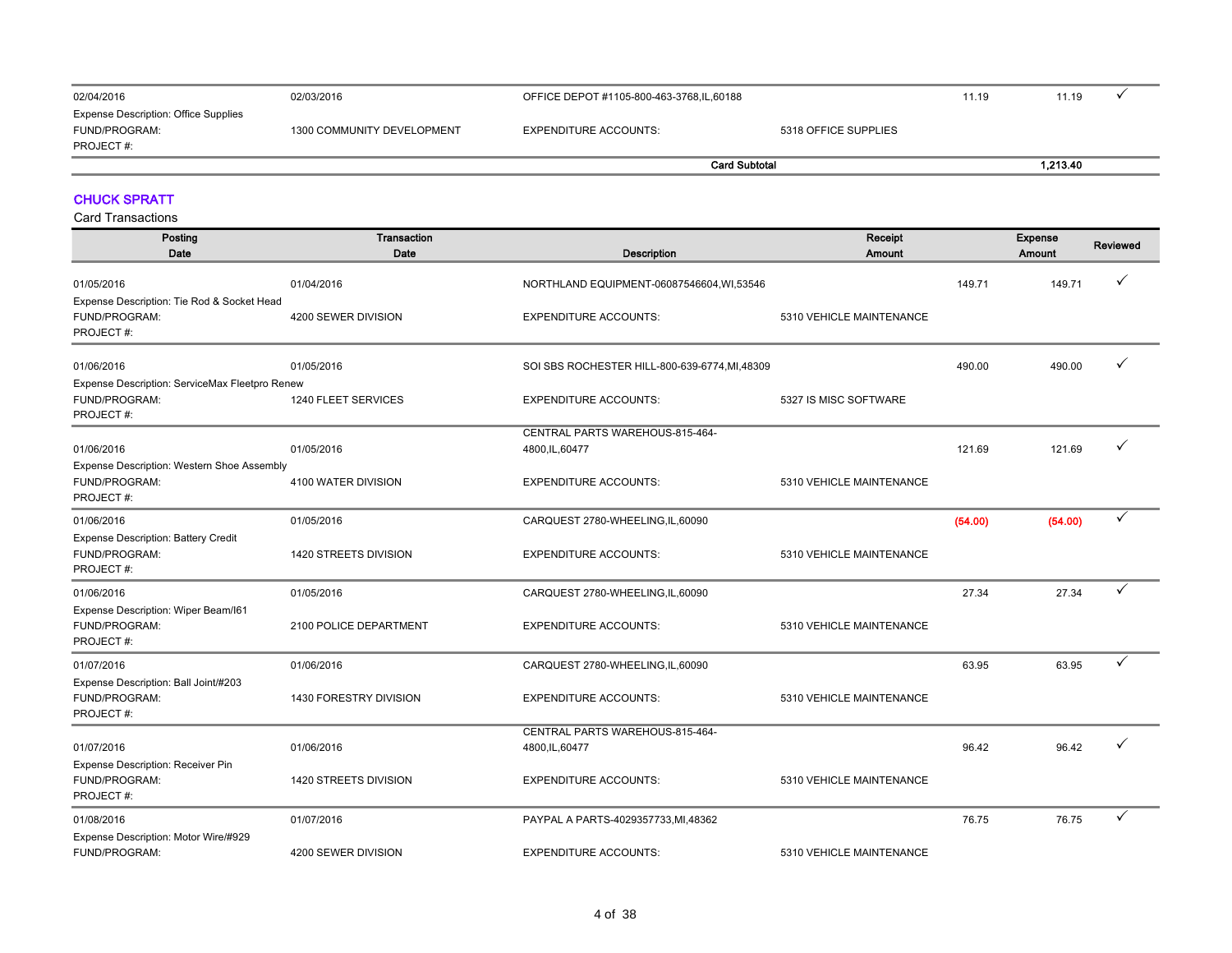| 01/08/2016                                                                   | 01/07/2016             | PAYPAL JOHNMELLSWO JO-4029357733,CA,95131           |                              | 70.80    | 70.80    | ✓ |
|------------------------------------------------------------------------------|------------------------|-----------------------------------------------------|------------------------------|----------|----------|---|
| Expense Description: HighFlow Fuel Disp Filter<br>FUND/PROGRAM:<br>PROJECT#: | 1240 FLEET SERVICES    | <b>EXPENDITURE ACCOUNTS:</b>                        | 5317 MISC OPERATING SUPPLIES |          |          |   |
| 01/11/2016                                                                   | 01/08/2016             | AUTOZONE #3569-WHEELING,IL,60090                    |                              | 5.26     | 5.26     | ✓ |
| Expense Description: GM Panal Retainers/#I36<br>FUND/PROGRAM:<br>PROJECT#:   | 1420 STREETS DIVISION  | <b>EXPENDITURE ACCOUNTS:</b>                        | 5310 VEHICLE MAINTENANCE     |          |          |   |
| 01/11/2016                                                                   | 01/08/2016             | PAYPAL ISS PD-4029357733, OR, 97230                 |                              | 1,425.00 | 1,425.00 | ✓ |
| Expense Description: Road Watch Sensor Sys Kit<br>FUND/PROGRAM:<br>PROJECT#: | 1420 STREETS DIVISION  | <b>EXPENDITURE ACCOUNTS:</b>                        | 5315 SMALL TOOLS & EQUIPMENT |          |          |   |
| 01/11/2016                                                                   | 01/08/2016             | AUTOZONE #3569-WHEELING,IL,60090                    |                              | 103.29   | 103.29   | ✓ |
| Expense Description: Belts/#P46<br>FUND/PROGRAM:<br>PROJECT#:                | 2100 POLICE DEPARTMENT | <b>EXPENDITURE ACCOUNTS:</b>                        | 5310 VEHICLE MAINTENANCE     |          |          |   |
| 01/13/2016<br>Expense Description: Calipers/#610                             | 01/12/2016             | ACME TRUCK BRAKE & SUP-ELK GROVE<br>VIL, IL, 60007  |                              | 1,617.19 | 1,617.19 | ✓ |
| FUND/PROGRAM:<br>PROJECT#:                                                   | 2200 FIRE DEPARTMENT   | <b>EXPENDITURE ACCOUNTS:</b>                        | 5310 VEHICLE MAINTENANCE     |          |          |   |
| 01/13/2016                                                                   | 01/12/2016             | ARAMARK UNIFORM-800-504-0328.KY.40509               |                              | 430.54   | 200.00   | ✓ |
| Expense Description: Mat Service<br>FUND/PROGRAM:<br>PROJECT#:               | 1220 BUILDING SERVICES | <b>EXPENDITURE ACCOUNTS:</b>                        | 5215 JANITORIAL SERVICES     |          |          |   |
| 01/13/2016                                                                   | 01/12/2016             | ARAMARK UNIFORM-800-504-0328, KY, 40509             |                              | 430.54   | 230.54   | ✓ |
| Expense Description: Uniform Service<br>FUND/PROGRAM:<br>PROJECT#:           | 1240 FLEET SERVICES    | <b>EXPENDITURE ACCOUNTS:</b>                        | 5106 UNIFORM ALLOWANCE       |          |          |   |
| 01/13/2016                                                                   | 01/13/2016             | AMAZON.COM AMZN.COM/BI-<br>AMZN.COM/BILL, WA, 98109 |                              | 75.09    | 75.09    | ✓ |
| Expense Description: Toner Cartridge<br>FUND/PROGRAM:<br>PROJECT#:           | 1240 FLEET SERVICES    | <b>EXPENDITURE ACCOUNTS:</b>                        | 5318 OFFICE SUPPLIES         |          |          |   |
| 01/14/2016                                                                   | 01/13/2016             | CARQUEST 2780-WHEELING, IL, 60090                   |                              | 35.12    | 35.12    | ✓ |
| Expense Description: Spark Plugs/#P58<br>FUND/PROGRAM:<br>PROJECT#:          | 2100 POLICE DEPARTMENT | <b>EXPENDITURE ACCOUNTS:</b>                        | 5310 VEHICLE MAINTENANCE     |          |          |   |
| 01/14/2016                                                                   | 01/13/2016             | MITCHELL1/SNAP-ON US-888-724-6742,CA,92064          |                              | 2,220.00 | 2,220.00 | ✓ |
| Expense Description: Shopkey ProDemand<br>FUND/PROGRAM:<br>PROJECT#:         | 1240 FLEET SERVICES    | <b>EXPENDITURE ACCOUNTS:</b>                        | 5315 SMALL TOOLS & EQUIPMENT |          |          |   |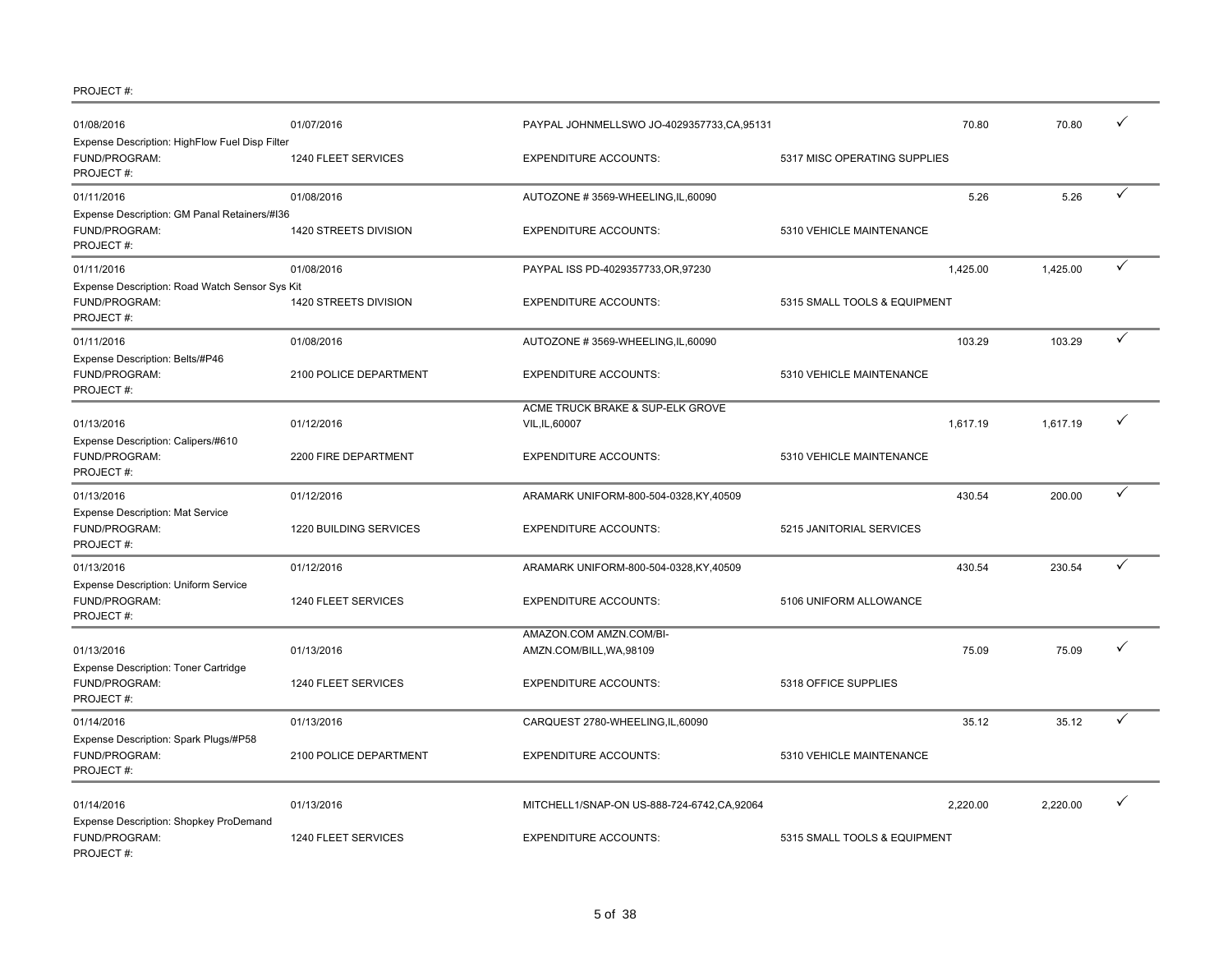| 01/14/2016                                                                   | 01/13/2016                    | PAYPAL BATTRYSTORE-4029357733,NJ,07450             |                                | 32.97   | 32.97   | ✓ |
|------------------------------------------------------------------------------|-------------------------------|----------------------------------------------------|--------------------------------|---------|---------|---|
| Expense Description: Emergency Light Battery<br>FUND/PROGRAM:<br>PROJECT#:   | 4100 WATER DIVISION           | <b>EXPENDITURE ACCOUNTS:</b>                       | 5243 PUMPHOUSE MAINTENANCE     |         |         |   |
| 01/15/2016<br>Expense Description: CFA Seminar Reg-CS                        | 01/14/2016                    | COMPUTERIZED FLEET ANA-630-5431410, IL, 60101      |                                | 600.00  | 600.00  | ✓ |
| FUND/PROGRAM:<br>PROJECT#:                                                   | 1240 FLEET SERVICES           | <b>EXPENDITURE ACCOUNTS:</b>                       | 5105 LOCAL TRAINING & MEETINGS |         |         |   |
| 01/15/2016                                                                   | 01/14/2016                    | AUTOZONE #3569-WHEELING,IL,60090                   |                                | 51.13   | 51.13   | ✓ |
| Expense Description: Tie Rod End/#202<br>FUND/PROGRAM:<br>PROJECT#:          | 1430 FORESTRY DIVISION        | <b>EXPENDITURE ACCOUNTS:</b>                       | 5310 VEHICLE MAINTENANCE       |         |         |   |
| 01/18/2016                                                                   | 01/15/2016                    | AUTOZONE #3569-WHEELING,IL,60090                   |                                | 88.46   | 88.46   | ✓ |
| Expense Description: Ball Joint/#111<br>FUND/PROGRAM:<br>PROJECT#:           | 1420 STREETS DIVISION         | <b>EXPENDITURE ACCOUNTS:</b>                       | 5310 VEHICLE MAINTENANCE       |         |         |   |
| 01/19/2016                                                                   | 01/18/2016                    | CARQUEST 2780-WHEELING,IL,60090                    |                                | 19.88   | 19.88   | ✓ |
| Expense Description: Lift Support/#611<br>FUND/PROGRAM:<br>PROJECT#:         | 2200 FIRE DEPARTMENT          | <b>EXPENDITURE ACCOUNTS:</b>                       | 5310 VEHICLE MAINTENANCE       |         |         |   |
| 01/20/2016                                                                   | 01/19/2016                    | AUTOZONE #3569-WHEELING,IL,60090                   |                                | 35.70   | 35.70   | ✓ |
| Expense Description: Universal Joint<br>FUND/PROGRAM:<br>PROJECT#:           | <b>1430 FORESTRY DIVISION</b> | <b>EXPENDITURE ACCOUNTS:</b>                       | 5310 VEHICLE MAINTENANCE       |         |         |   |
| 01/20/2016                                                                   | 01/19/2016                    | CARQUEST 2780-WHEELING, IL, 60090                  |                                | 167.68  | 167.68  | ✓ |
| Expense Description: Brake Pads& Calipers/#870<br>FUND/PROGRAM:<br>PROJECT#: | 4100 WATER DIVISION           | <b>EXPENDITURE ACCOUNTS:</b>                       | 5310 VEHICLE MAINTENANCE       |         |         |   |
| 01/21/2016                                                                   | 01/20/2016                    | CARQUEST 2780-WHEELING, IL, 60090                  |                                | (64.00) | (64.00) | ✓ |
| Expense Description: Core Return/#870<br>FUND/PROGRAM:<br>PROJECT#:          | 4100 WATER DIVISION           | <b>EXPENDITURE ACCOUNTS:</b>                       | 5310 VEHICLE MAINTENANCE       |         |         |   |
| 01/21/2016                                                                   | 01/20/2016                    | CARQUEST 2780-WHEELING, IL, 60090                  |                                | 64.68   | 64.68   | ✓ |
| Expense Description: Spark Plugs/#P47<br>FUND/PROGRAM:<br>PROJECT#:          | 2100 POLICE DEPARTMENT        | <b>EXPENDITURE ACCOUNTS:</b>                       | 5310 VEHICLE MAINTENANCE       |         |         |   |
| 01/22/2016                                                                   | 01/20/2016                    | ULTRA STROBE COMMUNICA-CRYSTAL<br>LAKE, IL, 60014  |                                | 329.80  | 329.80  | ✓ |
| Expense Description: Ford Red/Blue LED Light<br>FUND/PROGRAM:<br>PROJECT#:   | 2100 POLICE DEPARTMENT        | <b>EXPENDITURE ACCOUNTS:</b>                       | 5310 VEHICLE MAINTENANCE       |         |         |   |
| 01/25/2016                                                                   | 01/22/2016                    | NEUTRON INDU NEUTRON I-800-421-<br>8481, OH, 44124 |                                | 145.54  | 145.54  | ✓ |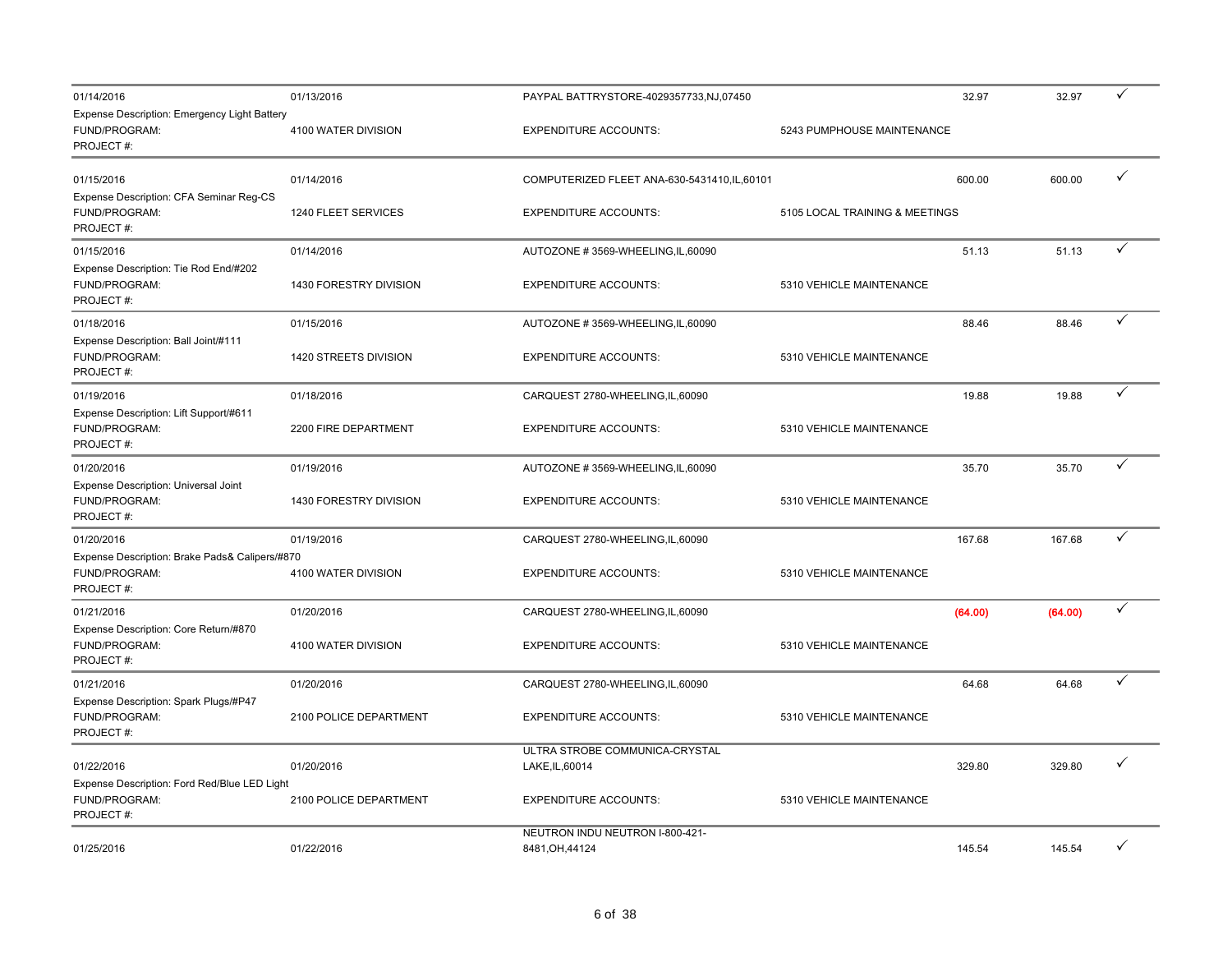| <b>Expense Description: Starter Pack</b><br>FUND/PROGRAM:<br>PROJECT#:    | 1240 FLEET SERVICES    | <b>EXPENDITURE ACCOUNTS:</b>                      | 5317 MISC OPERATING SUPPLIES |          |          |              |
|---------------------------------------------------------------------------|------------------------|---------------------------------------------------|------------------------------|----------|----------|--------------|
| 01/25/2016                                                                | 01/22/2016             | AUTOZONE #3569-WHEELING,IL,60090                  |                              | 58.48    | 58.48    | $\checkmark$ |
| Expense Description: Window Switch/#166<br>FUND/PROGRAM:<br>PROJECT#:     | 2100 POLICE DEPARTMENT | <b>EXPENDITURE ACCOUNTS:</b>                      | 5310 VEHICLE MAINTENANCE     |          |          |              |
| 01/25/2016                                                                | 01/22/2016             | PAYPAL JOHNMELLSWO JO-4029357733,CA,95131         |                              | 126.21   | 126.21   | ✓            |
| Expense Description: Auto Shut Off Nozzles<br>FUND/PROGRAM:<br>PROJECT#:  | 1240 FLEET SERVICES    | <b>EXPENDITURE ACCOUNTS:</b>                      | 5317 MISC OPERATING SUPPLIES |          |          |              |
| 01/25/2016                                                                | 01/22/2016             | ULTRA STROBE COMMUNICA-CRYSTAL<br>LAKE, IL, 60014 |                              | 236.74   | 236.74   | ✓            |
| Expense Description: Corner Sweep/#612<br>FUND/PROGRAM:<br>PROJECT#:      | 2200 FIRE DEPARTMENT   | <b>EXPENDITURE ACCOUNTS:</b>                      | 5310 VEHICLE MAINTENANCE     |          |          |              |
| 01/27/2016                                                                | 01/26/2016             | PAYPAL JOHNMELLSWO JO-4029357733,CA,95131         |                              | (5.61)   | (5.61)   | $\checkmark$ |
| Expense Description: Sales Tax Refund<br>FUND/PROGRAM:<br>PROJECT#:       | 1240 FLEET SERVICES    | <b>EXPENDITURE ACCOUNTS:</b>                      | 5317 MISC OPERATING SUPPLIES |          |          |              |
| 01/28/2016                                                                | 01/27/2016             | REGIONAL TRUCK EQUIPME-ADDISON, IL, 60101         |                              | 2,577.06 | 2,577.06 | ✓            |
| <b>Expense Description: Liftgate</b><br>FUND/PROGRAM:<br>PROJECT#:        | 1430 FORESTRY DIVISION | <b>EXPENDITURE ACCOUNTS:</b>                      | 5315 SMALL TOOLS & EQUIPMENT |          |          |              |
| 01/28/2016                                                                | 01/27/2016             | PAYPAL TRIPLERTRUC-4029357733,CA,95131            |                              | 85.98    | 85.98    | ✓            |
| Expense Description: Rechargsble 12/24 Volt<br>FUND/PROGRAM:<br>PROJECT#: | 4100 WATER DIVISION    | <b>EXPENDITURE ACCOUNTS:</b>                      | 5315 SMALL TOOLS & EQUIPMENT |          |          |              |
| 01/29/2016                                                                | 01/28/2016             | FASTENAL COMPANY01-WHEELING,IL,60090              |                              | 19.56    | 19.56    | $\checkmark$ |
| Expense Description: Repair parts/#624<br>FUND/PROGRAM:<br>PROJECT#:      | 2200 FIRE DEPARTMENT   | <b>EXPENDITURE ACCOUNTS:</b>                      | 5310 VEHICLE MAINTENANCE     |          |          |              |
| 01/29/2016                                                                | 01/28/2016             | CARQUEST 2780-WHEELING,IL,60090                   |                              | 76.37    | 76.37    | ✓            |
| <b>Expense Description: Batteries</b><br>FUND/PROGRAM:<br>PROJECT#:       | 1240 FLEET SERVICES    | <b>EXPENDITURE ACCOUNTS:</b>                      | 5310 VEHICLE MAINTENANCE     |          |          |              |
| 02/01/2016                                                                | 01/29/2016             | SOI SNAP-ONEQUIPMENT-800-225-5786,AR,72032        |                              | 137.52   | 137.52   | ✓            |
| <b>Expense Description: Filters</b><br>FUND/PROGRAM:<br>PROJECT#:         | 1240 FLEET SERVICES    | <b>EXPENDITURE ACCOUNTS:</b>                      | 5317 MISC OPERATING SUPPLIES |          |          |              |
| 02/01/2016                                                                | 01/29/2016             | CARQUEST 2780-WHEELING, IL, 60090                 |                              | 6.88     | 6.88     | $\checkmark$ |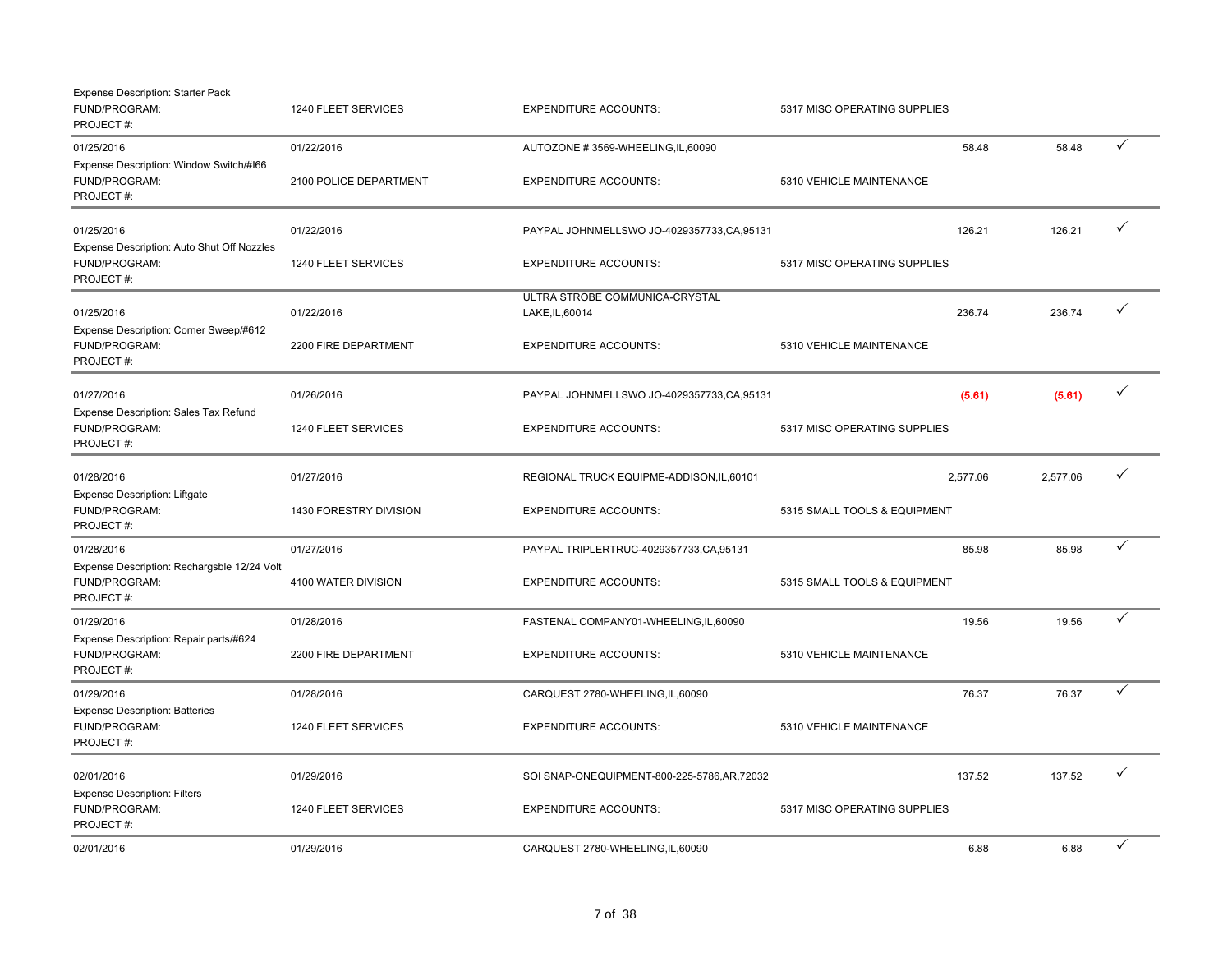| Expense Description: Air Filter/#902  |                            |                                             |                          |        |           |  |
|---------------------------------------|----------------------------|---------------------------------------------|--------------------------|--------|-----------|--|
| FUND/PROGRAM:                         | 4200 SEWER DIVISION        | <b>EXPENDITURE ACCOUNTS:</b>                | 5310 VEHICLE MAINTENANCE |        |           |  |
| PROJECT#:                             |                            |                                             |                          |        |           |  |
| 02/02/2016                            | 02/01/2016                 | AUTOZONE #3569-WHEELING, IL, 60090          |                          | 84.91  | 84.91     |  |
| Expense Description: Hub Bearing/#574 |                            |                                             |                          |        |           |  |
| FUND/PROGRAM:                         | 1300 COMMUNITY DEVELOPMENT | <b>EXPENDITURE ACCOUNTS:</b>                | 5310 VEHICLE MAINTENANCE |        |           |  |
| PROJECT#:                             |                            |                                             |                          |        |           |  |
| 02/03/2016                            | 02/01/2016                 | IL WEB PLATE RENEWAL-SPRINGFIELD, IL, 62704 |                          | 103.25 | 103.25    |  |
| Expense Description: Plate Renewal    |                            |                                             |                          |        |           |  |
| FUND/PROGRAM:                         | 2100 POLICE DEPARTMENT     | <b>EXPENDITURE ACCOUNTS:</b>                | 5310 VEHICLE MAINTENANCE |        |           |  |
| PROJECT#:                             |                            |                                             |                          |        |           |  |
| 02/03/2016                            | 02/02/2016                 | AUTOZONE #3569-WHEELING, IL, 60090          |                          | 130.35 | 130.35    |  |
| Expense Description: Brake Pads/#1511 |                            |                                             |                          |        |           |  |
| FUND/PROGRAM:                         | 1420 STREETS DIVISION      | <b>EXPENDITURE ACCOUNTS:</b>                | 5310 VEHICLE MAINTENANCE |        |           |  |
| PROJECT#:                             |                            |                                             |                          |        |           |  |
|                                       |                            | <b>Card Subtotal</b>                        |                          |        | 12.063.69 |  |

### DARLA CALLANAN

| Posting<br>Date                                                                     | Transaction<br>Date  | Description                                   | Receipt<br><b>Amount</b>       | <b>Expense</b><br>Amount | Reviewed |
|-------------------------------------------------------------------------------------|----------------------|-----------------------------------------------|--------------------------------|--------------------------|----------|
| 01/07/2016                                                                          | 01/06/2016           | SQ FIRE TRAINING RESO-GOSQ.COM,IL,61764       | 396.00                         | 396.00                   |          |
| Expense Description: Rescue Ops Seminar-(4)<br>FUND/PROGRAM:<br>PROJECT#:           | 2200 FIRE DEPARTMENT | <b>EXPENDITURE ACCOUNTS:</b>                  | 5105 LOCAL TRAINING & MEETINGS |                          |          |
| 01/11/2016                                                                          | 01/07/2016           | AMBULANCE LICENSE FEE-SPRINGFIELD, IL, 62701  | 101.75                         | 101.75                   |          |
| Expense Description: IDPH EMS License Fee<br>FUND/PROGRAM:<br>PROJECT#:             | 2200 FIRE DEPARTMENT | <b>EXPENDITURE ACCOUNTS:</b>                  | 5231 REG & SPCL AGENCY ASSESS  |                          |          |
| 01/11/2016                                                                          | 01/08/2016           | NAPA AUTO PART 0026833-WHEELING,IL,60090      | 220.20                         | 220.20                   |          |
| Expense Description: Oil Dry Absorbent<br>FUND/PROGRAM:<br>PROJECT#:                | 2200 FIRE DEPARTMENT | <b>EXPENDITURE ACCOUNTS:</b>                  | 5305 FIREFIGHTING SUPPLIES     |                          |          |
| 01/12/2016                                                                          | 01/11/2016           | STEINER ELEC ELK GROVE-08472280400,IL,60007   | 13.01                          | 13.01                    |          |
| Expense Description: Multi Tap Box<br>FUND/PROGRAM:<br>PROJECT#:                    | 2200 FIRE DEPARTMENT | <b>EXPENDITURE ACCOUNTS:</b>                  | 5220 MAINT OFF/SPEC EQUIPMENT  |                          |          |
| 01/12/2016<br>Expense Description: IPELRA Law Seminar-DP<br><b>Accounting Codes</b> | 01/11/2016           | NATL PUBLIC EMPLOYER L-07604331686, CA, 94043 | 195.00                         | 195.00                   |          |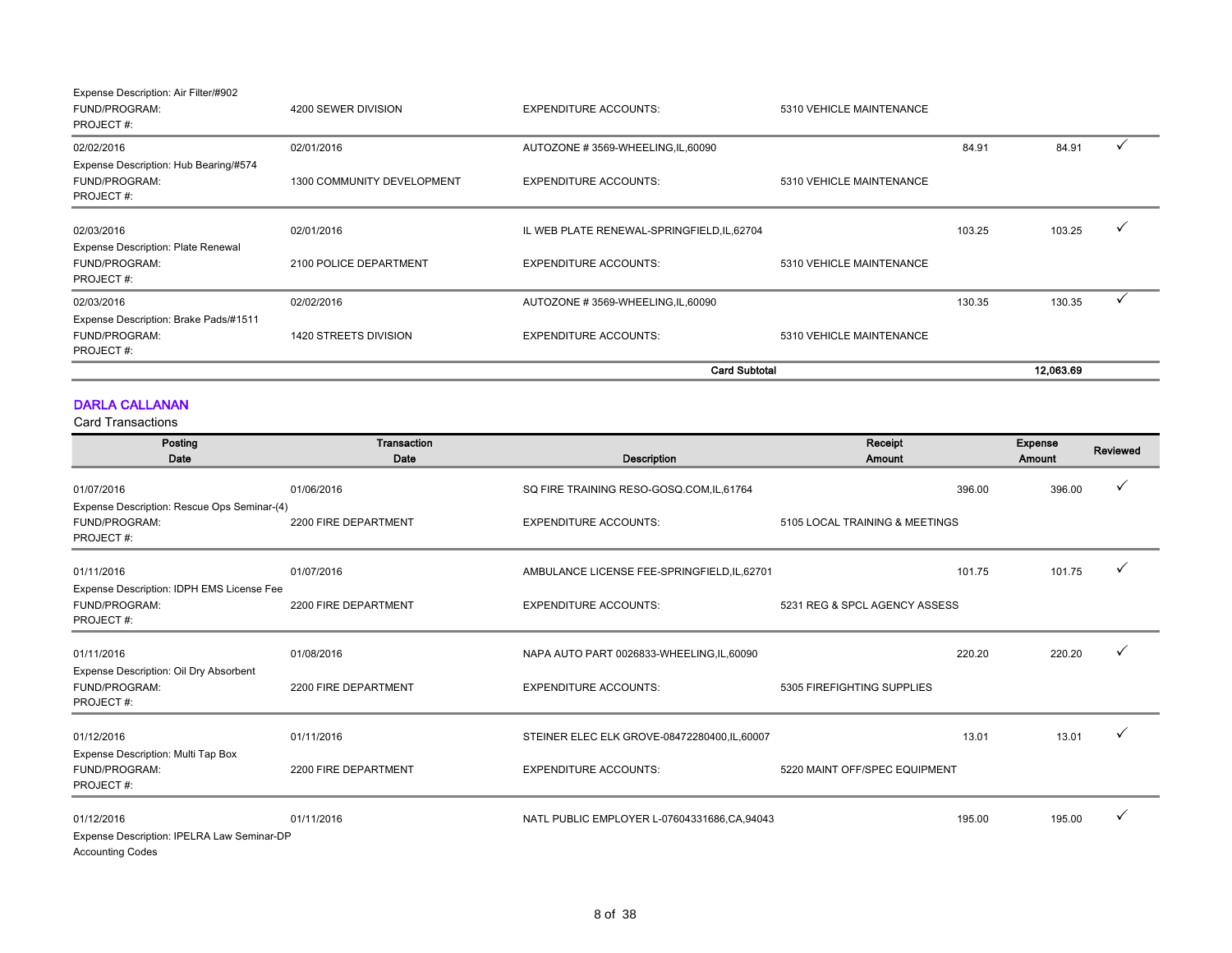| FUND/PROGRAM:<br>PROJECT#:                                                  | 2200 FIRE DEPARTMENT   | <b>EXPENDITURE ACCOUNTS:</b>                       | 5105 LOCAL TRAINING & MEETINGS |        |   |
|-----------------------------------------------------------------------------|------------------------|----------------------------------------------------|--------------------------------|--------|---|
| 01/13/2016<br>Expense Description: FDIC Conf Reg-AU                         | 01/12/2016             | PEN FDIC/FIRE ENGINEER-800-331-4463, OK, 74112     | 545.00                         | 545.00 |   |
| FUND/PROGRAM:<br>PROJECT#:                                                  | 2200 FIRE DEPARTMENT   | <b>EXPENDITURE ACCOUNTS:</b>                       | 5205 CONFERENCES & MEETINGS    |        |   |
| 01/13/2016                                                                  | 01/12/2016             | NATL PUBLIC EMPLOYER L-07604331686, CA, 94043      | 195.00                         | 195.00 |   |
| Expense Description: IPELRA Law Seminar-KM<br>FUND/PROGRAM:<br>PROJECT#:    | 2200 FIRE DEPARTMENT   | <b>EXPENDITURE ACCOUNTS:</b>                       | 5105 LOCAL TRAINING & MEETINGS |        |   |
| 01/13/2016<br>Expense Description: SnowBrushes & Dish Soap                  | 01/12/2016             | WM SUPERCENTER #1735-WHEELING,IL,60090             | 62.50                          | 62.50  |   |
| FUND/PROGRAM:<br>PROJECT#:                                                  | 2200 FIRE DEPARTMENT   | <b>EXPENDITURE ACCOUNTS:</b>                       | 5311 BLDG/GROUNDS MAINTENANCE  |        |   |
| 01/15/2016                                                                  | 01/14/2016             | ROSECRANCE INC-815-3875667, IL, 61107              | 35.00                          | 35.00  | ✓ |
| Expense Description: Reading Smoke Seminar-DP<br>FUND/PROGRAM:<br>PROJECT#: | 2200 FIRE DEPARTMENT   | <b>EXPENDITURE ACCOUNTS:</b>                       | 5105 LOCAL TRAINING & MEETINGS |        |   |
| 01/18/2016                                                                  | 01/15/2016             | IPPFA-ELGIN,IL,60124                               | 150.00                         | 150.00 | ✓ |
| Expense Description: Pension Seminar/MacIsaac<br>FUND/PROGRAM:<br>PROJECT#: | 0062 FIRE PENSION FUND | <b>EXPENDITURE ACCOUNTS:</b>                       | 5205 CONFERENCES & MEETINGS    |        |   |
| 01/27/2016                                                                  | 01/25/2016             | FIRE SERVICE BOOKSTORE-SALEM, OR, 97301            | 29.57                          | 29.57  |   |
| Expense Description: Development Handbook-DP<br>FUND/PROGRAM:<br>PROJECT#:  | 2200 FIRE DEPARTMENT   | <b>EXPENDITURE ACCOUNTS:</b>                       | 5105 LOCAL TRAINING & MEETINGS |        |   |
| 01/27/2016                                                                  | 01/26/2016             | TARGET 00013854-WHEELING,IL,60090                  | 258.94                         | 258.94 |   |
| Expense Description: Linens & Table Lamp<br>FUND/PROGRAM:<br>PROJECT#:      | 2200 FIRE DEPARTMENT   | <b>EXPENDITURE ACCOUNTS:</b>                       | 5317 MISC OPERATING SUPPLIES   |        |   |
| 01/28/2016                                                                  | 01/27/2016             | AMAZON.COM-AMZN.COM/BILL, WA, 98101                | 153.33                         | 153.33 |   |
| Expense Description: IPAD Keyboard Case<br>FUND/PROGRAM:<br>PROJECT#:       | 2200 FIRE DEPARTMENT   | <b>EXPENDITURE ACCOUNTS:</b>                       | 5313 IS MISC EQPT & SUPPLIES   |        |   |
| 01/28/2016                                                                  | 01/27/2016             | WM SUPERCENTER #1735-WHEELING,IL,60090             | 210.82                         | 210.82 | ✓ |
| Expense Description: Kitchen Supplies<br>FUND/PROGRAM:<br>PROJECT#:         | 2200 FIRE DEPARTMENT   | <b>EXPENDITURE ACCOUNTS:</b>                       | 5317 MISC OPERATING SUPPLIES   |        |   |
| 02/01/2016<br><b>Expense Description: Firefighter Supplies</b>              | 01/29/2016             | ZIMMERMANNS ACE HARDWA-BUFFALO<br>GROVE, IL, 60089 | 19.27                          | 19.27  |   |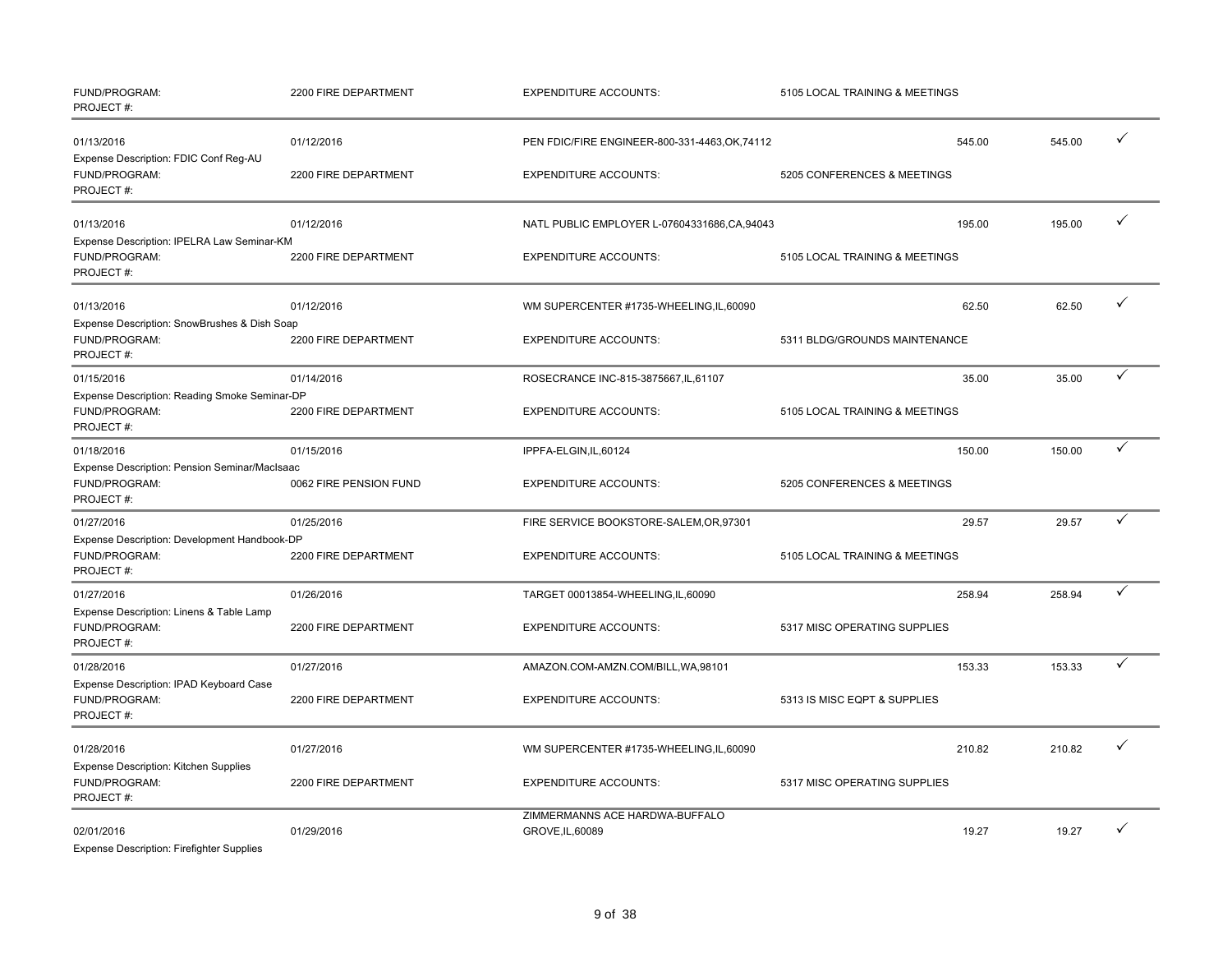| FUND/PROGRAM:<br>PROJECT#:                     | 2200 FIRE DEPARTMENT   | <b>EXPENDITURE ACCOUNTS:</b>        | 5305 FIREFIGHTING SUPPLIES  |        |          |  |
|------------------------------------------------|------------------------|-------------------------------------|-----------------------------|--------|----------|--|
| 02/01/2016                                     | 01/30/2016             | MALNATIS 7-BUFFALO GROVE, IL, 60089 |                             | 189.86 | 189.86   |  |
| Expense Description: Shift Appreciation Dinner |                        |                                     |                             |        |          |  |
| FUND/PROGRAM:                                  | 1140 SPECIAL EVENTS    | <b>EXPENDITURE ACCOUNTS:</b>        | 5297 PROGRAMS/ACTIVITIES    |        |          |  |
| PROJECT#:                                      | 2016-021               |                                     |                             |        |          |  |
| 02/04/2016                                     | 02/03/2016             | IPPFA-ELGIN, IL, 60124              |                             | 150.00 | 150.00   |  |
| Expense Description: Pension Seminar-KM        |                        |                                     |                             |        |          |  |
| FUND/PROGRAM:                                  | 0062 FIRE PENSION FUND | <b>EXPENDITURE ACCOUNTS:</b>        | 5205 CONFERENCES & MEETINGS |        |          |  |
| PROJECT#:                                      |                        |                                     |                             |        |          |  |
|                                                |                        | <b>Card Subtotal</b>                |                             |        | 2.925.25 |  |

### DEAN ARGIRIS

Card Transactions

| Posting                                   | Transaction      |                                        | Receipt                        | Expense | Reviewed |
|-------------------------------------------|------------------|----------------------------------------|--------------------------------|---------|----------|
| Date                                      | Date             | Description                            | <b>Amount</b>                  | Amount  |          |
| 01/22/2016                                | 01/21/2016       | MARKET SQUARE REST-WHEELING, IL, 60090 | 101.91                         | 101.91  |          |
| Expense Description: VP Mtg/Reimburseable |                  |                                        |                                |         |          |
| FUND/PROGRAM:                             | 1600 ADMIN & BOT | <b>EXPENDITURE ACCOUNTS:</b>           | 5105 LOCAL TRAINING & MEETINGS |         |          |
| PROJECT#:                                 |                  |                                        |                                |         |          |
| 01/27/2016                                | 01/26/2016       | MARKET SQUARE REST-WHEELING, IL, 60090 | 21.76                          | 21.76   |          |
| Expense Description: VP Mtg               |                  |                                        |                                |         |          |
| FUND/PROGRAM:                             | 1600 ADMIN & BOT | <b>EXPENDITURE ACCOUNTS:</b>           | 5105 LOCAL TRAINING & MEETINGS |         |          |
| PROJECT#:                                 |                  |                                        |                                |         |          |
| 02/02/2016                                | 02/01/2016       | MARKET SQUARE REST-WHEELING, IL, 60090 | 22.76                          | 22.76   |          |
| Expense Description: VP Mtg               |                  |                                        |                                |         |          |
| FUND/PROGRAM:                             | 1600 ADMIN & BOT | <b>EXPENDITURE ACCOUNTS:</b>           | 5105 LOCAL TRAINING & MEETINGS |         |          |
| PROJECT#:                                 |                  |                                        |                                |         |          |
|                                           |                  | <b>Card Subtotal</b>                   |                                | 146.43  |          |

### DERRYL SHAPIRO

| Posting                                | Transaction                           |                                        | Receipt                       | Expense | Reviewed |
|----------------------------------------|---------------------------------------|----------------------------------------|-------------------------------|---------|----------|
| Date                                   | Date                                  | <b>Description</b>                     | <b>Amount</b>                 | Amount  |          |
| 01/14/2016                             | 01/13/2016                            | WAREHOUSE DIRECT-8479521925, IL, 60056 | 702.95                        | 7.86    |          |
| Expense Description: Copies Dec 2015   |                                       |                                        |                               |         |          |
| FUND/PROGRAM:                          | 1300 COMMUNITY DEVELOPMENT            | <b>EXPENDITURE ACCOUNTS:</b>           | 5220 MAINT OFF/SPEC EQUIPMENT |         |          |
| PROJECT#:                              |                                       |                                        |                               |         |          |
| 01/14/2016                             | 01/13/2016                            | WAREHOUSE DIRECT-8479521925, IL, 60056 | 702.95                        | 16.46   |          |
| Expense Description: Copies Dec 2015 F |                                       |                                        |                               |         |          |
| FUND/PROGRAM:                          | <b>1500 PUBLIC WORKS ADMINISTRATI</b> | <b>EXPENDITURE ACCOUNTS:</b>           | 5220 MAINT OFF/SPEC EQUIPMENT |         |          |
| PROJECT#:                              |                                       |                                        |                               |         |          |
| 01/14/2016                             | 01/13/2016                            | WAREHOUSE DIRECT-8479521925, IL, 60056 | 702.95                        | 147.15  |          |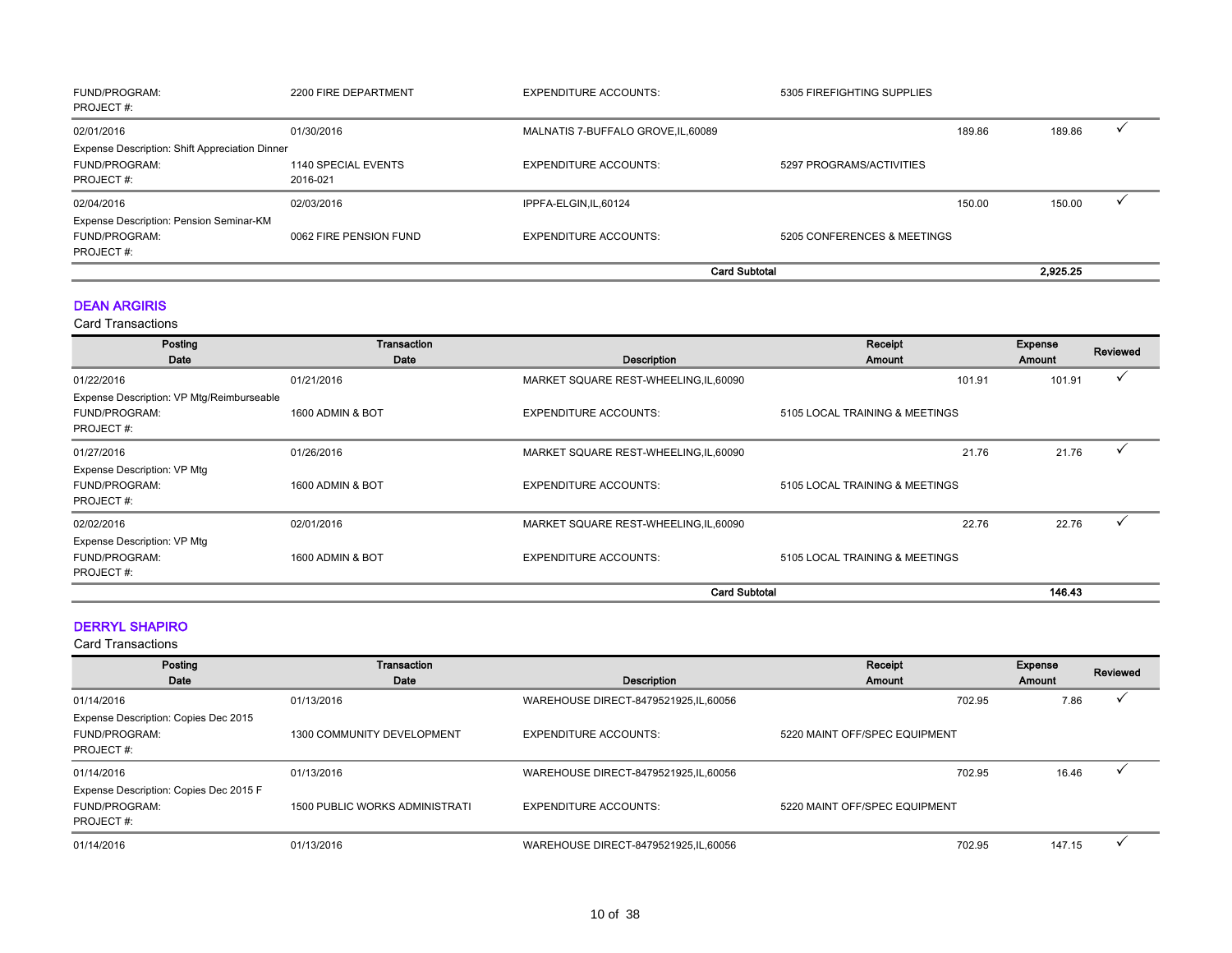|                                                                                          |                                                     | <b>Card Subtotal</b>                                                       |                                             | 13,779.91 |              |
|------------------------------------------------------------------------------------------|-----------------------------------------------------|----------------------------------------------------------------------------|---------------------------------------------|-----------|--------------|
| 01/29/2016<br>Expense Description: Toner Finance Fax<br>FUND/PROGRAM:<br>PROJECT#:       | 01/28/2016<br>1700 FINANCE DEPARTMENT               | AMAZON.COM-AMZN.COM/BILL, WA, 98101<br><b>EXPENDITURE ACCOUNTS:</b>        | 76.28<br>5318 OFFICE SUPPLIES               | 76.28     | ✓            |
| 01/22/2016<br>Expense Description: Servers Support Renewal<br>FUND/PROGRAM:<br>PROJECT#: | 01/22/2016<br>1750 INFORMATION SYSTEMS              | DMI DELL K-12/GOVT-800-981-3355, TX, 78682<br><b>EXPENDITURE ACCOUNTS:</b> | 13,000.68<br>5207 IS SERV & MAINT AGREEMENT | 13,000.68 | $\checkmark$ |
| 01/14/2016<br>Expense Description: CopiesDec2015-1/3<br>FUND/PROGRAM:<br>PROJECT#:       | 01/13/2016<br>4200 SEWER DIVISION                   | WAREHOUSE DIRECT-8479521925,IL,60056<br><b>EXPENDITURE ACCOUNTS:</b>       | 702.95<br>5220 MAINT OFF/SPEC EQUIPMENT     | 64.84     |              |
| 01/14/2016<br>Expense Description: CopiesDec2015-1/3<br>FUND/PROGRAM:<br>PROJECT#:       | 01/13/2016<br>4100 WATER DIVISION                   | WAREHOUSE DIRECT-8479521925,IL,60056<br><b>EXPENDITURE ACCOUNTS:</b>       | 702.95<br>5220 MAINT OFF/SPEC EQUIPMENT     | 64.84     | ✓            |
| 01/14/2016<br>Expense Description: CopiesDec2015-1/3<br>FUND/PROGRAM:<br>PROJECT#:       | 01/13/2016<br><b>1500 PUBLIC WORKS ADMINISTRATI</b> | WAREHOUSE DIRECT-8479521925,IL,60056<br><b>EXPENDITURE ACCOUNTS:</b>       | 702.95<br>5220 MAINT OFF/SPEC EQUIPMENT     | 64.84     | ✓            |
| 01/14/2016<br>Expense Description: Copies Dec 2015<br>FUND/PROGRAM:<br>PROJECT#:         | 01/13/2016<br>1700 FINANCE DEPARTMENT               | WAREHOUSE DIRECT-8479521925,IL,60056<br><b>EXPENDITURE ACCOUNTS:</b>       | 702.95<br>5220 MAINT OFF/SPEC EQUIPMENT     | 100.43    | ✓            |
| 01/14/2016<br>Expense Description: Copies Dec 2015 R<br>FUND/PROGRAM:<br>PROJECT#:       | 01/13/2016<br>2100 POLICE DEPARTMENT                | WAREHOUSE DIRECT-8479521925,IL,60056<br><b>EXPENDITURE ACCOUNTS:</b>       | 702.95<br>5220 MAINT OFF/SPEC EQUIPMENT     | 141.28    | ✓            |
| 01/14/2016<br>Expense Description: Copies Dec 2015 H<br>FUND/PROGRAM:<br>PROJECT#:       | 01/13/2016<br>2100 POLICE DEPARTMENT                | WAREHOUSE DIRECT-8479521925,IL,60056<br><b>EXPENDITURE ACCOUNTS:</b>       | 702.95<br>5220 MAINT OFF/SPEC EQUIPMENT     | 95.25     | ✓            |
| Expense Description: Copies Dec 2015<br>FUND/PROGRAM:<br>PROJECT#:                       | 1320 SENIOR CITIZENS SERVICES                       | <b>EXPENDITURE ACCOUNTS:</b>                                               | 5220 MAINT OFF/SPEC EQUIPMENT               |           |              |

### DONALD WENNERSTROM

| Posting                                    | Transaction |                         | <b>Receipt</b> | Expense | Reviewed |
|--------------------------------------------|-------------|-------------------------|----------------|---------|----------|
| Date                                       | Date        | Description             | Amount         | Amount  |          |
|                                            |             | THE HOME DEPOT 1913-MT  |                |         |          |
| 01/25/2016                                 | 01/21/2016  | PROSPECT, IL, 600560000 | 175.88         | 175.88  |          |
| <b>Expense Description: Sledge Hammers</b> |             |                         |                |         |          |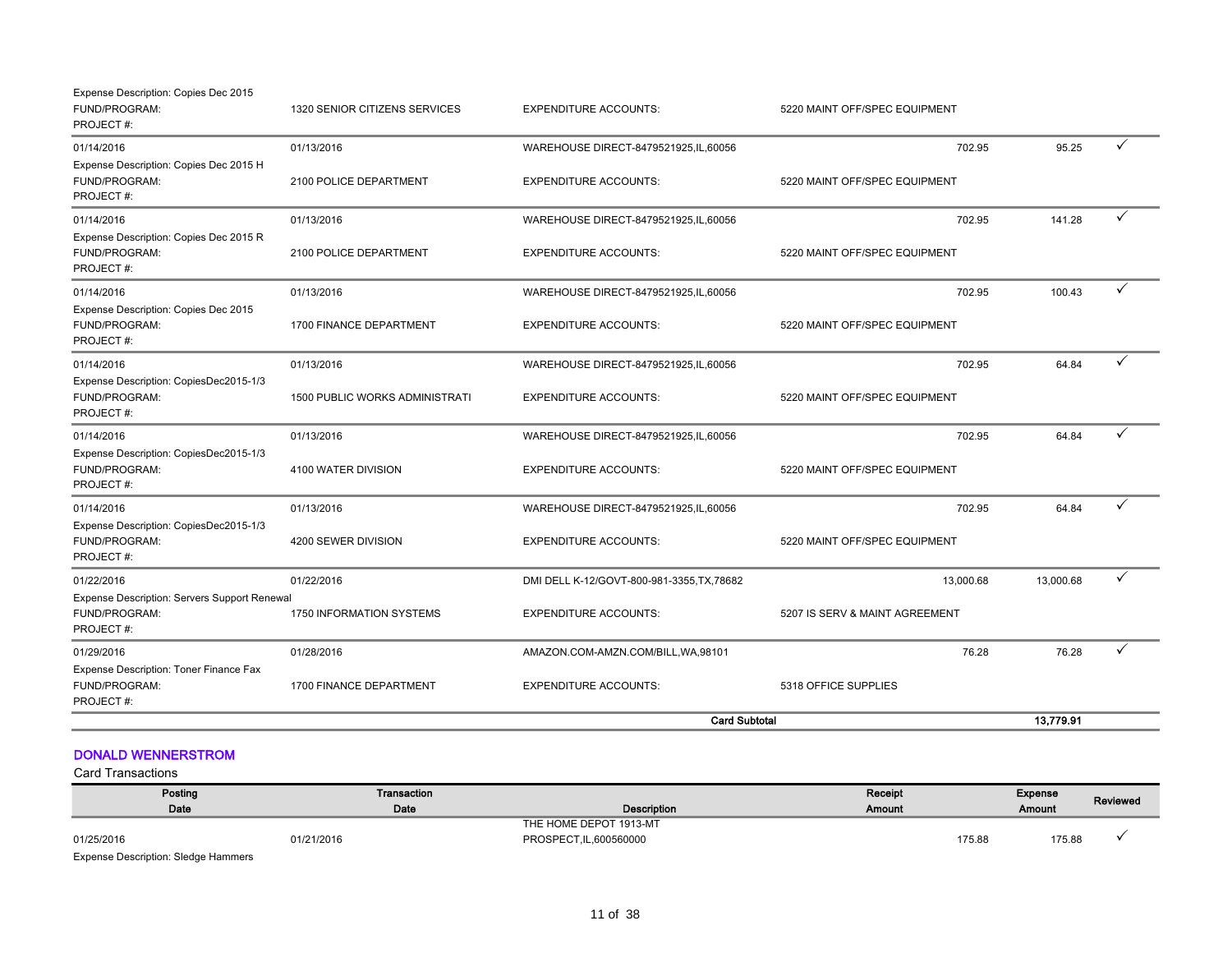| <b>FUND/PROGRAM:</b><br>PROJECT#:            | 4200 SEWER DIVISION | <b>EXPENDITURE ACCOUNTS:</b>   | 5315 SMALL TOOLS & EQUIPMENT |        |        |  |
|----------------------------------------------|---------------------|--------------------------------|------------------------------|--------|--------|--|
| 02/01/2016                                   | 01/22/2016          | HACH COMPANY-LOVELAND,CO,80538 |                              | 467.89 | 467.89 |  |
| Expense Description: Pocket Cl. Analyzer Kit |                     |                                |                              |        |        |  |
| <b>FUND/PROGRAM:</b>                         | 4100 WATER DIVISION | <b>EXPENDITURE ACCOUNTS:</b>   | 5315 SMALL TOOLS & EQUIPMENT |        |        |  |
| PROJECT#:                                    |                     |                                |                              |        |        |  |
|                                              |                     |                                | <b>Card Subtotal</b>         |        | 643.77 |  |

### DRUCILLA GARCIA

| Posting                                        | Transaction      |                                                   | Receipt                        | <b>Expense</b> | Reviewed |
|------------------------------------------------|------------------|---------------------------------------------------|--------------------------------|----------------|----------|
| Date                                           | Date             | Description                                       | Amount                         | Amount         |          |
| 01/07/2016                                     | 01/06/2016       | LBP REALESTATECOMMGRP-312-416-<br>1860, IL, 60610 | 109.00                         | 109.00         |          |
| Expense Description: Commercial RE Conf Reg-JM |                  |                                                   |                                |                |          |
| FUND/PROGRAM:                                  | 1600 ADMIN & BOT | <b>EXPENDITURE ACCOUNTS:</b>                      | 5105 LOCAL TRAINING & MEETINGS |                |          |
| PROJECT#:                                      |                  |                                                   |                                |                |          |
| 01/11/2016                                     | 01/08/2016       | RETAIL LIVE-5125160867,FL,34240                   | 245.00                         | 245.00         | ✓        |
| Expense Description: Retail RE Evnt Fee-JM     |                  |                                                   |                                |                |          |
| FUND/PROGRAM:                                  | 1600 ADMIN & BOT | <b>EXPENDITURE ACCOUNTS:</b>                      | 5105 LOCAL TRAINING & MEETINGS |                |          |
| PROJECT#:                                      |                  |                                                   |                                |                |          |
|                                                |                  | TERRAZZO & MARBLE WHL2-847-353-                   |                                |                |          |
| 01/12/2016                                     | 01/12/2016       | 8000,IL,60090                                     | 1,309.50                       | 1,309.50       | ✓        |
| Expense Description: Marble for VOW Plaques    |                  |                                                   |                                |                |          |
| FUND/PROGRAM:                                  | 1600 ADMIN & BOT | <b>EXPENDITURE ACCOUNTS:</b>                      | 5323 AWARDS/DECORATIONS        |                |          |
| PROJECT#:                                      |                  |                                                   |                                |                |          |
| 01/13/2016                                     | 01/12/2016       | PAYPAL ROGER ROGER-4029357733, CA, 95131          | 207.50                         | 207.50         |          |
| Expense Description: VOW Holiday Deco Photog   |                  |                                                   |                                |                |          |
| FUND/PROGRAM:                                  | 1600 ADMIN & BOT | <b>EXPENDITURE ACCOUNTS:</b>                      | 5333 BUSINESS RECRUITMENT      |                |          |
| PROJECT#:                                      |                  |                                                   |                                |                |          |
| 01/14/2016                                     | 01/12/2016       | BISNOW-202-2930370,DC,20001                       | 74.00                          | 74.00          | ✓        |
| Expense Description: Retail RE Evnt Reg-DG     |                  |                                                   |                                |                |          |
| FUND/PROGRAM:                                  | 1600 ADMIN & BOT | <b>EXPENDITURE ACCOUNTS:</b>                      | 5105 LOCAL TRAINING & MEETINGS |                |          |
| PROJECT#:                                      |                  |                                                   |                                |                |          |
| 01/18/2016                                     | 01/17/2016       | HTL HIGHTAIL-669-222-8281, CA, 95008              | 15.99                          | 15.99          |          |
| Expense Description: Bulk File eShare DEC      |                  |                                                   |                                |                |          |
| FUND/PROGRAM:                                  | 1600 ADMIN & BOT | <b>EXPENDITURE ACCOUNTS:</b>                      | 5302 BOOKS & SUBSCRIPTIONS     |                |          |
| PROJECT#:                                      |                  |                                                   |                                |                |          |
| 01/22/2016                                     | 01/21/2016       | LAZ PARKING AT THE HYA-CHICAGO,IL,60601           | 35.00                          | 35.00          | ✓        |
| Expense Description: Parking fee DG at RE Evnt |                  |                                                   |                                |                |          |
| FUND/PROGRAM:                                  | 1600 ADMIN & BOT | <b>EXPENDITURE ACCOUNTS:</b>                      | 5105 LOCAL TRAINING & MEETINGS |                |          |
| PROJECT#:                                      |                  |                                                   |                                |                |          |
| 01/25/2016                                     | 01/24/2016       | HTL HIGHTAIL-669-222-8281, CA, 95008              | 15.99                          | 15.99          | ✓        |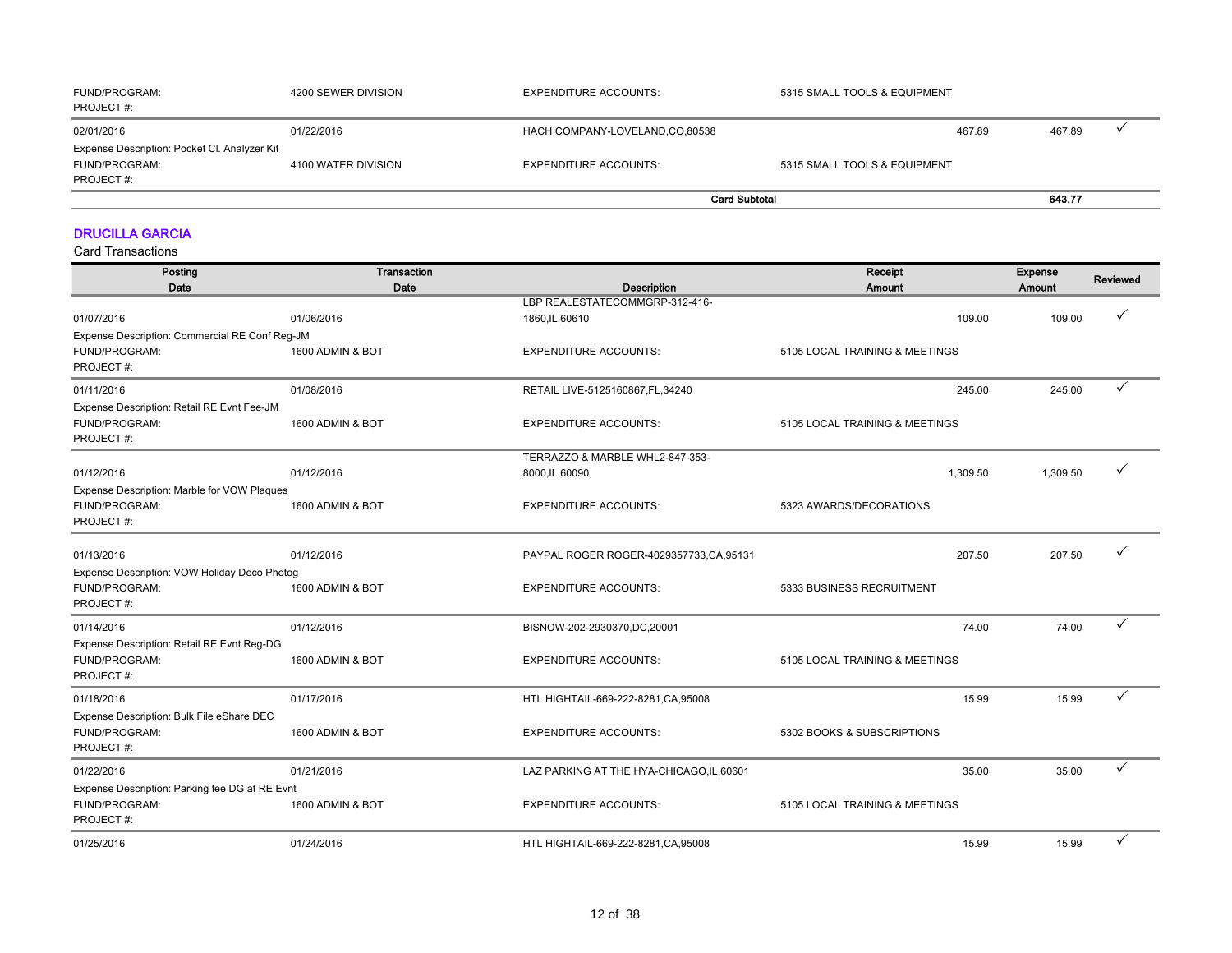| Expense Description: Bulk File eShare JAN   |                  |                                               |                                |          |  |
|---------------------------------------------|------------------|-----------------------------------------------|--------------------------------|----------|--|
| FUND/PROGRAM:                               | 1600 ADMIN & BOT | <b>EXPENDITURE ACCOUNTS:</b>                  | 5302 BOOKS & SUBSCRIPTIONS     |          |  |
| PROJECT#:                                   |                  |                                               |                                |          |  |
| 01/29/2016                                  | 01/28/2016       | ICSC-NEW YORK, NY, 10020                      | 380.00                         | 380.00   |  |
| Expense Description: ICSC MWIDEX ED Reg Fee |                  |                                               |                                |          |  |
| FUND/PROGRAM:                               | 1600 ADMIN & BOT | <b>EXPENDITURE ACCOUNTS:</b>                  | 5105 LOCAL TRAINING & MEETINGS |          |  |
| PROJECT#:                                   |                  |                                               |                                |          |  |
| 02/01/2016                                  | 01/29/2016       | WHEELING PROSPECT HEIG-847-5410170, IL, 60090 | 60.00                          | 60.00    |  |
| Expense Description: IL Town Hall Reg Fees  |                  |                                               |                                |          |  |
| FUND/PROGRAM:                               | 1600 ADMIN & BOT | <b>EXPENDITURE ACCOUNTS:</b>                  | 5105 LOCAL TRAINING & MEETINGS |          |  |
| PROJECT#:                                   |                  |                                               |                                |          |  |
| 02/03/2016                                  | 02/01/2016       | POSTNET IL140-WHEELING,IL,60090               | 127.75                         | 127.75   |  |
| Expense Description: Color Scan, Correct    |                  |                                               |                                |          |  |
| FUND/PROGRAM:                               | 1600 ADMIN & BOT | <b>EXPENDITURE ACCOUNTS:</b>                  | 5333 BUSINESS RECRUITMENT      |          |  |
| PROJECT#:                                   | 2015-034         |                                               |                                |          |  |
|                                             |                  |                                               | <b>Card Subtotal</b>           | 2.579.73 |  |

### ILEEN BRYER

| Posting                                        | <b>Transaction</b>     |                                             | Receipt                        |        | <b>Expense</b> | Reviewed |
|------------------------------------------------|------------------------|---------------------------------------------|--------------------------------|--------|----------------|----------|
| Date                                           | Date                   | Description                                 | Amount                         |        | Amount         |          |
| 01/05/2016                                     | 01/04/2016             | JEWEL #3479-BUFFALO GROVE, IL, 60089        |                                | 58.99  | 58.99          |          |
| Expense Description: Cake for Benson/Dunne     |                        |                                             |                                |        |                |          |
| FUND/PROGRAM:                                  | 2100 POLICE DEPARTMENT | <b>EXPENDITURE ACCOUNTS:</b>                | 5323 AWARDS/DECORATIONS        |        |                |          |
| PROJECT#:                                      |                        |                                             |                                |        |                |          |
| 01/25/2016                                     | 01/22/2016             | WM SUPERCENTER #1735-WHEELING, IL, 60090    |                                | 24.19  | 24.19          |          |
| <b>Expense Description: Drawer Organizers</b>  |                        |                                             |                                |        |                |          |
| FUND/PROGRAM:                                  | 2100 POLICE DEPARTMENT | <b>EXPENDITURE ACCOUNTS:</b>                | 5317 MISC OPERATING SUPPLIES   |        |                |          |
| PROJECT#:                                      |                        |                                             |                                |        |                |          |
| 01/26/2016                                     | 01/25/2016             | NATL PUBLIC EMPLOYER L-07604331686,CA,94043 |                                | 195.00 | 195.00         |          |
| Expense Description: IPELRA Law Seminar-JD     |                        |                                             |                                |        |                |          |
| FUND/PROGRAM:                                  | 2100 POLICE DEPARTMENT | <b>EXPENDITURE ACCOUNTS:</b>                | 5105 LOCAL TRAINING & MEETINGS |        |                |          |
| PROJECT#:                                      |                        |                                             |                                |        |                |          |
| 01/26/2016                                     | 01/25/2016             | JEWEL #3479-BUFFALO GROVE, IL, 60089        |                                | 39.99  | 39.99          |          |
| Expense Description: Citizen Patrol Cake       |                        |                                             |                                |        |                |          |
| FUND/PROGRAM:                                  | 2100 POLICE DEPARTMENT | <b>EXPENDITURE ACCOUNTS:</b>                | 5323 AWARDS/DECORATIONS        |        |                |          |
| PROJECT#:                                      |                        |                                             |                                |        |                |          |
| 02/01/2016                                     | 01/30/2016             | MARKET SQUARE REST-WHEELING, IL, 60090      |                                | 200.00 | 200.00         | ✓        |
| Expense Description: Shift Appreciation Dinner |                        |                                             |                                |        |                |          |
| FUND/PROGRAM:                                  | 2100 POLICE DEPARTMENT | <b>EXPENDITURE ACCOUNTS:</b>                | 5317 MISC OPERATING SUPPLIES   |        |                |          |
| PROJECT#:                                      |                        |                                             |                                |        |                |          |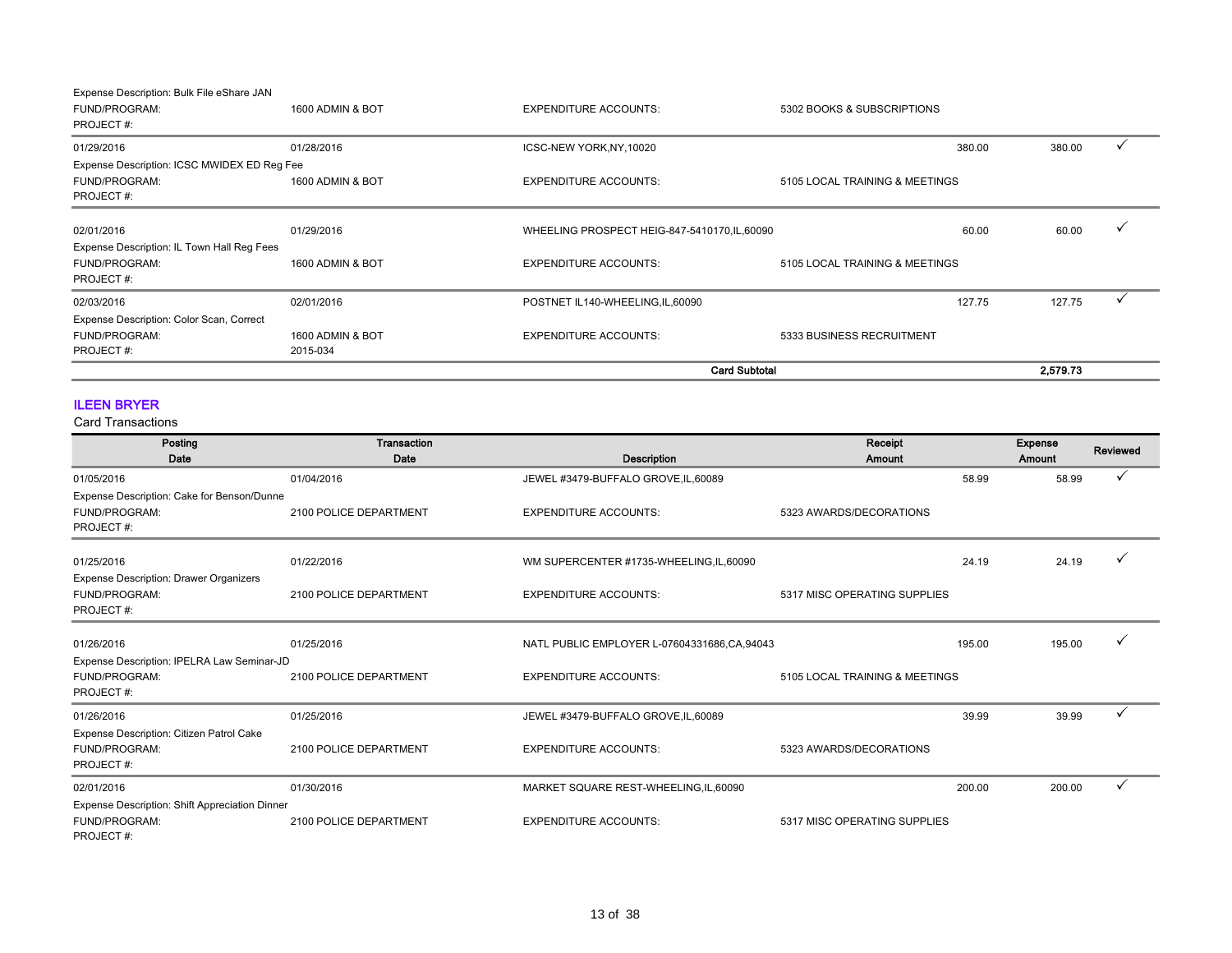| 02/02/2016                                                                | 02/01/2016             |                              | MARKET SQUARE REST-WHEELING,IL,60090 |         |  |
|---------------------------------------------------------------------------|------------------------|------------------------------|--------------------------------------|---------|--|
| Expense Description: Tip-Shift Appreciation<br>FUND/PROGRAM:<br>PROJECT#: | 2100 POLICE DEPARTMENT | <b>EXPENDITURE ACCOUNTS:</b> | 5317 MISC OPERATING SUPPLIES         |         |  |
|                                                                           |                        |                              | <b>Card Subtotal</b>                 | 538.17  |  |
| <b>JEFF WOLFGRAM</b>                                                      |                        |                              |                                      |         |  |
| <b>Card Transactions</b>                                                  |                        |                              |                                      |         |  |
| Posting                                                                   | Transaction            |                              | Receipt                              | Expense |  |

| .                                       | -------------       |                                | .                             | $-1$   | Reviewed |
|-----------------------------------------|---------------------|--------------------------------|-------------------------------|--------|----------|
| Date                                    | Date                | Description                    | Amount                        | Amount |          |
|                                         |                     | ZIMMERMANNS ACE HARDWA-BUFFALO |                               |        |          |
| 02/02/2016                              | 02/01/2016          | GROVE, IL, 60089               | 16.99                         | 16.99  |          |
| Expense Description: Rope for Flag Pole |                     |                                |                               |        |          |
| <b>FUND/PROGRAM:</b>                    | 4100 WATER DIVISION | <b>EXPENDITURE ACCOUNTS:</b>   | 5311 BLDG/GROUNDS MAINTENANCE |        |          |
| PROJECT#:                               |                     |                                |                               |        |          |
|                                         |                     | <b>Card Subtotal</b>           |                               | 16.99  |          |

### **JOHN MELANIPHY III**

| Posting                                                                            | <b>Transaction</b> |                                                | Receipt                     | <b>Expense</b>     | Reviewed |
|------------------------------------------------------------------------------------|--------------------|------------------------------------------------|-----------------------------|--------------------|----------|
| Date                                                                               | Date               | <b>Description</b>                             | Amount                      | <b>Amount</b>      |          |
| 01/15/2016                                                                         | 01/14/2016         | CRAIN'S CHICAGO SUBSCR-888-909-9111, MI, 48207 |                             | 69.00<br>69.00     |          |
| Expense Description: Crain's Subscription<br>FUND/PROGRAM:<br>PROJECT#:            | 1600 ADMIN & BOT   | <b>EXPENDITURE ACCOUNTS:</b>                   | 5302 BOOKS & SUBSCRIPTIONS  |                    |          |
| 01/15/2016                                                                         | 01/14/2016         | WHEELING PROSPECT HEIG-847-5410170, IL, 60090  |                             | 25.00<br>25.00     |          |
| Expense Description: Chamber - Cyber Security<br>FUND/PROGRAM:<br>PROJECT#:        | 1600 ADMIN & BOT   | <b>EXPENDITURE ACCOUNTS:</b>                   | 5205 CONFERENCES & MEETINGS |                    |          |
| 01/21/2016                                                                         | 01/20/2016         | LAZ PARKING 600428-CHICAGO,IL,60601            |                             | 16.00<br>16.00     | ✓        |
| Expense Description: Parking-IREJ Conference<br>FUND/PROGRAM:<br>PROJECT#:         | 1600 ADMIN & BOT   | <b>EXPENDITURE ACCOUNTS:</b>                   | 5205 CONFERENCES & MEETINGS |                    |          |
| 01/26/2016                                                                         | 01/25/2016         | WHEELING PROSPECT HEIG-847-5410170,IL,60090    |                             | 25.00<br>25.00     |          |
| Expense Description: Chamber-State of Village<br>FUND/PROGRAM:<br>PROJECT#:        | 1600 ADMIN & BOT   | <b>EXPENDITURE ACCOUNTS:</b>                   | 5205 CONFERENCES & MEETINGS |                    |          |
| 01/27/2016                                                                         | 01/26/2016         | WHEELING PROSPECT HEIG-847-5410170, IL, 60090  |                             | (25.00)<br>(25.00) |          |
| <b>Expense Description: Chamber - Cyber Security</b><br>FUND/PROGRAM:<br>PROJECT#: | 1600 ADMIN & BOT   | <b>EXPENDITURE ACCOUNTS:</b>                   | 5205 CONFERENCES & MEETINGS |                    |          |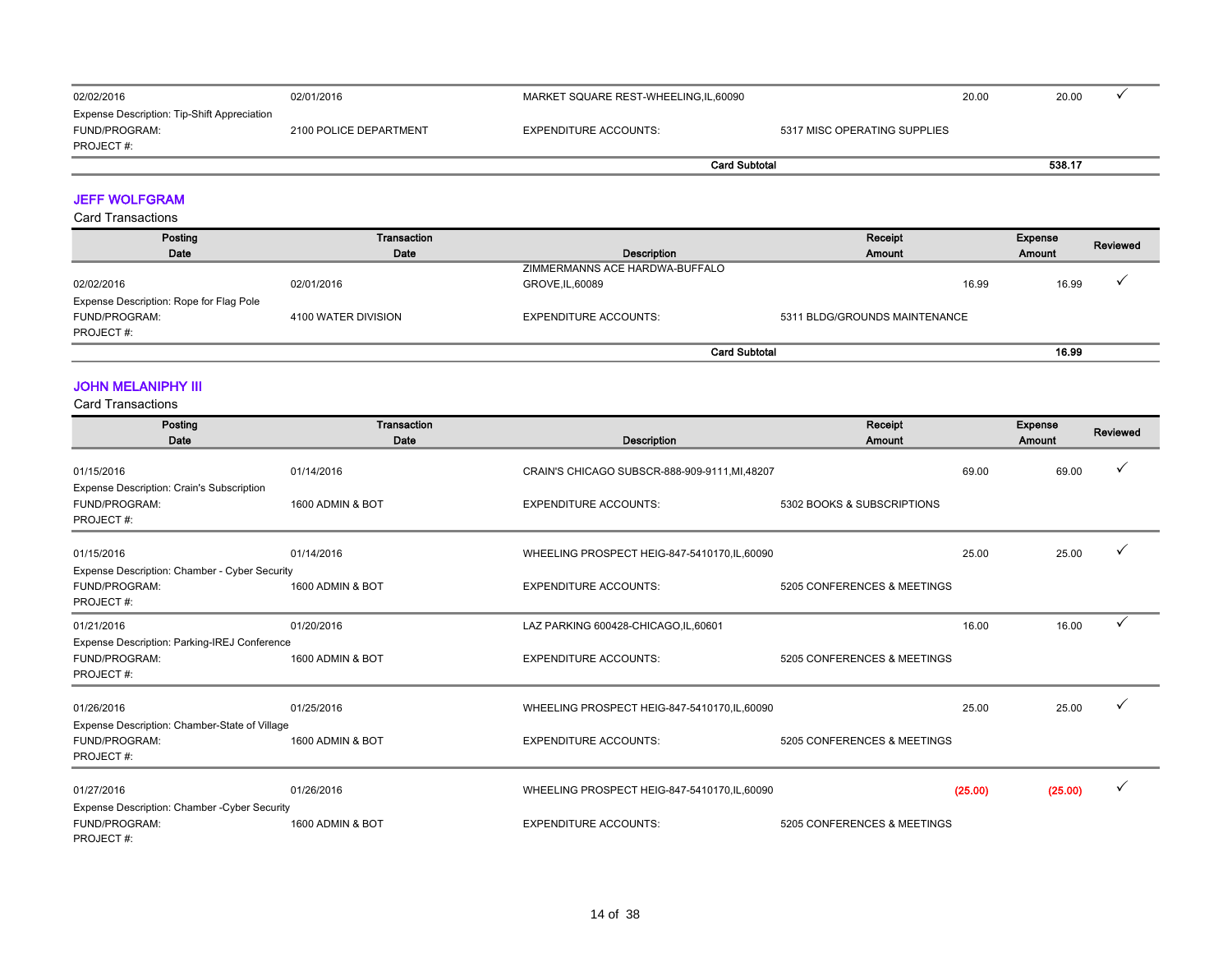| 01/27/2016                                  | 01/26/2016       | WHEELING PROSPECT HEIG-847-5410170, IL, 60090 |                             | (25.00) | (25.00) | $\overline{\phantom{a}}$ |
|---------------------------------------------|------------------|-----------------------------------------------|-----------------------------|---------|---------|--------------------------|
| Expense Description: Chamber-Cyber Security |                  |                                               |                             |         |         |                          |
| FUND/PROGRAM:<br><b>PROJECT#:</b>           | 1600 ADMIN & BOT | <b>EXPENDITURE ACCOUNTS:</b>                  | 5205 CONFERENCES & MEETINGS |         |         |                          |
| 02/01/2016                                  | 01/29/2016       | WHEELING PROSPECT HEIG-847-5410170, IL, 60090 |                             | 10.00   | 10.00   | M                        |
| Expense Description: Chamber- Town Hall Mtg |                  |                                               |                             |         |         |                          |
| FUND/PROGRAM:                               | 1600 ADMIN & BOT | <b>EXPENDITURE ACCOUNTS:</b>                  | 5205 CONFERENCES & MEETINGS |         |         |                          |
| PROJECT#:                                   |                  |                                               |                             |         |         |                          |
|                                             |                  |                                               | <b>Card Subtotal</b>        |         | 95.00   |                          |

### JOHNNY PEREZ

| Posting                                         | Transaction                   |                                         | Receipt                       | <b>Expense</b> | Reviewed |
|-------------------------------------------------|-------------------------------|-----------------------------------------|-------------------------------|----------------|----------|
| Date                                            | Date                          | Description                             | Amount                        | Amount         |          |
|                                                 |                               | THE WEBSTAURANT STORE-717-392-          |                               |                |          |
| 01/07/2016                                      | 01/05/2016                    | 7472, PA, 17602                         | 194.80                        | 194.80         |          |
| <b>Expense Description: Janitorial Supplies</b> |                               |                                         |                               |                |          |
| FUND/PROGRAM:<br>PROJECT#:                      | 1220 BUILDING SERVICES        | <b>EXPENDITURE ACCOUNTS:</b>            | 5309 JANITORIAL SUPPLIES      |                |          |
|                                                 |                               |                                         |                               |                |          |
| 01/14/2016                                      | 01/13/2016                    | ABT ELECTRONICS-GLENVIEW,IL,60025       | 303.00                        | 303.00         | ✓        |
| <b>Expense Description: Microwave</b>           |                               |                                         |                               |                |          |
| FUND/PROGRAM:                                   | <b>1220 BUILDING SERVICES</b> | <b>EXPENDITURE ACCOUNTS:</b>            | 5311 BLDG/GROUNDS MAINTENANCE |                |          |
| PROJECT#:                                       |                               |                                         |                               |                |          |
| 01/14/2016                                      | 01/13/2016                    | FAST ACC SECURITY-3054379757, FL, 33166 | 119.59                        | 119.59         | ✓        |
| Expense Description: Garage Door Receiver       |                               |                                         |                               |                |          |
| FUND/PROGRAM:                                   | 1220 BUILDING SERVICES        | <b>EXPENDITURE ACCOUNTS:</b>            | 5311 BLDG/GROUNDS MAINTENANCE |                |          |
| PROJECT#:                                       |                               |                                         |                               |                |          |
| 01/15/2016                                      | 01/13/2016                    | SHOPLET.COM-08007573015,NY,10006        | 2.287.78                      | 2,287.78       | ✓        |
| <b>Expense Description: Coffee Cups</b>         |                               |                                         |                               |                |          |
| FUND/PROGRAM:                                   | 1220 BUILDING SERVICES        | <b>EXPENDITURE ACCOUNTS:</b>            | 5309 JANITORIAL SUPPLIES      |                |          |
| PROJECT#:                                       |                               |                                         |                               |                |          |
|                                                 |                               | AMAZON MKTPLACE PMTS-                   |                               |                |          |
| 01/15/2016                                      | 01/14/2016                    | AMZN.COM/BILL, WA, 98109                | 35.90                         | 35.90          |          |
| Expense Description: Electronic Ballast         |                               |                                         |                               |                |          |
| FUND/PROGRAM:                                   | <b>1220 BUILDING SERVICES</b> | <b>EXPENDITURE ACCOUNTS:</b>            | 5311 BLDG/GROUNDS MAINTENANCE |                |          |
| PROJECT#:                                       | 2009-032                      |                                         |                               |                |          |
| 01/18/2016                                      | 01/15/2016                    | AMAZON.COM-AMZN.COM/BILL, WA, 98101     | 23.32                         | 23.32          |          |
| <b>Expense Description: Bounty towels</b>       |                               |                                         |                               |                |          |
| FUND/PROGRAM:                                   | <b>1220 BUILDING SERVICES</b> | <b>EXPENDITURE ACCOUNTS:</b>            | 5309 JANITORIAL SUPPLIES      |                |          |
| PROJECT#:                                       |                               |                                         |                               |                |          |
| 01/18/2016                                      | 01/15/2016                    | AMAZON.COM-AMZN.COM/BILL, WA, 98101     | 23.33                         | 23.33          | ✓        |
| <b>Expense Description: Bounty Paper Towels</b> |                               |                                         |                               |                |          |
| FUND/PROGRAM:                                   | 1220 BUILDING SERVICES        | <b>EXPENDITURE ACCOUNTS:</b>            | 5309 JANITORIAL SUPPLIES      |                |          |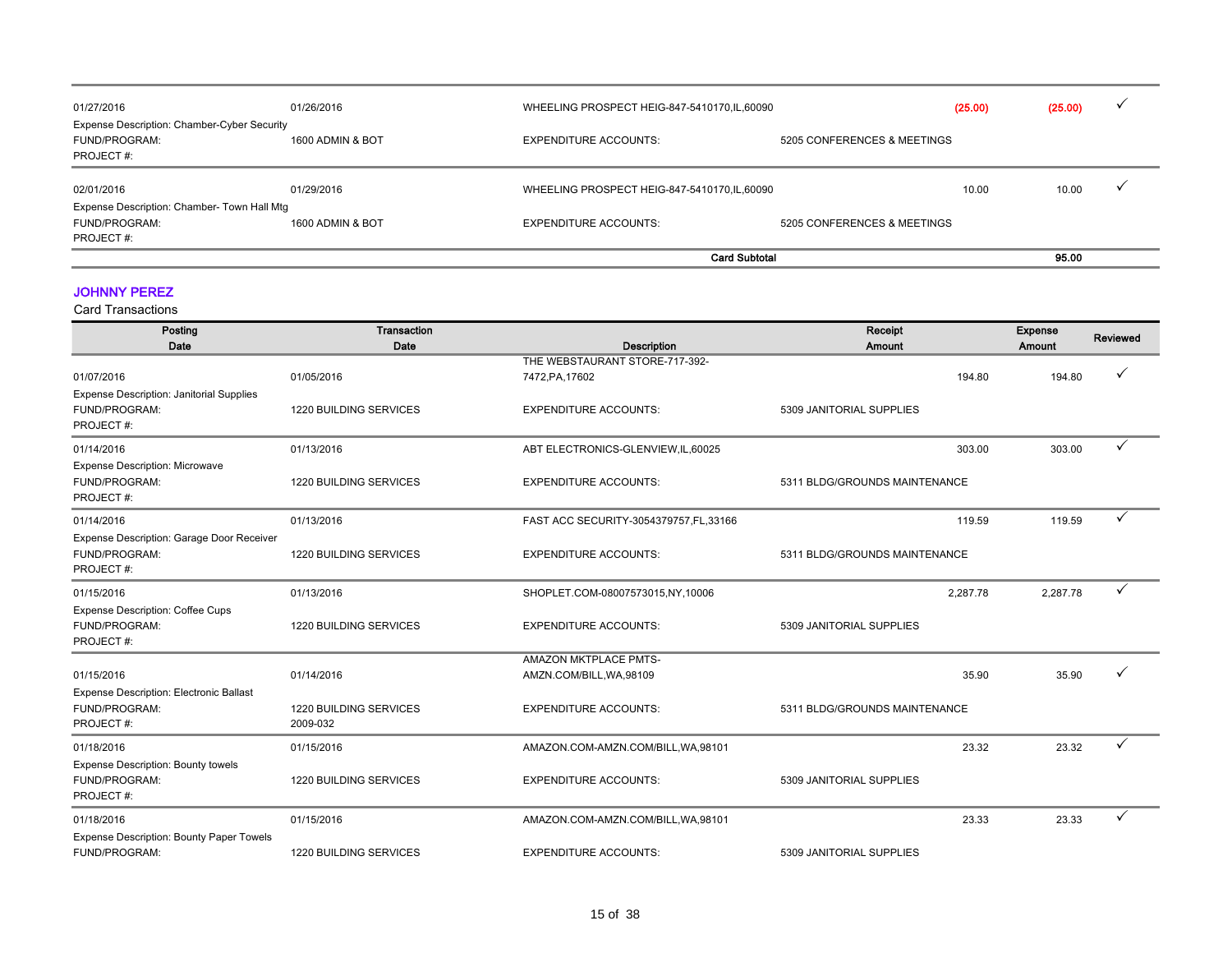| 01/18/2016                                                                               | 01/15/2016                           | AMAZON.COM-AMZN.COM/BILL, WA, 98101                      | 23.32                                  | 23.32    |              |
|------------------------------------------------------------------------------------------|--------------------------------------|----------------------------------------------------------|----------------------------------------|----------|--------------|
| <b>Expense Description: Bounty Paper Towels</b><br>FUND/PROGRAM:<br>PROJECT#:            | 1220 BUILDING SERVICES               | <b>EXPENDITURE ACCOUNTS:</b>                             | 5309 JANITORIAL SUPPLIES               |          |              |
| 01/19/2016                                                                               | 01/18/2016                           | LAB DEVELOPMENT-08474998309,IL,60089                     | 102.60                                 | 51.30    | ✓            |
| <b>Expense Description: Light Bulbs</b><br>FUND/PROGRAM:<br>PROJECT#:                    | 1220 BUILDING SERVICES               | <b>EXPENDITURE ACCOUNTS:</b>                             | 5311 BLDG/GROUNDS MAINTENANCE          |          |              |
| 01/19/2016                                                                               | 01/18/2016                           | LAB DEVELOPMENT-08474998309,IL,60089                     | 102.60                                 | 51.30    | $\checkmark$ |
| Expense Description: Light Bulbs<br>FUND/PROGRAM:<br>PROJECT#:                           | 2200 FIRE DEPARTMENT                 | <b>EXPENDITURE ACCOUNTS:</b>                             | 5311 BLDG/GROUNDS MAINTENANCE          |          |              |
| 01/19/2016<br>Expense Description: Electronic Ballast                                    | 01/18/2016                           | CIRCUIT BREAKER WAREHO-LAWNDALE, CA, 90260               | 1,215.00                               | 1,215.00 | $\checkmark$ |
| FUND/PROGRAM:<br>PROJECT#:                                                               | 2200 FIRE DEPARTMENT                 | <b>EXPENDITURE ACCOUNTS:</b>                             | 5311 BLDG/GROUNDS MAINTENANCE          |          |              |
| 01/19/2016                                                                               | 01/18/2016                           | AMAZON.COM-AMZN.COM/BILL, WA, 98101                      | 35.62                                  | 35.62    | ✓            |
| Expense Description: Gas Hose<br>FUND/PROGRAM:<br>PROJECT#:                              | 2200 FIRE DEPARTMENT                 | <b>EXPENDITURE ACCOUNTS:</b>                             | 5311 BLDG/GROUNDS MAINTENANCE          |          |              |
|                                                                                          |                                      | AMAZON.COM AMZN.COM/BI-                                  |                                        |          | ✓            |
| 01/19/2016<br><b>Expense Description: Electrical Parts</b><br>FUND/PROGRAM:<br>PROJECT#: | 01/19/2016<br>2200 FIRE DEPARTMENT   | AMZN.COM/BILL, WA, 98109<br><b>EXPENDITURE ACCOUNTS:</b> | 39.24<br>5311 BLDG/GROUNDS MAINTENANCE | 39.24    |              |
| 01/20/2016                                                                               | 01/19/2016                           | MRSUPPLY.COM-DIM@GRANTEP.C,NJ,07606                      | 74.06                                  | 74.06    | ✓            |
| Expense Description: Light Switch<br>FUND/PROGRAM:<br>PROJECT#:                          | 2200 FIRE DEPARTMENT                 | <b>EXPENDITURE ACCOUNTS:</b>                             | 5311 BLDG/GROUNDS MAINTENANCE          |          |              |
|                                                                                          |                                      | AMAZON.COM AMZN.COM/BI-                                  |                                        |          |              |
| 01/20/2016<br>Expense Description: Bounty Paper Towels<br>FUND/PROGRAM:<br>PROJECT#:     | 01/19/2016<br>1220 BUILDING SERVICES | AMZN.COM/BILL, WA, 98109<br><b>EXPENDITURE ACCOUNTS:</b> | 288.20<br>5309 JANITORIAL SUPPLIES     | 288.20   |              |
|                                                                                          |                                      | PARTSELECT.COM XXXXXXX-                                  |                                        |          |              |
| 01/20/2016<br>Expense Description: Dishwasher Repair Parts<br>FUND/PROGRAM:<br>PROJECT#: | 01/19/2016<br>2200 FIRE DEPARTMENT   | 8888951535, FL, 34238<br><b>EXPENDITURE ACCOUNTS:</b>    | 13.70<br>5311 BLDG/GROUNDS MAINTENANCE | 13.70    |              |
| 01/21/2016                                                                               | 01/18/2016                           | 1000BULBS.COM-800-624-4488,TX,75041                      | 84.00                                  | 84.00    | ✓            |
| Expense Description: Light Bulbs<br>FUND/PROGRAM:<br>PROJECT#:                           | 2200 FIRE DEPARTMENT                 | <b>EXPENDITURE ACCOUNTS:</b>                             | 5311 BLDG/GROUNDS MAINTENANCE          |          |              |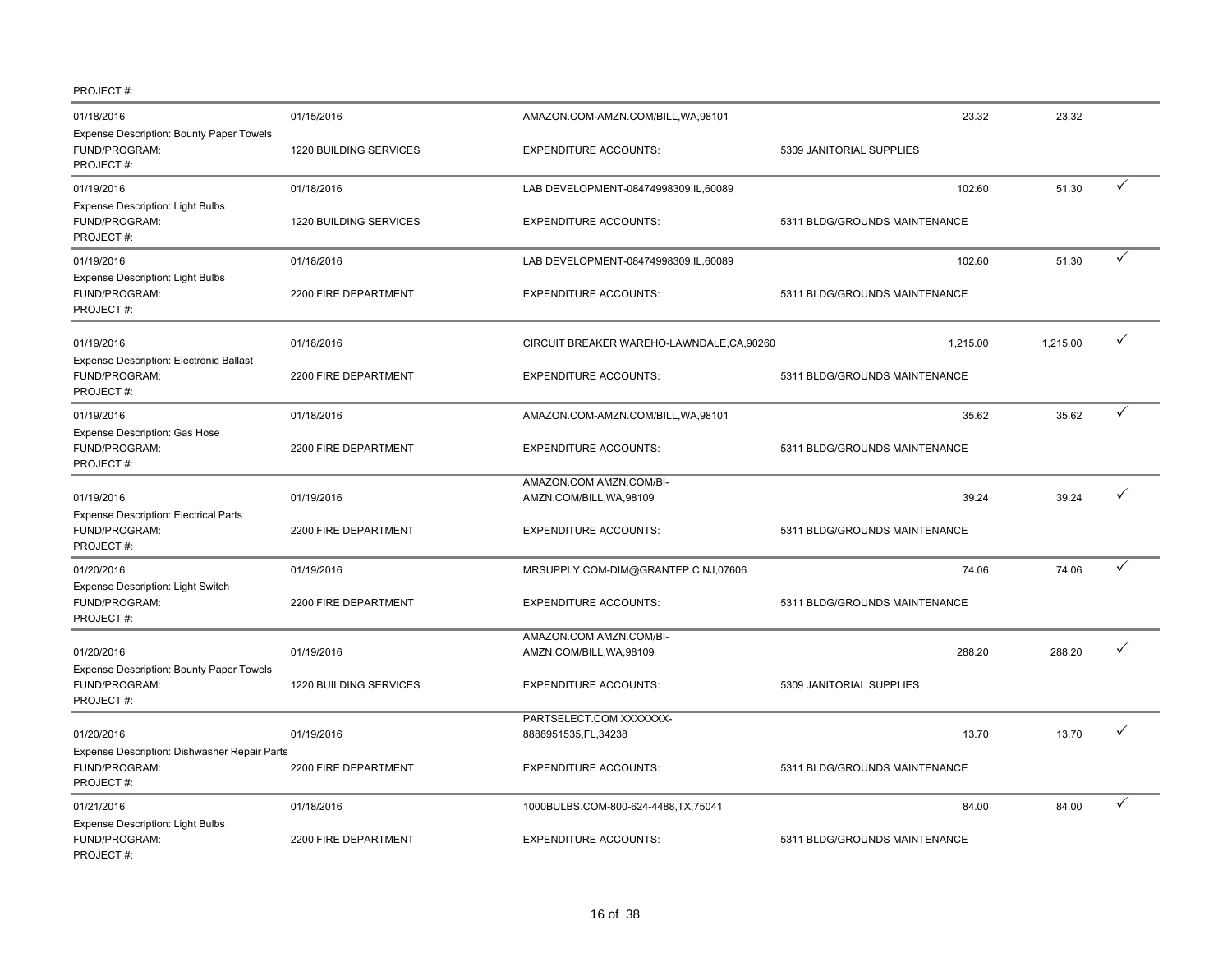|                                                                               |                               | <b>Card Subtotal</b>                          |                               | 4,997.32 |   |
|-------------------------------------------------------------------------------|-------------------------------|-----------------------------------------------|-------------------------------|----------|---|
| Expense Description: Battery Charger<br>FUND/PROGRAM:<br>PROJECT#:            | <b>1220 BUILDING SERVICES</b> | <b>EXPENDITURE ACCOUNTS:</b>                  | 5311 BLDG/GROUNDS MAINTENANCE |          |   |
| 02/04/2016                                                                    | 02/03/2016                    | WW GRAINGER-877-2022594, PA, 15201-1416       | 45.63                         | 45.63    | ✓ |
| <b>Expense Description: Fuse Holders</b><br>FUND/PROGRAM:<br>PROJECT#:        | 1220 BUILDING SERVICES        | <b>EXPENDITURE ACCOUNTS:</b>                  | 5311 BLDG/GROUNDS MAINTENANCE |          |   |
| 02/04/2016                                                                    | 02/03/2016                    | WW GRAINGER-877-2022594, PA, 15201-1416       | 21.78                         | 21.78    | ✓ |
| Expense Description: Paper Towel Dispenser<br>FUND/PROGRAM:<br>PROJECT#:      | 2200 FIRE DEPARTMENT          | <b>EXPENDITURE ACCOUNTS:</b>                  | 5311 BLDG/GROUNDS MAINTENANCE |          |   |
| 01/22/2016                                                                    | 01/21/2016                    | JET.COM-855-538-4323,NJ,07042                 | 39.90                         | 19.95    |   |
| Expense Description: Paper Towel Dispenser<br>FUND/PROGRAM:<br>PROJECT#:      | <b>1220 BUILDING SERVICES</b> | <b>EXPENDITURE ACCOUNTS:</b>                  | 5309 JANITORIAL SUPPLIES      |          |   |
| 01/22/2016                                                                    | 01/21/2016                    | JET.COM-855-538-4323,NJ,07042                 | 39.90                         | 19.95    |   |
| <b>Expense Description: Toilet Flush Button</b><br>FUND/PROGRAM:<br>PROJECT#: | 2200 FIRE DEPARTMENT          | <b>EXPENDITURE ACCOUNTS:</b>                  | 5311 BLDG/GROUNDS MAINTENANCE |          |   |
| 01/21/2016                                                                    | 01/19/2016                    | 8 G.O. GREEN ENTERPRIS-435-8684073, UT, 84721 | 26.55                         | 26.55    |   |

### JON SFONDILIS

| Posting                                        | Transaction      |                                             | Receipt                        |        | Expense | Reviewed |
|------------------------------------------------|------------------|---------------------------------------------|--------------------------------|--------|---------|----------|
| Date                                           | Date             | Description                                 | <b>Amount</b>                  |        | Amount  |          |
| 01/06/2016                                     | 01/04/2016       | RISEANDDINE-WHEELING,IL,600900000           |                                | 44.41  | 44.41   |          |
| Expense Description: Mtg w/ President Argiris  |                  |                                             |                                |        |         |          |
| FUND/PROGRAM:                                  | 1600 ADMIN & BOT | <b>EXPENDITURE ACCOUNTS:</b>                | 5105 LOCAL TRAINING & MEETINGS |        |         |          |
| PROJECT#:                                      |                  |                                             |                                |        |         |          |
| 01/12/2016                                     | 01/11/2016       | HOLMESSTAMP-9043962291,FL,32207             |                                | 21.90  | 21.90   |          |
| Expense Description: Trustee Vito Stamp        |                  |                                             |                                |        |         |          |
| FUND/PROGRAM:                                  | 1600 ADMIN & BOT | <b>EXPENDITURE ACCOUNTS:</b>                | 5318 OFFICE SUPPLIES           |        |         |          |
| PROJECT#:                                      |                  |                                             |                                |        |         |          |
| 01/12/2016                                     | 01/11/2016       | NATL PUBLIC EMPLOYER L-07604331686,CA,94043 |                                | 195.00 | 195.00  |          |
| Expense Description: IPELRA Seminar-JS         |                  |                                             |                                |        |         |          |
| FUND/PROGRAM:                                  | 1600 ADMIN & BOT | <b>EXPENDITURE ACCOUNTS:</b>                | 5105 LOCAL TRAINING & MEETINGS |        |         |          |
| PROJECT#:                                      |                  |                                             |                                |        |         |          |
| 01/13/2016                                     | 01/11/2016       | JOURNALTOPICSCOM-DES PLAINES, IL, 60016     |                                | 25.00  | 25.00   |          |
| Expense Description: Journal & Topics Subscrip |                  |                                             |                                |        |         |          |
| FUND/PROGRAM:                                  | 1600 ADMIN & BOT | <b>EXPENDITURE ACCOUNTS:</b>                | 5302 BOOKS & SUBSCRIPTIONS     |        |         |          |
| PROJECT#:                                      |                  |                                             |                                |        |         |          |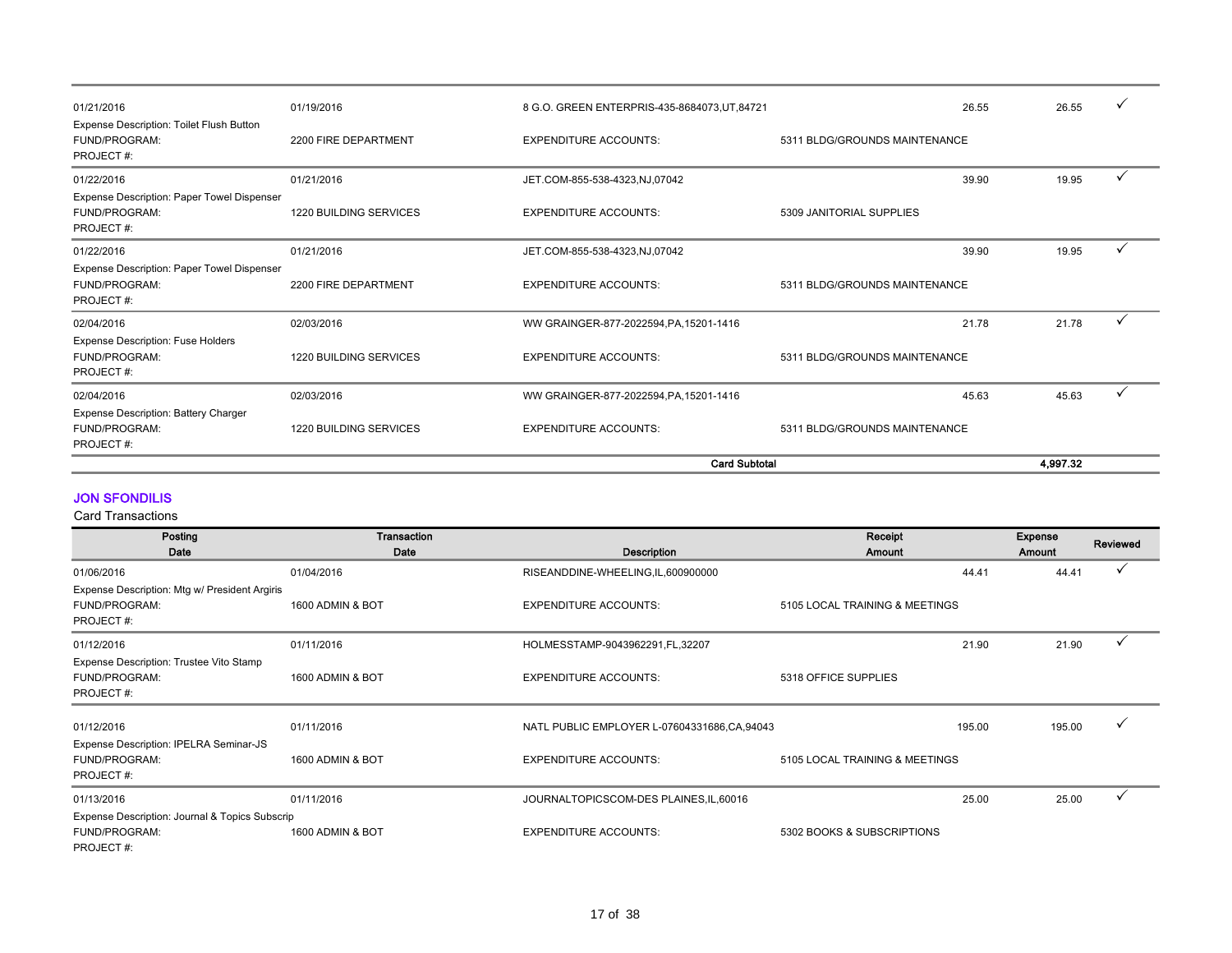| 01/13/2016                                                                   | 01/12/2016                      | PAYPAL METROPOLITA-4029357733,IL,60606     | (100.00)                       | (100.00)  | ✓ |
|------------------------------------------------------------------------------|---------------------------------|--------------------------------------------|--------------------------------|-----------|---|
| Expense Description: Refund/Mayors Caucus-ES<br>FUND/PROGRAM:<br>PROJECT#:   | 1600 ADMIN & BOT                | <b>EXPENDITURE ACCOUNTS:</b>               | 5105 LOCAL TRAINING & MEETINGS |           |   |
| 01/20/2016                                                                   | 01/18/2016                      | JIMMY JOHNS - 1629 - E-WHEELING, IL, 60090 | 127.50                         | 127.50    | ✓ |
| <b>Expense Description: Website Meeting</b><br>FUND/PROGRAM:<br>PROJECT#:    | 1600 ADMIN & BOT                | <b>EXPENDITURE ACCOUNTS:</b>               | 5105 LOCAL TRAINING & MEETINGS |           |   |
| 01/21/2016                                                                   | 01/20/2016                      | EXEC GIFTS-8453566919,NY,10954             | 66.83                          | 66.83     | ✓ |
| Expense Description: Trustee Hein Clock<br>FUND/PROGRAM:<br>PROJECT#:        | 1600 ADMIN & BOT                | <b>EXPENDITURE ACCOUNTS:</b>               | 5323 AWARDS/DECORATIONS        |           |   |
| 01/25/2016                                                                   | 01/22/2016                      | JEWEL #3479-BUFFALO GROVE, IL, 60089       | 35.60                          | 35.60     | ✓ |
| Expense Description: Trustee Hein Cake<br>FUND/PROGRAM:<br>PROJECT#:         | 1600 ADMIN & BOT                | <b>EXPENDITURE ACCOUNTS:</b>               | 5317 MISC OPERATING SUPPLIES   |           |   |
| 01/25/2016                                                                   | 01/22/2016                      | WM SUPERCENTER #1735-WHEELING,IL,60090     | 12.41                          | 12.41     |   |
| Expense Description: Frames/President's Office<br>FUND/PROGRAM:<br>PROJECT#: | 1600 ADMIN & BOT                | <b>EXPENDITURE ACCOUNTS:</b>               | 5317 MISC OPERATING SUPPLIES   |           |   |
| 01/26/2016                                                                   | 01/25/2016                      | TARGET 00013854-WHEELING,IL,60090          | 9.67                           | 9.67      | ✓ |
| Expense Description: Trustee Hein Gift Bag<br>FUND/PROGRAM:<br>PROJECT#:     | 1600 ADMIN & BOT                | <b>EXPENDITURE ACCOUNTS:</b>               | 5317 MISC OPERATING SUPPLIES   |           |   |
| 02/01/2016                                                                   | 01/29/2016                      | SPEARS-WHEELING,IL,60090                   | 77.35                          | 77.35     | ✓ |
| Expense Description: Snr Ctr Discussion<br>FUND/PROGRAM:<br>PROJECT#:        | 1600 ADMIN & BOT                | <b>EXPENDITURE ACCOUNTS:</b>               | 5105 LOCAL TRAINING & MEETINGS |           |   |
| 02/01/2016                                                                   | 01/30/2016                      | RAM RESTAURANT WHEELI-WHEELING, IL, 60090  | 19.258.59                      | 19,258.59 | ✓ |
| Expense Description: Employee Apprec Party<br>FUND/PROGRAM:<br>PROJECT#:     | 1140 SPECIAL EVENTS<br>2016-021 | <b>EXPENDITURE ACCOUNTS:</b>               | 5297 PROGRAMS/ACTIVITIES       |           |   |
|                                                                              |                                 | <b>Card Subtotal</b>                       |                                | 19,774.26 |   |

### JOSHUA BERMAN

| Posting                            | Transaction         |                              | Receipt                      | Expense | Reviewed |
|------------------------------------|---------------------|------------------------------|------------------------------|---------|----------|
| Date                               | Date                | Description                  | <b>Amount</b>                | Amount  |          |
|                                    |                     | AMAZON MKTPLACE PMTS-        |                              |         |          |
| 01/08/2016                         | 01/08/2016          | AMZN.COM/BILL, WA, 98109     | 133.12                       | 133.12  |          |
| Expense Description: Tap & Die Set |                     |                              |                              |         |          |
| FUND/PROGRAM:                      | 4100 WATER DIVISION | <b>EXPENDITURE ACCOUNTS:</b> | 5315 SMALL TOOLS & EQUIPMENT |         |          |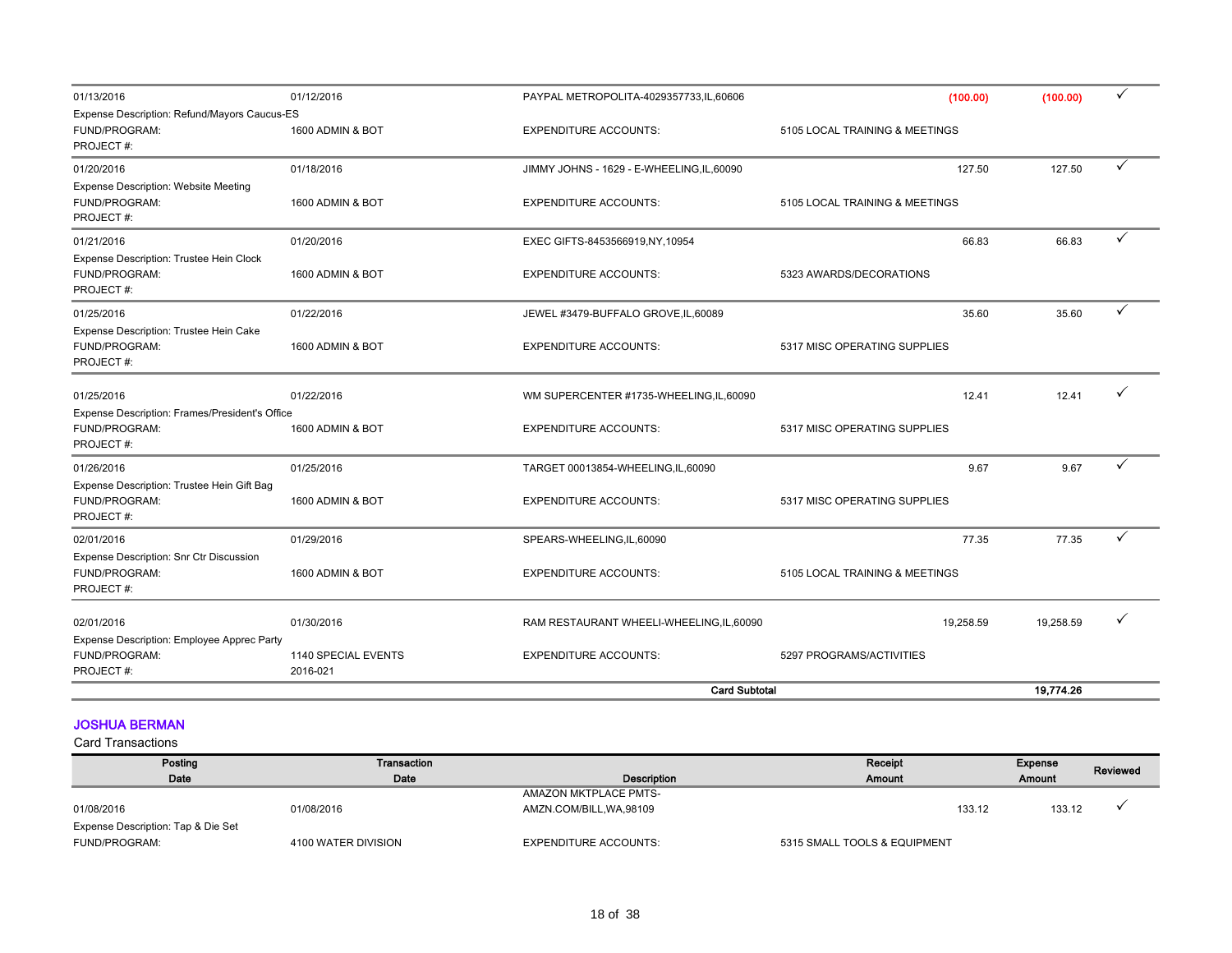|                                              |                     | DIAS AND DIAS ELECTRON-MISSISSAUGA, ON, L5J |                               |        |  |
|----------------------------------------------|---------------------|---------------------------------------------|-------------------------------|--------|--|
| 01/29/2016                                   | 01/27/2016          | 3M5                                         | 143.00                        | 143.00 |  |
| Expense Description: Magnetic Locator Repair |                     |                                             |                               |        |  |
| <b>FUND/PROGRAM:</b>                         | 4100 WATER DIVISION | <b>EXPENDITURE ACCOUNTS:</b>                | 5220 MAINT OFF/SPEC EQUIPMENT |        |  |
| PROJECT#:                                    |                     |                                             |                               |        |  |
|                                              |                     | ZIMMERMANNS ACE HARDWA-BUFFALO              |                               |        |  |
| 02/02/2016                                   | 02/01/2016          | GROVE, IL, 60089                            | 17.97                         | 17.97  |  |
| Expense Description: Parts for Pilot Valve   |                     |                                             |                               |        |  |
| FUND/PROGRAM:                                | 4100 WATER DIVISION | <b>EXPENDITURE ACCOUNTS:</b>                | 5237 TELEMETRY EQUIP MAINT    |        |  |
| PROJECT#:                                    |                     |                                             |                               |        |  |
|                                              |                     |                                             | <b>Card Subtotal</b>          | 294.09 |  |

### LANA RUDNIK

Card Transactions

| Posting                                        | Transaction          |                                             | Receipt                        | Expense       | Reviewed |
|------------------------------------------------|----------------------|---------------------------------------------|--------------------------------|---------------|----------|
| Date                                           | Date                 | Description                                 | Amount                         | <b>Amount</b> |          |
| 01/15/2016                                     | 01/14/2016           | OFFICE DEPOT #1105-800-463-3768, IL, 60188  | 42.58                          | 42.58         |          |
| Expense Description: Magnetic File Pocket      |                      |                                             |                                |               |          |
| FUND/PROGRAM:                                  | 1400 CIP ENGINEERING | <b>EXPENDITURE ACCOUNTS:</b>                | 5317 MISC OPERATING SUPPLIES   |               |          |
| PROJECT#:                                      |                      |                                             |                                |               |          |
| 01/21/2016                                     | 01/20/2016           | OFFICE DEPOT #2961-800-463-3768,IL,60714    | 148.48                         | 148.48        |          |
| Expense Description: Print & Binding Materials |                      |                                             |                                |               |          |
| FUND/PROGRAM:                                  | 1400 CIP ENGINEERING | <b>EXPENDITURE ACCOUNTS:</b>                | 5228 PRINTING & BINDING        |               |          |
| PROJECT#:                                      |                      |                                             |                                |               |          |
| 02/01/2016                                     | 01/28/2016           | TRIMBLE NAVIGATION LTD-SUNNYVALE, CA, 94085 | 1,650.00                       | 1,650.00      | ✓        |
| Expense Description: GPS Annual Subscription   |                      |                                             |                                |               |          |
| FUND/PROGRAM:                                  | 1400 CIP ENGINEERING | <b>EXPENDITURE ACCOUNTS:</b>                | 5207 IS SERV & MAINT AGREEMENT |               |          |
| PROJECT#:                                      |                      |                                             |                                |               |          |
| 02/03/2016                                     | 01/29/2016           | MADISON CONCOURSE HOTE-MADISON, WI,53703    | 306.26                         | 306.26        |          |
| Expense Description: Conf Lodging-KG           |                      |                                             |                                |               |          |
| FUND/PROGRAM:                                  | 1400 CIP ENGINEERING | <b>EXPENDITURE ACCOUNTS:</b>                | 5205 CONFERENCES & MEETINGS    |               |          |
| PROJECT#:                                      |                      |                                             |                                |               |          |
|                                                |                      | <b>Card Subtotal</b>                        |                                | 2,147.32      |          |

#### LINA COLUNGA

| Posting                                      | Transaction            |                                     | Receipt                      | Expense |        |  |  | Reviewed |
|----------------------------------------------|------------------------|-------------------------------------|------------------------------|---------|--------|--|--|----------|
| Date                                         | Date                   | Description                         | <b>Amount</b>                |         | Amount |  |  |          |
| 01/06/2016                                   | 01/06/2016             | AMAZON.COM-AMZN.COM/BILL, WA, 98101 |                              | 48.99   | 48.99  |  |  |          |
| Expense Description: Wireless Keyboard/Mouse |                        |                                     |                              |         |        |  |  |          |
| FUND/PROGRAM:                                | 2100 POLICE DEPARTMENT | <b>EXPENDITURE ACCOUNTS:</b>        | 5313 IS MISC EQPT & SUPPLIES |         |        |  |  |          |
| PROJECT#:                                    |                        |                                     |                              |         |        |  |  |          |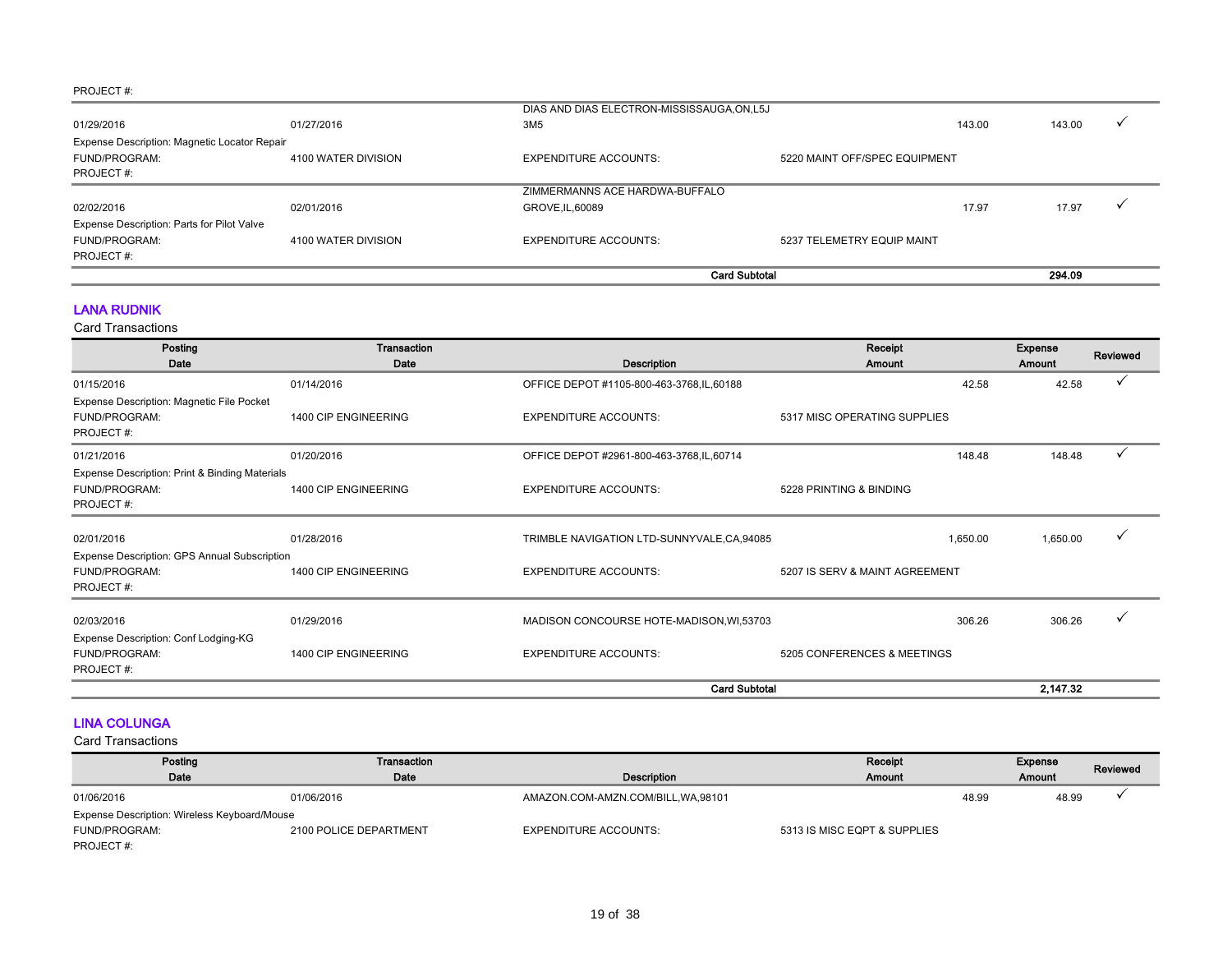| 01/07/2016<br>Expense Description: Scanner Repair Parts                      | 01/06/2016                         | PROVANTAGE LLC-800-3361166, OH, 44720-6902        |                                | 43.16  | 43.16  |              |
|------------------------------------------------------------------------------|------------------------------------|---------------------------------------------------|--------------------------------|--------|--------|--------------|
| FUND/PROGRAM:<br>PROJECT#:                                                   | 2100 POLICE DEPARTMENT             | <b>EXPENDITURE ACCOUNTS:</b>                      | 5313 IS MISC EQPT & SUPPLIES   |        |        |              |
| 01/07/2016                                                                   | 01/06/2016                         | AMAZON.COM-AMZN.COM/BILL, WA, 98101               |                                | (2.88) | (2.88) | $\checkmark$ |
| Expense Description: Sales Tax Refund<br>FUND/PROGRAM:<br>PROJECT#:          | 2100 POLICE DEPARTMENT             | <b>EXPENDITURE ACCOUNTS:</b>                      | 5313 IS MISC EQPT & SUPPLIES   |        |        |              |
| 01/07/2016                                                                   | 01/07/2016                         | AMAZON MKTPLACE PMTS-<br>AMZN.COM/BILL, WA, 98109 |                                | 56.42  | 56.42  | ✓            |
| Expense Description: Tablet Charger & Cables<br>FUND/PROGRAM:<br>PROJECT#:   | 2100 POLICE DEPARTMENT             | <b>EXPENDITURE ACCOUNTS:</b>                      | 5313 IS MISC EQPT & SUPPLIES   |        |        |              |
| 01/08/2016                                                                   | 01/07/2016                         | WAL-MART #1735-WHEELING,IL,60090                  |                                | 11.90  | 11.90  | ✓            |
| Expense Description: Memo Books & Scissors<br>FUND/PROGRAM:<br>PROJECT#:     | 2100 POLICE DEPARTMENT             | <b>EXPENDITURE ACCOUNTS:</b>                      | 5318 OFFICE SUPPLIES           |        |        |              |
|                                                                              |                                    | AMAZON MKTPLACE PMTS-                             |                                |        |        |              |
| 01/08/2016                                                                   | 01/07/2016                         | AMZN.COM/BILL, WA, 98109                          |                                | 20.30  | 20.30  | ✓            |
| Expense Description: 2 iPhone Belt Clip Cases<br>FUND/PROGRAM:<br>PROJECT#:  | 2100 POLICE DEPARTMENT             | <b>EXPENDITURE ACCOUNTS:</b>                      | 5317 MISC OPERATING SUPPLIES   |        |        |              |
|                                                                              |                                    | AMAZON MKTPLACE PMTS-                             |                                |        |        | $\checkmark$ |
| 01/08/2016<br>Expense Description: Sales Tax Refund                          | 01/07/2016                         | AMZN.COM/BILL, WA, 98109                          |                                | (1.59) | (1.59) |              |
| FUND/PROGRAM:<br>PROJECT#:                                                   | 2100 POLICE DEPARTMENT             | <b>EXPENDITURE ACCOUNTS:</b>                      | 5313 IS MISC EQPT & SUPPLIES   |        |        |              |
| 01/11/2016                                                                   | 01/08/2016                         | BLAUER MANUFACTURING-08002256715, MA, 02215       |                                | 44.94  | 44.94  | ✓            |
| Expense Description: Hi Vis Flicker Gloves-JT<br>FUND/PROGRAM:<br>PROJECT#:  | 2100 POLICE DEPARTMENT             | <b>EXPENDITURE ACCOUNTS:</b>                      | 5106 UNIFORM ALLOWANCE         |        |        |              |
|                                                                              |                                    | DOLRTREE 3649 00036491-VERNON                     |                                |        |        |              |
| 01/14/2016                                                                   | 01/13/2016                         | <b>HILLS, IL, 60061</b>                           |                                | 11.00  | 11.00  | ✓            |
| Expense Description: CitizenPatrolAward Frames<br>FUND/PROGRAM:<br>PROJECT#: | 2100 POLICE DEPARTMENT             | <b>EXPENDITURE ACCOUNTS:</b>                      | 5323 AWARDS/DECORATIONS        |        |        |              |
| 01/14/2016                                                                   | 01/14/2016                         | ATT BILL PAYMENT-800-288-2020, TX, 75202          |                                | 80.00  | 80.00  | ✓            |
| Expense Description: Wireless Data Svc<br>FUND/PROGRAM:<br>PROJECT#:         | 0015 EMERGENCY TELEPHONE SYS (911) | <b>EXPENDITURE ACCOUNTS:</b>                      | 5207 IS SERV & MAINT AGREEMENT |        |        |              |
| 01/18/2016                                                                   | 01/16/2016                         | COMCAST CHICAGO CS 1X-800-266-2278, IL, 60173     |                                | 237.85 | 237.85 | $\checkmark$ |
| <b>Expense Description: Internet Connection</b><br>FUND/PROGRAM:             | 0015 EMERGENCY TELEPHONE SYS (911) | <b>EXPENDITURE ACCOUNTS:</b>                      | 5207 IS SERV & MAINT AGREEMENT |        |        |              |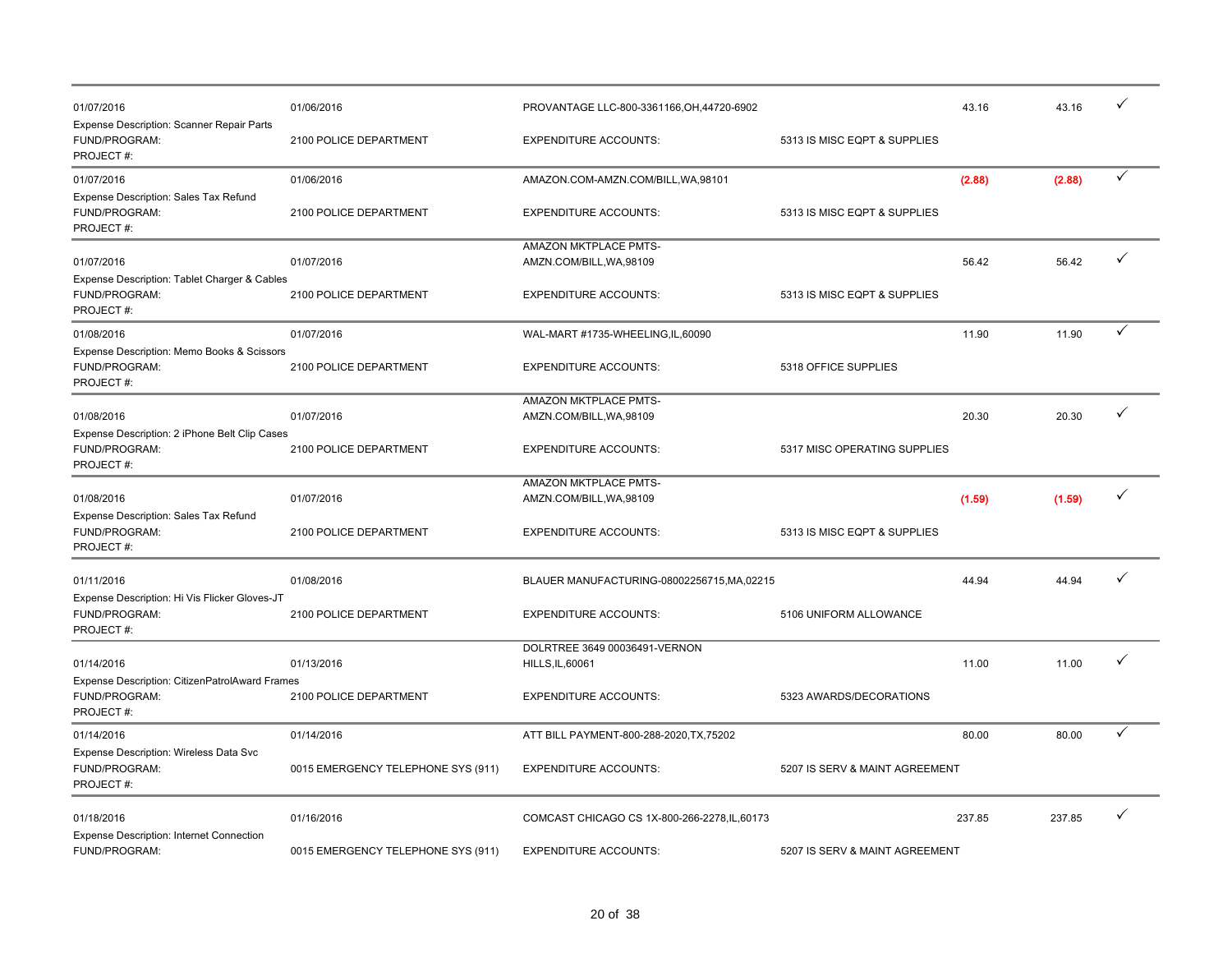|                                                                              |                                    | <b>AMAZON MKTPLACE PMTS-</b>                        |                                |          |              |
|------------------------------------------------------------------------------|------------------------------------|-----------------------------------------------------|--------------------------------|----------|--------------|
| 01/18/2016                                                                   | 01/16/2016                         | AMZN.COM/BILL, WA, 98109                            | 71.38                          | 71.38    |              |
| Expense Description: Dell Eathtek 3.5 SAS Tray<br>FUND/PROGRAM:<br>PROJECT#: | 2100 POLICE DEPARTMENT             | <b>EXPENDITURE ACCOUNTS:</b>                        | 5313 IS MISC EQPT & SUPPLIES   |          |              |
| 01/20/2016                                                                   | 01/18/2016                         | LIFELINE TRAINING - CA-ELMHURST, IL, 60126          | 418.00                         | 418.00   | ✓            |
| Expense Description: Warrior Training-BC & IO<br>FUND/PROGRAM:<br>PROJECT#:  | 2100 POLICE DEPARTMENT             | <b>EXPENDITURE ACCOUNTS:</b>                        | 5105 LOCAL TRAINING & MEETINGS |          |              |
| 01/22/2016                                                                   | 01/21/2016                         | OFFICE DEPOT #2418-ARLINGTON HTS,IL,60004           | 129.99                         | 129.99   | ✓            |
| Expense Description: Fax Machine-Records<br>FUND/PROGRAM:<br>PROJECT#:       | 2100 POLICE DEPARTMENT             | <b>EXPENDITURE ACCOUNTS:</b>                        | 5317 MISC OPERATING SUPPLIES   |          |              |
| 01/25/2016                                                                   | 01/22/2016                         | EB 5TH ANNUAL ITEA CO-8014137200, CA, 94107         | 150.00                         | 150.00   | $\checkmark$ |
| Expense Description: ITEA Conf. Parr & Bulanda<br>FUND/PROGRAM:<br>PROJECT#: | 2100 POLICE DEPARTMENT             | <b>EXPENDITURE ACCOUNTS:</b>                        | 5105 LOCAL TRAINING & MEETINGS |          |              |
| 01/25/2016                                                                   | 01/23/2016                         | EVENTBRITE-8014137200, CA, 94107                    | (50.00)                        | (50.00)  | ✓            |
| Expense Description: ITEAConfOverchargedRefund<br>FUND/PROGRAM:<br>PROJECT#: | 2100 POLICE DEPARTMENT             | <b>EXPENDITURE ACCOUNTS:</b>                        | 5105 LOCAL TRAINING & MEETINGS |          |              |
| 01/27/2016                                                                   | 01/27/2016                         | ATT BILL PAYMENT-800-288-2020, TX, 75202            | 80.00                          | 80.00    | ✓            |
| Expense Description: Wireless Data Svc<br>FUND/PROGRAM:<br>PROJECT#:         | 0015 EMERGENCY TELEPHONE SYS (911) | <b>EXPENDITURE ACCOUNTS:</b>                        | 5207 IS SERV & MAINT AGREEMENT |          |              |
| 01/29/2016                                                                   | 01/28/2016                         | JET.COM-855-538-4323,NJ,07042                       | 49.88                          | 49.88    | ✓            |
| Expense Description: 4 Keyboard Wrist Rests<br>FUND/PROGRAM:<br>PROJECT#:    | 0015 EMERGENCY TELEPHONE SYS (911) | <b>EXPENDITURE ACCOUNTS:</b>                        | 5318 OFFICE SUPPLIES           |          |              |
| 02/01/2016                                                                   | 01/29/2016                         | SUPPLYGEEKS.COM-08004177600,MI,49512                | 292.03                         | 292.03   |              |
| Expense Description: Keurig Brewing System<br>FUND/PROGRAM:<br>PROJECT#:     | 2100 POLICE DEPARTMENT             | <b>EXPENDITURE ACCOUNTS:</b>                        | 5229 PRISONER WELFARE          |          |              |
| 02/01/2016                                                                   | 01/29/2016                         | ALICE TRAINING INSTITU-03306610106, OH, 44256       | 1.190.00                       | 1.190.00 |              |
| Expense Description: Alert Training-BV & LC<br>FUND/PROGRAM:<br>PROJECT#:    | 2100 POLICE DEPARTMENT             | <b>EXPENDITURE ACCOUNTS:</b>                        | 5105 LOCAL TRAINING & MEETINGS |          |              |
| 02/01/2016                                                                   | 01/31/2016                         | AMAZON.COM AMZN.COM/BI-<br>AMZN.COM/BILL, WA, 98109 | 107.37                         | 107.37   | $\checkmark$ |
| Expense Description: 911 Generator Jump Pack<br>FUND/PROGRAM:                | 0015 EMERGENCY TELEPHONE SYS (911) | <b>EXPENDITURE ACCOUNTS:</b>                        | 5221 MAINT RADIO EQUIPMENT     |          |              |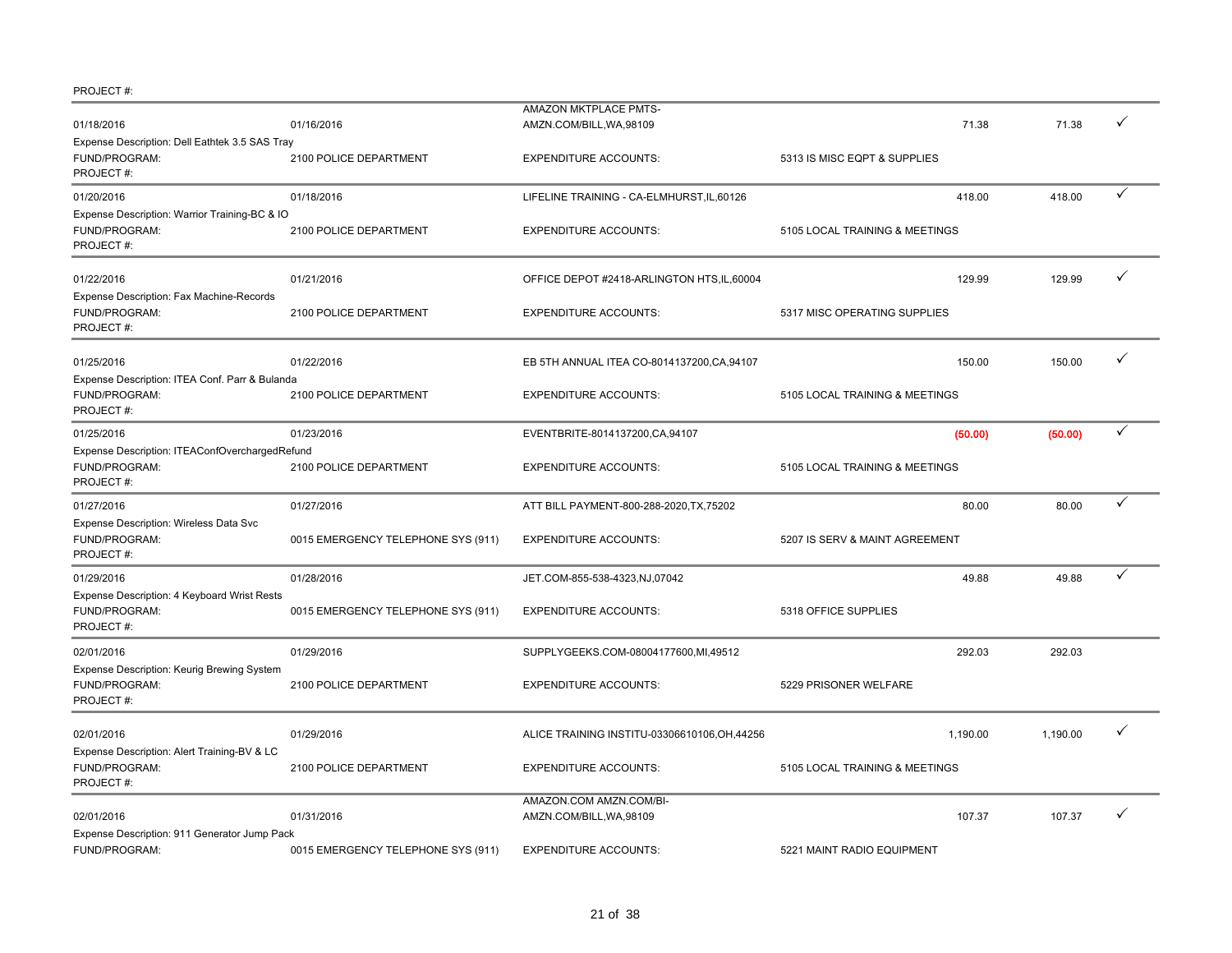| . <del>.</del> . <i></i> . |                      |          |
|----------------------------|----------------------|----------|
|                            | <b>Card Subtotal</b> | 2,988.74 |
|                            |                      |          |

LORI HAZLEWOOD

Card Transactions

| Posting                                | Transaction           |                                | Receipt                      |       | <b>Expense</b> | Reviewed |
|----------------------------------------|-----------------------|--------------------------------|------------------------------|-------|----------------|----------|
| Date                                   | Date                  | <b>Description</b>             | Amount                       |       | <b>Amount</b>  |          |
|                                        |                       | ZIMMERMANNS ACE HARDWA-BUFFALO |                              |       |                |          |
| 01/08/2016                             | 01/07/2016            | GROVE, IL, 60089               |                              | 18.10 | 18.10          |          |
| Expense Description: Black Spray Paint |                       |                                |                              |       |                |          |
| <b>FUND/PROGRAM:</b>                   | 1420 STREETS DIVISION | <b>EXPENDITURE ACCOUNTS:</b>   | 5317 MISC OPERATING SUPPLIES |       |                |          |
| PROJECT#:                              |                       |                                |                              |       |                |          |
|                                        |                       | <b>Card Subtotal</b>           |                              |       | 18.10          |          |

### LOUIS MAGURNO

Card Transactions

| Posting                                                                  | Transaction            |                                           | Receipt                       | Expense | Reviewed |
|--------------------------------------------------------------------------|------------------------|-------------------------------------------|-------------------------------|---------|----------|
| Date                                                                     | Date                   | Description                               | Amount                        | Amount  |          |
|                                                                          |                        | <b>AMAZON MKTPLACE PMTS-</b>              |                               |         |          |
| 01/26/2016                                                               | 01/25/2016             | AMZN.COM/BILL, WA, 98109                  | 12.94                         | 12.94   |          |
| <b>Expense Description: Cabinet Hinges</b><br>FUND/PROGRAM:<br>PROJECT#: | 2200 FIRE DEPARTMENT   | <b>EXPENDITURE ACCOUNTS:</b>              | 5311 BLDG/GROUNDS MAINTENANCE |         |          |
| 01/27/2016                                                               | 01/26/2016             | NORTH AMERICAN CORP-8478324000, IL, 60025 | 46.54                         | 46.54   |          |
| <b>Expense Description: Citrus Sanitizer</b>                             |                        |                                           |                               |         |          |
| FUND/PROGRAM:<br>PROJECT#:                                               | 1220 BUILDING SERVICES | <b>EXPENDITURE ACCOUNTS:</b>              | 5311 BLDG/GROUNDS MAINTENANCE |         |          |
|                                                                          |                        | <b>Card Subtotal</b>                      |                               | 59.48   |          |

### LUCA URSAN

| Posting                                          | <b>Transaction</b>       |                                          | Receipt                        | Expense | Reviewed |
|--------------------------------------------------|--------------------------|------------------------------------------|--------------------------------|---------|----------|
| Date                                             | Date                     | Description                              | Amount                         | Amount  |          |
| 01/05/2016                                       | 01/04/2016               | PAYFLOW/PAYPAL-08888839770,NE,68126      | 19.95                          | 19.95   |          |
| Expense Description: Webpayments Sys Fees        |                          |                                          |                                |         |          |
| FUND/PROGRAM:                                    | 1750 INFORMATION SYSTEMS | <b>EXPENDITURE ACCOUNTS:</b>             | 5207 IS SERV & MAINT AGREEMENT |         |          |
| PROJECT#:                                        |                          |                                          |                                |         |          |
|                                                  |                          |                                          |                                |         |          |
| 01/07/2016                                       | 01/06/2016               | MICROSOFT ANSWER DE-08006427676,NV,89119 | 499.00                         | 499.00  |          |
| Expense Description: Tech Support Help           |                          |                                          |                                |         |          |
| FUND/PROGRAM:                                    | 1750 INFORMATION SYSTEMS | <b>EXPENDITURE ACCOUNTS:</b>             | 5207 IS SERV & MAINT AGREEMENT |         |          |
| PROJECT#:                                        |                          |                                          |                                |         |          |
|                                                  |                          | SERVER CENTRAL NETWORK-312-829-          |                                |         |          |
| 01/08/2016                                       | 01/08/2016               | 1111, IL, 60604                          | 402.00                         | 402.00  |          |
| <b>Expense Description: Website Hosting Fees</b> |                          |                                          |                                |         |          |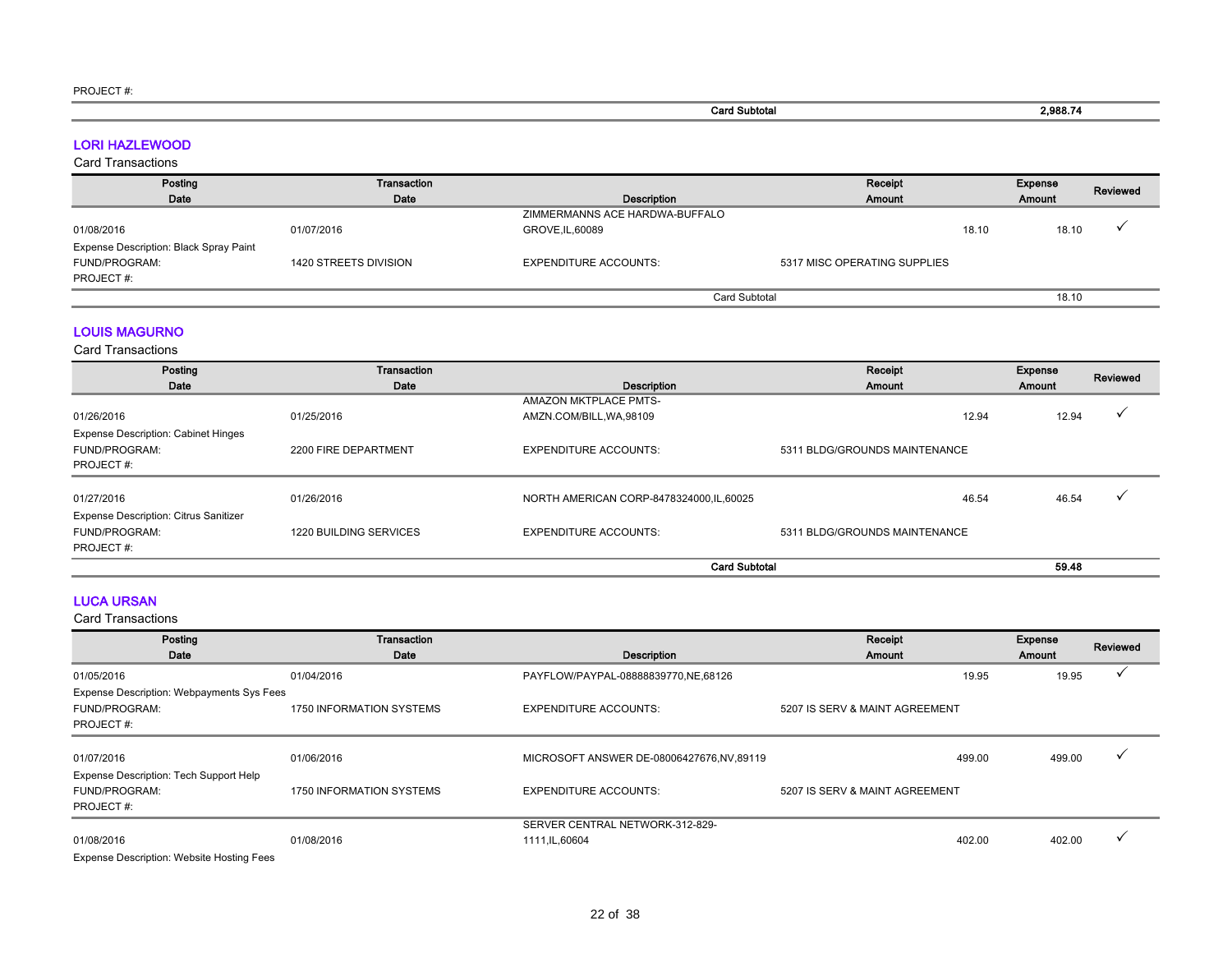| FUND/PROGRAM:<br>PROJECT#:                                                 | 1750 INFORMATION SYSTEMS        | <b>EXPENDITURE ACCOUNTS:</b>                | 5207 IS SERV & MAINT AGREEMENT |        |              |
|----------------------------------------------------------------------------|---------------------------------|---------------------------------------------|--------------------------------|--------|--------------|
| 01/11/2016                                                                 | 01/08/2016                      | ATT BILL PAYMENT-800-288-2020, TX, 75202    | 55.00                          | 55.00  | ✓            |
| Expense Description: U-Verse Internet Svcs<br>FUND/PROGRAM:<br>PROJECT#:   | 1750 INFORMATION SYSTEMS        | <b>EXPENDITURE ACCOUNTS:</b>                | 5207 IS SERV & MAINT AGREEMENT |        |              |
| 01/11/2016                                                                 | 01/08/2016                      | DNH GODADDY.COM-480-5058855,AZ,85260        | 59.88                          | 59.88  | $\checkmark$ |
| Expense Description: Domain Name Services<br>FUND/PROGRAM:<br>PROJECT#:    | 1750 INFORMATION SYSTEMS        | <b>EXPENDITURE ACCOUNTS:</b>                | 5207 IS SERV & MAINT AGREEMENT |        |              |
| 01/11/2016                                                                 | 01/08/2016                      | DNH GODADDY.COM-480-5058855,AZ,85260        | 105.16                         | 105.16 | ✓            |
| <b>Expense Description: Hosting Services</b><br>FUND/PROGRAM:<br>PROJECT#: | <b>1750 INFORMATION SYSTEMS</b> | <b>EXPENDITURE ACCOUNTS:</b>                | 5207 IS SERV & MAINT AGREEMENT |        |              |
| 01/11/2016                                                                 | 01/08/2016                      | AT&T DATA-08003310500, GA, 30004            | 14.99                          | 14.99  | $\checkmark$ |
| Expense Description: Wireless Data Svcs<br>FUND/PROGRAM:<br>PROJECT#:      | 1600 ADMIN & BOT                | <b>EXPENDITURE ACCOUNTS:</b>                | 5239 CELLULAR SERVICES         |        |              |
| 01/12/2016                                                                 | 01/11/2016                      | AT&T DATA-08003310500, GA, 30004            | 14.99                          | 14.99  | ✓            |
| Expense Description: Wireless Data Svcs<br>FUND/PROGRAM:<br>PROJECT#:      | 1600 ADMIN & BOT                | <b>EXPENDITURE ACCOUNTS:</b>                | 5239 CELLULAR SERVICES         |        |              |
| 01/12/2016                                                                 | 01/11/2016                      | AT&T DATA-08003310500, GA, 30004            | 14.99                          | 14.99  | $\checkmark$ |
| Expense Description: Wireless Data Svcs<br>FUND/PROGRAM:<br>PROJECT#:      | 1600 ADMIN & BOT                | <b>EXPENDITURE ACCOUNTS:</b>                | 5239 CELLULAR SERVICES         |        |              |
| 01/12/2016                                                                 | 01/12/2016                      | VZWRLSS MW M5761-01-800-922-0204, GA, 30004 | 99.99                          | 99.99  | ✓            |
| Expense Description: Replacement Phone<br>FUND/PROGRAM:<br>PROJECT#:       | 1750 INFORMATION SYSTEMS        | <b>EXPENDITURE ACCOUNTS:</b>                | 5313 IS MISC EQPT & SUPPLIES   |        |              |
| 01/13/2016                                                                 | 01/11/2016                      | AT&T DATA-08003310500, GA, 30004            | 30.00                          | 30.00  | ✓            |
| Expense Description: Wireless Data Svcs<br>FUND/PROGRAM:<br>PROJECT#:      | 1600 ADMIN & BOT                | <b>EXPENDITURE ACCOUNTS:</b>                | 5239 CELLULAR SERVICES         |        |              |
| 01/13/2016                                                                 | 01/12/2016                      | AT&T DATA-08003310500, GA, 30004            | 14.99                          | 14.99  | ✓            |
| Expense Description: Wireless Data Svcs<br>FUND/PROGRAM:<br>PROJECT#:      | 1600 ADMIN & BOT                | <b>EXPENDITURE ACCOUNTS:</b>                | 5239 CELLULAR SERVICES         |        |              |
| 01/13/2016                                                                 | 01/13/2016                      | VZWRLSS MW M5761-01-800-922-0204, GA, 30004 | 26.24                          | 26.24  | ✓            |
| Expense Description: Cellphone case<br>FUND/PROGRAM:<br>PROJECT#:          | 1750 INFORMATION SYSTEMS        | <b>EXPENDITURE ACCOUNTS:</b>                | 5317 MISC OPERATING SUPPLIES   |        |              |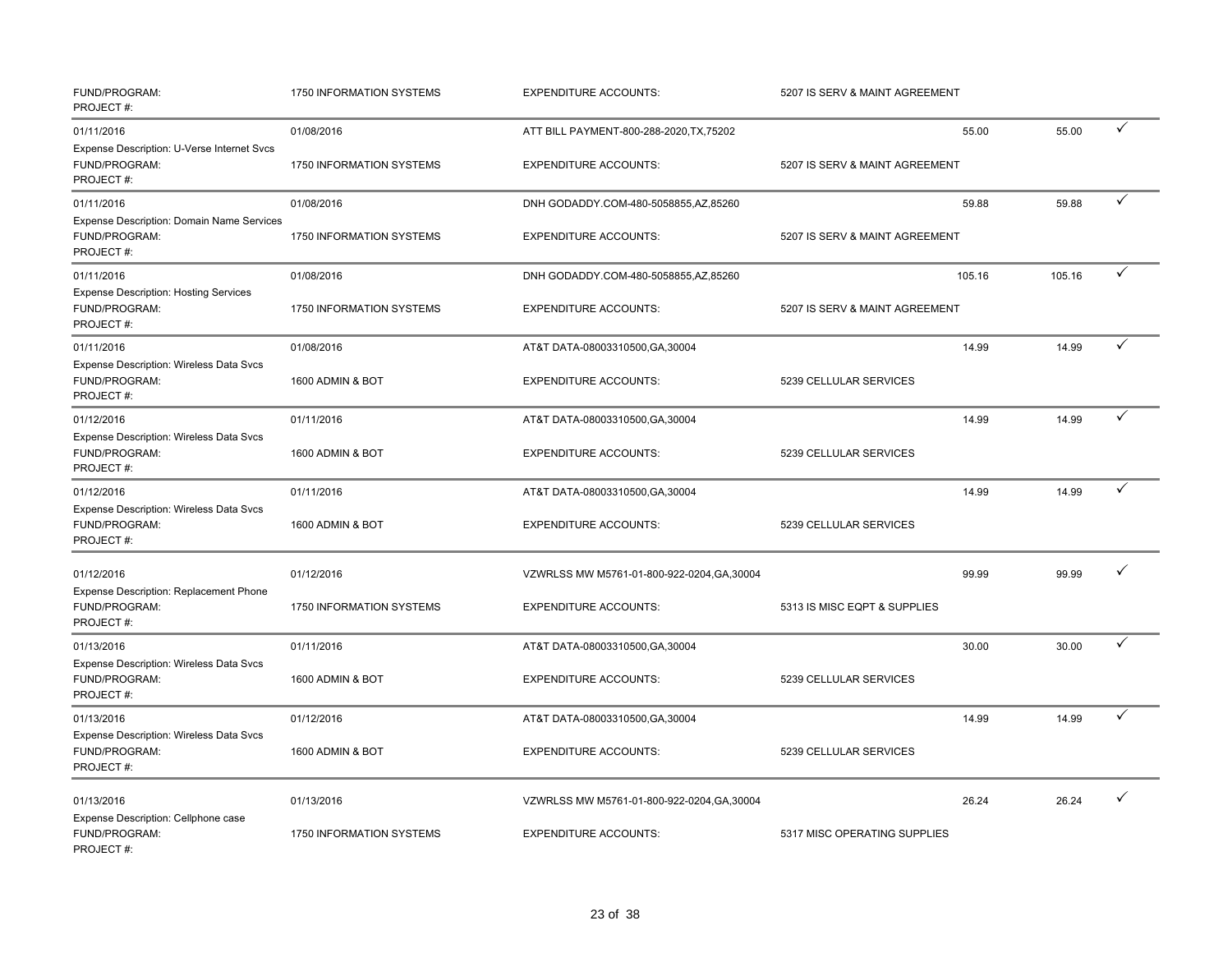| 01/15/2016<br>Expense Description: Wireless Data Svcs                    | 01/14/2016               | AT&T DATA-08003310500, GA, 30004        |                              | 25.00    | 25.00    | ✓            |
|--------------------------------------------------------------------------|--------------------------|-----------------------------------------|------------------------------|----------|----------|--------------|
| FUND/PROGRAM:<br>PROJECT#:                                               | 1600 ADMIN & BOT         | <b>EXPENDITURE ACCOUNTS:</b>            | 5239 CELLULAR SERVICES       |          |          |              |
| 01/15/2016                                                               | 01/14/2016               | AT&T DATA-08003310500, GA, 30004        |                              | 25.00    | 25.00    | ✓            |
| Expense Description: Wireless Data Svcs<br>FUND/PROGRAM:<br>PROJECT#:    | 1600 ADMIN & BOT         | <b>EXPENDITURE ACCOUNTS:</b>            | 5239 CELLULAR SERVICES       |          |          |              |
| 01/18/2016                                                               | 01/15/2016               | AT&T DATA-08003310500, GA, 30004        |                              | 14.99    | 14.99    | ✓            |
| Expense Description: Wireless Data Svcs<br>FUND/PROGRAM:<br>PROJECT#:    | 1600 ADMIN & BOT         | <b>EXPENDITURE ACCOUNTS:</b>            | 5239 CELLULAR SERVICES       |          |          |              |
| 01/18/2016                                                               | 01/15/2016               | AT&T DATA-08003310500, GA, 30004        |                              | 30.00    | 30.00    | ✓            |
| Expense Description: Wireless Data Svcs<br>FUND/PROGRAM:<br>PROJECT#:    | 1600 ADMIN & BOT         | <b>EXPENDITURE ACCOUNTS:</b>            | 5239 CELLULAR SERVICES       |          |          |              |
| 01/18/2016                                                               | 01/16/2016               | AT&T DATA-08003310500, GA, 30004        |                              | 25.00    | 25.00    | ✓            |
| Expense Description: Wireless Data Svcs<br>FUND/PROGRAM:<br>PROJECT#:    | 1600 ADMIN & BOT         | <b>EXPENDITURE ACCOUNTS:</b>            | 5239 CELLULAR SERVICES       |          |          |              |
| 01/18/2016                                                               | 01/16/2016               | PRO AUDIO SOLUTIONS-FRANKLIN, KY, 42134 |                              | 1,984.67 | 1.984.67 | $\checkmark$ |
| Expense Description: Board Rm AV Equipment<br>FUND/PROGRAM:<br>PROJECT#: | 1750 INFORMATION SYSTEMS | <b>EXPENDITURE ACCOUNTS:</b>            | 5313 IS MISC EQPT & SUPPLIES |          |          |              |
| 01/18/2016                                                               | 01/16/2016               | AT&T DATA-08003310500, GA, 30004        |                              | 14.99    | 14.99    | $\checkmark$ |
| Expense Description: Wireless Data Svcs<br>FUND/PROGRAM:<br>PROJECT#:    | 1600 ADMIN & BOT         | <b>EXPENDITURE ACCOUNTS:</b>            | 5239 CELLULAR SERVICES       |          |          |              |
| 01/18/2016                                                               | 01/16/2016               | AT&T DATA-08003310500, GA, 30004        |                              | 25.00    | 25.00    | ✓            |
| Expense Description: Wireless Data Svcs<br>FUND/PROGRAM:<br>PROJECT#:    | 1600 ADMIN & BOT         | <b>EXPENDITURE ACCOUNTS:</b>            | 5239 CELLULAR SERVICES       |          |          |              |
| 01/18/2016                                                               | 01/17/2016               | AT&T DATA-08003310500, GA, 30004        |                              | 14.99    | 14.99    | ✓            |
| Expense Description: Wireless Data Svcs<br>FUND/PROGRAM:<br>PROJECT#:    | 1600 ADMIN & BOT         | <b>EXPENDITURE ACCOUNTS:</b>            | 5239 CELLULAR SERVICES       |          |          |              |
| 01/18/2016                                                               | 01/17/2016               | WWW.NEWEGG.COM-800-390-1119,CA,91748    |                              | 239.98   | 239.98   | ✓            |
| Expense Description: IT Equipment<br>FUND/PROGRAM:<br>PROJECT#:          | 1750 INFORMATION SYSTEMS | <b>EXPENDITURE ACCOUNTS:</b>            | 5313 IS MISC EQPT & SUPPLIES |          |          |              |
| 01/20/2016                                                               | 01/19/2016               | AMAZON MKTPLACE PMTS-                   |                              | 29.95    | 29.95    | ✓            |
|                                                                          |                          | AMZN.COM/BILL, WA, 98109                |                              |          |          |              |

Expense Description: Misc IT Supplies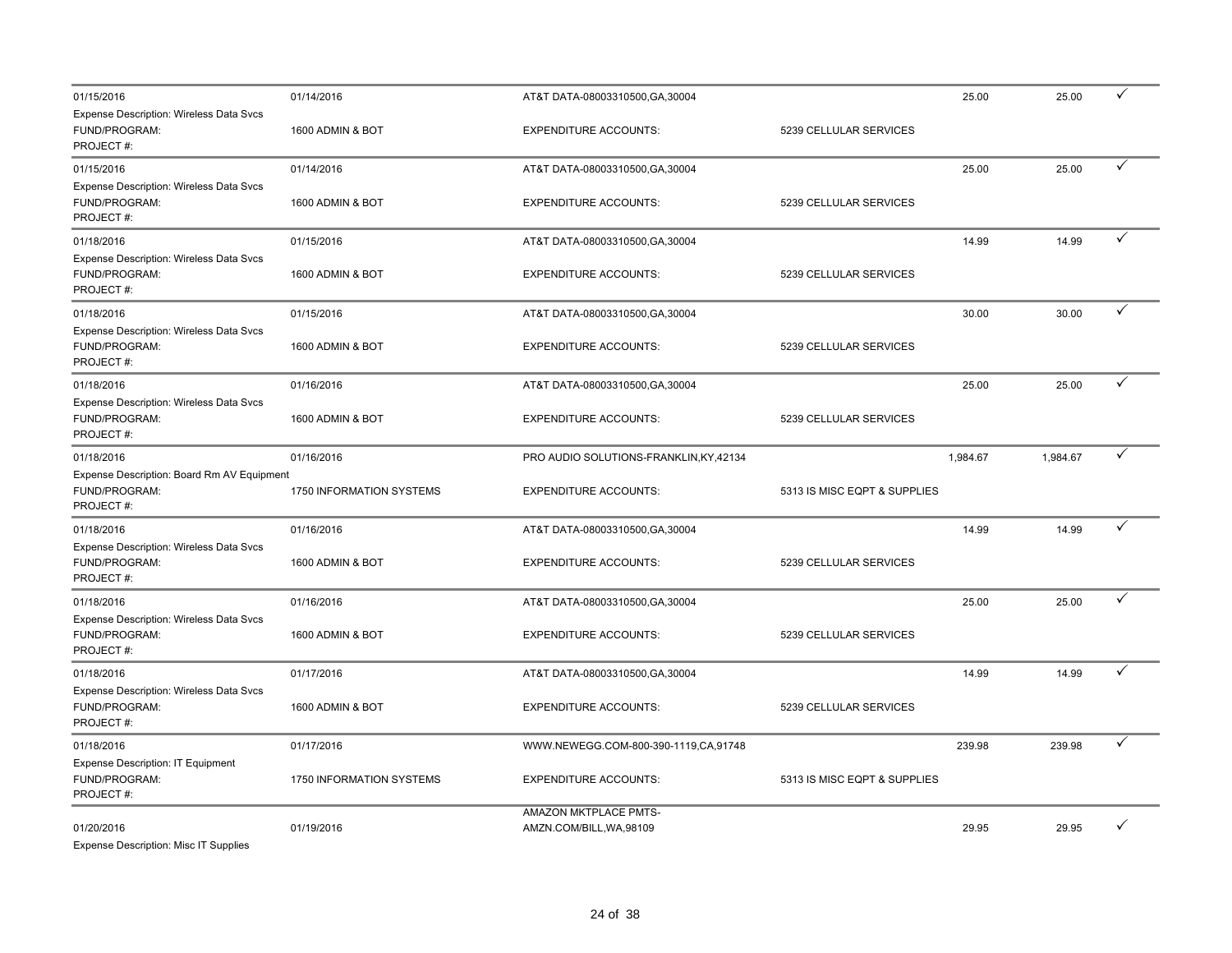| FUND/PROGRAM:<br>PROJECT#:                                                   | 1750 INFORMATION SYSTEMS | <b>EXPENDITURE ACCOUNTS:</b>                      | 5317 MISC OPERATING SUPPLIES |        |        |              |
|------------------------------------------------------------------------------|--------------------------|---------------------------------------------------|------------------------------|--------|--------|--------------|
| 01/20/2016<br>Expense Description: Misc IT Supplies                          | 01/19/2016               | AMAZON MKTPLACE PMTS-<br>AMZN.COM/BILL, WA, 98109 |                              | 65.94  | 65.94  | ✓            |
| FUND/PROGRAM:<br>PROJECT#:                                                   | 1750 INFORMATION SYSTEMS | <b>EXPENDITURE ACCOUNTS:</b>                      | 5317 MISC OPERATING SUPPLIES |        |        |              |
| 01/25/2016                                                                   | 01/22/2016               | PAYPAL COOLERSHOP-4029357733,CA,95131             |                              | 21.53  | 21.53  | ✓            |
| <b>Expense Description: Misc IT Supplies</b><br>FUND/PROGRAM:<br>PROJECT#:   | 1750 INFORMATION SYSTEMS | <b>EXPENDITURE ACCOUNTS:</b>                      | 5317 MISC OPERATING SUPPLIES |        |        |              |
| 01/25/2016                                                                   | 01/23/2016               | AT&T DATA-08003310500, GA, 30004                  |                              | 25.00  | 25.00  | $\checkmark$ |
| Expense Description: Wireless Data Svcs<br>FUND/PROGRAM:<br>PROJECT#:        | 1600 ADMIN & BOT         | <b>EXPENDITURE ACCOUNTS:</b>                      | 5239 CELLULAR SERVICES       |        |        |              |
| 01/25/2016                                                                   | 01/24/2016               | AT&T DATA-08003310500, GA, 30004                  |                              | 25.00  | 25.00  | ✓            |
| <b>Expense Description: Wireless Data Svcs</b><br>FUND/PROGRAM:<br>PROJECT#: | 1600 ADMIN & BOT         | <b>EXPENDITURE ACCOUNTS:</b>                      | 5239 CELLULAR SERVICES       |        |        |              |
| 01/26/2016                                                                   | 01/26/2016               | VZWRLSS MW M5761-01-800-922-0204, GA, 30004       |                              | 429.99 | 429.99 | $\checkmark$ |
| Expense Description: IT Equipment - iPad<br>FUND/PROGRAM:<br>PROJECT#:       | 2200 FIRE DEPARTMENT     | <b>EXPENDITURE ACCOUNTS:</b>                      | 5313 IS MISC EQPT & SUPPLIES |        |        |              |
| 01/27/2016                                                                   | 01/26/2016               | AT&T DATA-08003310500, GA, 30004                  |                              | 14.99  | 14.99  | $\checkmark$ |
| Expense Description: Wireless Data Svcs<br>FUND/PROGRAM:<br>PROJECT#:        | 1600 ADMIN & BOT         | <b>EXPENDITURE ACCOUNTS:</b>                      | 5239 CELLULAR SERVICES       |        |        |              |
| 01/27/2016                                                                   | 01/26/2016               | AT&T DATA-08003310500, GA, 30004                  |                              | 14.99  | 14.99  | $\checkmark$ |
| Expense Description: Wireless Data Svcs<br>FUND/PROGRAM:<br>PROJECT#:        | 1600 ADMIN & BOT         | <b>EXPENDITURE ACCOUNTS:</b>                      | 5239 CELLULAR SERVICES       |        |        |              |
| 01/27/2016                                                                   | 01/26/2016               | AT&T DATA-08003310500, GA, 30004                  |                              | 25.00  | 25.00  | $\checkmark$ |
| Expense Description: Wireless Data Svcs<br>FUND/PROGRAM:<br>PROJECT#:        | 1600 ADMIN & BOT         | <b>EXPENDITURE ACCOUNTS:</b>                      | 5239 CELLULAR SERVICES       |        |        |              |
| 01/27/2016                                                                   | 01/26/2016               | MUSIC GO ROUND #40090-209-473-6868, CA, 95207     |                              | 549.99 | 549.99 |              |
| Expense Description: Board Rm AV Equipment<br>FUND/PROGRAM:<br>PROJECT#:     | 1750 INFORMATION SYSTEMS | <b>EXPENDITURE ACCOUNTS:</b>                      | 5313 IS MISC EQPT & SUPPLIES |        |        |              |
| 01/27/2016                                                                   | 01/26/2016               | AT&T DATA-08003310500, GA, 30004                  |                              | 14.99  | 14.99  | ✓            |
| <b>Expense Description: Wireless Data Svcs</b><br>FUND/PROGRAM:              | 1600 ADMIN & BOT         | <b>EXPENDITURE ACCOUNTS:</b>                      | 5239 CELLULAR SERVICES       |        |        |              |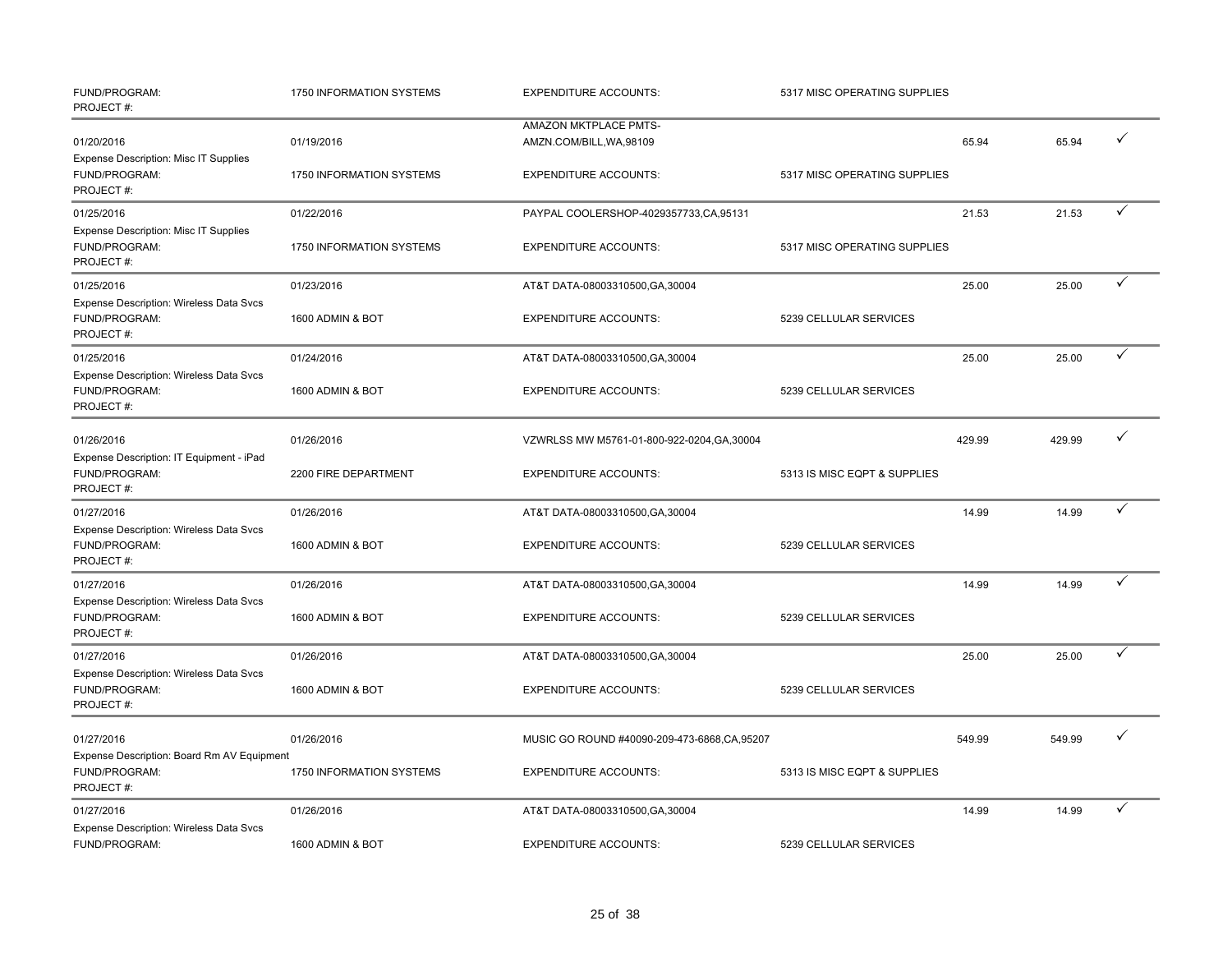| 01/27/2016                                                                    | 01/27/2016                      | COMCAST CHICAGO-800-COMCAST, IL, 60173     | 219.90                         | 219.90 |   |
|-------------------------------------------------------------------------------|---------------------------------|--------------------------------------------|--------------------------------|--------|---|
| Expense Description: HighSpeed Internet Svcs<br>FUND/PROGRAM:<br>PROJECT#:    | 1750 INFORMATION SYSTEMS        | <b>EXPENDITURE ACCOUNTS:</b>               | 5207 IS SERV & MAINT AGREEMENT |        |   |
| 01/28/2016                                                                    | 01/27/2016                      | NEWARKINONE-US00000109-CHICAGO,IL,60640    | 111.25                         | 111.25 | ✓ |
| Expense Description: Board Rm AV Equipment<br>FUND/PROGRAM:<br>PROJECT#:      | <b>1750 INFORMATION SYSTEMS</b> | <b>EXPENDITURE ACCOUNTS:</b>               | 5313 IS MISC EQPT & SUPPLIES   |        |   |
| 01/29/2016                                                                    | 01/28/2016                      | AT&T DATA-08003310500, GA, 30004           | 25.00                          | 25.00  |   |
| Expense Description: Wireless Data Svcs<br>FUND/PROGRAM:<br>PROJECT#:         | 1600 ADMIN & BOT                | <b>EXPENDITURE ACCOUNTS:</b>               | 5239 CELLULAR SERVICES         |        |   |
| 01/29/2016                                                                    | 01/28/2016                      | AT&T DATA-08003310500, GA, 30004           | 25.00                          | 25.00  |   |
| Expense Description: Wireless Data Svcs<br>FUND/PROGRAM:<br>PROJECT#:         | 1600 ADMIN & BOT                | <b>EXPENDITURE ACCOUNTS:</b>               | 5239 CELLULAR SERVICES         |        |   |
| 01/29/2016                                                                    | 01/28/2016                      | HSW HOSTWAY.COM-866-4678929,IL,60606       | 126.00                         | 126.00 |   |
| <b>Expense Description: Hosting Services</b><br>FUND/PROGRAM:<br>PROJECT#:    | 1750 INFORMATION SYSTEMS        | <b>EXPENDITURE ACCOUNTS:</b>               | 5207 IS SERV & MAINT AGREEMENT |        |   |
| 01/29/2016                                                                    | 01/28/2016                      | WWW.1AND1.COM-06105601589,PA,19087         | 94.99                          | 94.99  | ✓ |
| <b>Expense Description: Webhosting Services</b><br>FUND/PROGRAM:<br>PROJECT#: | 1750 INFORMATION SYSTEMS        | <b>EXPENDITURE ACCOUNTS:</b>               | 5207 IS SERV & MAINT AGREEMENT |        |   |
| 01/29/2016                                                                    | 01/28/2016                      | AT&T DATA-08003310500, GA, 30004           | 14.99                          | 14.99  | ✓ |
| Expense Description: Wireless Data Svcs<br>FUND/PROGRAM:<br>PROJECT#:         | 1600 ADMIN & BOT                | <b>EXPENDITURE ACCOUNTS:</b>               | 5239 CELLULAR SERVICES         |        |   |
| 02/01/2016                                                                    | 01/29/2016                      | AT&T DATA-08003310500, GA, 30004           | 14.99                          | 14.99  | ✓ |
| Expense Description: Wireless Data Svcs<br>FUND/PROGRAM:<br>PROJECT#:         | 1600 ADMIN & BOT                | <b>EXPENDITURE ACCOUNTS:</b>               | 5239 CELLULAR SERVICES         |        |   |
| 02/02/2016<br>Expense Description: Webcasting Svc Fees                        | 01/31/2016                      | LEAVER&CO / MEDIASERVE-6154428300,TN,37066 | 60.00                          | 60.00  |   |
| FUND/PROGRAM:<br>PROJECT#:                                                    | 1750 INFORMATION SYSTEMS        | <b>EXPENDITURE ACCOUNTS:</b>               | 5207 IS SERV & MAINT AGREEMENT |        |   |
| 02/03/2016                                                                    | 02/01/2016                      | AT&T DATA-08003310500, GA, 30004           | 14.99                          | 14.99  | ✓ |
| Expense Description: Wireless Data Svcs<br>FUND/PROGRAM:<br>PROJECT#:         | 1600 ADMIN & BOT                | <b>EXPENDITURE ACCOUNTS:</b>               | 5239 CELLULAR SERVICES         |        |   |
| 02/03/2016                                                                    | 02/02/2016                      | PAYFLOW/PAYPAL-08888839770,NE,68126        | 19.95                          | 19.95  | ✓ |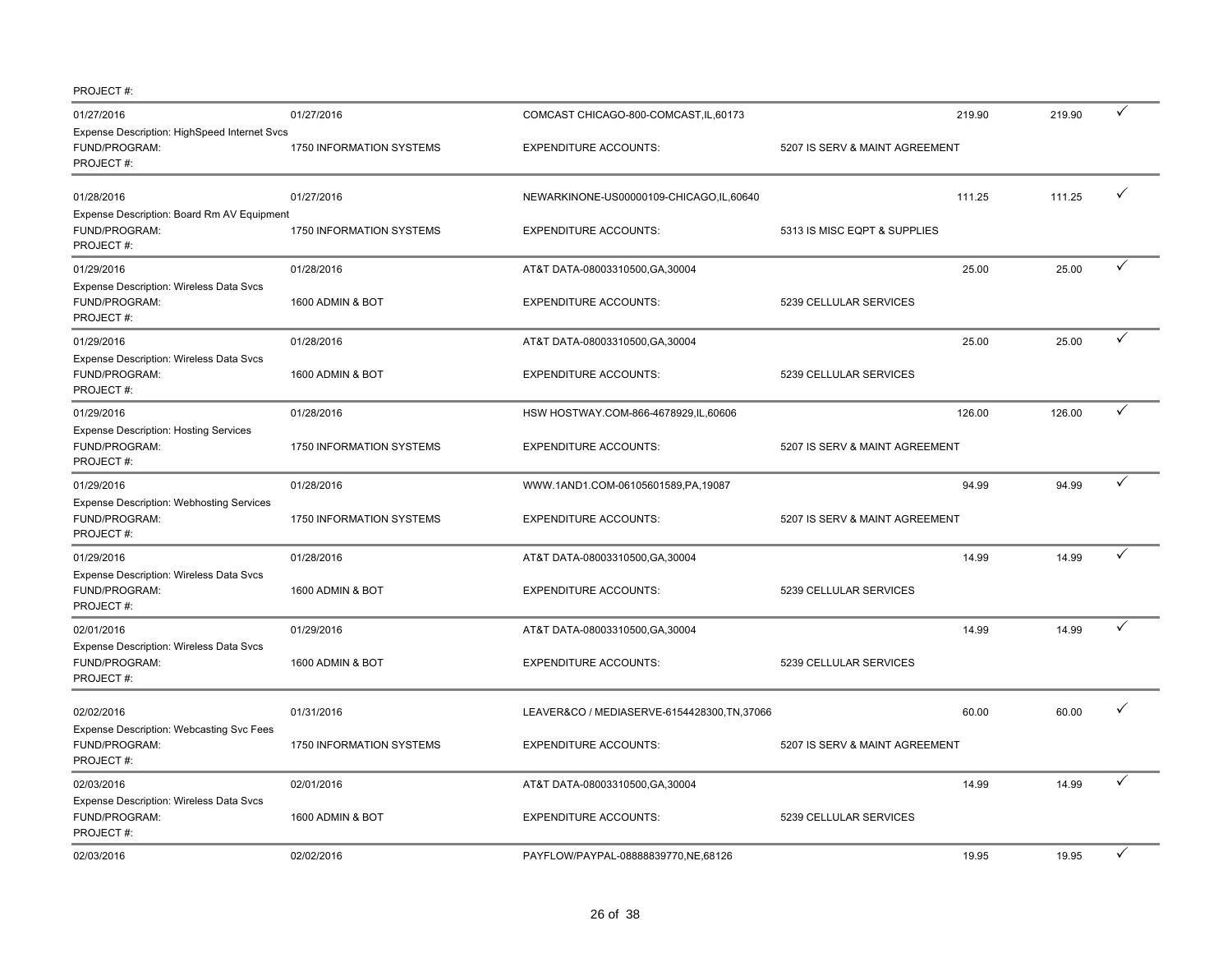| <b>Expense Description: Webpayments Sys Fees</b> |                          |                                        |                                |          |  |
|--------------------------------------------------|--------------------------|----------------------------------------|--------------------------------|----------|--|
| FUND/PROGRAM:                                    | 1750 INFORMATION SYSTEMS | <b>EXPENDITURE ACCOUNTS:</b>           | 5207 IS SERV & MAINT AGREEMENT |          |  |
| PROJECT #:                                       |                          |                                        |                                |          |  |
| 02/04/2016                                       | 02/04/2016               | COMCAST CHICAGO-800-COMCAST, IL, 60173 | 239.85                         | 239.85   |  |
| Expense Description: HighSpeed Internet Svcs     |                          |                                        |                                |          |  |
| FUND/PROGRAM:                                    | 1750 INFORMATION SYSTEMS | <b>EXPENDITURE ACCOUNTS:</b>           | 5207 IS SERV & MAINT AGREEMENT |          |  |
| PROJECT#:                                        |                          |                                        |                                |          |  |
|                                                  |                          |                                        | <b>Card Subtotal</b>           | 5,941.08 |  |

### MICHAEL CROTTY

Card Transactions

| Posting<br>Date                                                           | Transaction<br>Date       | Description                                 | Receipt<br>Amount              | Expense<br>Amount | Reviewed |
|---------------------------------------------------------------------------|---------------------------|---------------------------------------------|--------------------------------|-------------------|----------|
| 01/13/2016                                                                | 01/12/2016                | NATL PUBLIC EMPLOYER L-07604331686,CA,94043 | 285.00                         | 285.00            |          |
| Expense Description: NPELRA Conf Reg-MC<br>FUND/PROGRAM:<br>PROJECT#:     | 1800 HUMAN RESOURCES DEPT | <b>EXPENDITURE ACCOUNTS:</b>                | 5205 CONFERENCES & MEETINGS    |                   |          |
| 01/14/2016                                                                | 01/12/2016                | UNITED AIRLINES-800-932-2732, TX, 77002     | 215.70                         | 215.70            |          |
| Expense Description: NPELRA Conf Airfare<br>FUND/PROGRAM:<br>PROJECT#:    | 1800 HUMAN RESOURCES DEPT | <b>EXPENDITURE ACCOUNTS:</b>                | 5205 CONFERENCES & MEETINGS    |                   |          |
| 01/14/2016                                                                | 01/13/2016                | TARGET 00013854-WHEELING,IL,60090           | 13.50                          | 13.50             |          |
| <b>Expense Description: Gift Bags</b><br>FUND/PROGRAM:<br>PROJECT#:       | 1800 HUMAN RESOURCES DEPT | <b>EXPENDITURE ACCOUNTS:</b>                | 5323 AWARDS/DECORATIONS        |                   |          |
| 01/15/2016                                                                | 01/14/2016                | YOURMEMBER-CAREERS-7274976573,CT,06320      | 75.00                          | 75.00             |          |
| Expense Description: PT Electrical Insp. Ad<br>FUND/PROGRAM:<br>PROJECT#: | 1800 HUMAN RESOURCES DEPT | <b>EXPENDITURE ACCOUNTS:</b>                | 5201 ADVERTISING & PUBLISHING  |                   |          |
| 02/04/2016                                                                | 02/02/2016                | ILLINOIS CITY COUNTY M-DEKALB, IL, 60115    | 55.00                          | 55.00             | ✓        |
| <b>Expense Description: ILCMA Training</b><br>FUND/PROGRAM:<br>PROJECT#:  | 1600 ADMIN & BOT          | <b>EXPENDITURE ACCOUNTS:</b>                | 5105 LOCAL TRAINING & MEETINGS |                   |          |
|                                                                           |                           | <b>Card Subtotal</b>                        |                                | 644.20            |          |

### MICHAEL MONDSCHAIN

| Posting                                         | Transaction             |                                              | Receipt              |        | Expense       | Reviewed |
|-------------------------------------------------|-------------------------|----------------------------------------------|----------------------|--------|---------------|----------|
| Date                                            | Date                    | Description                                  | <b>Amount</b>        |        | <b>Amount</b> |          |
|                                                 |                         |                                              |                      |        |               |          |
| 01/07/2016                                      | 01/06/2016              | ILLINOIS GOVERNMENT FI-GLEN ELLYN, IL, 60137 |                      | 600.00 | 600.00        |          |
| Expense Description: Member Dues-MM, MM, BS, NH |                         |                                              |                      |        |               |          |
| FUND/PROGRAM:                                   | 1700 FINANCE DEPARTMENT | <b>EXPENDITURE ACCOUNTS:</b>                 | 5222 MEMBERSHIP DUES |        |               |          |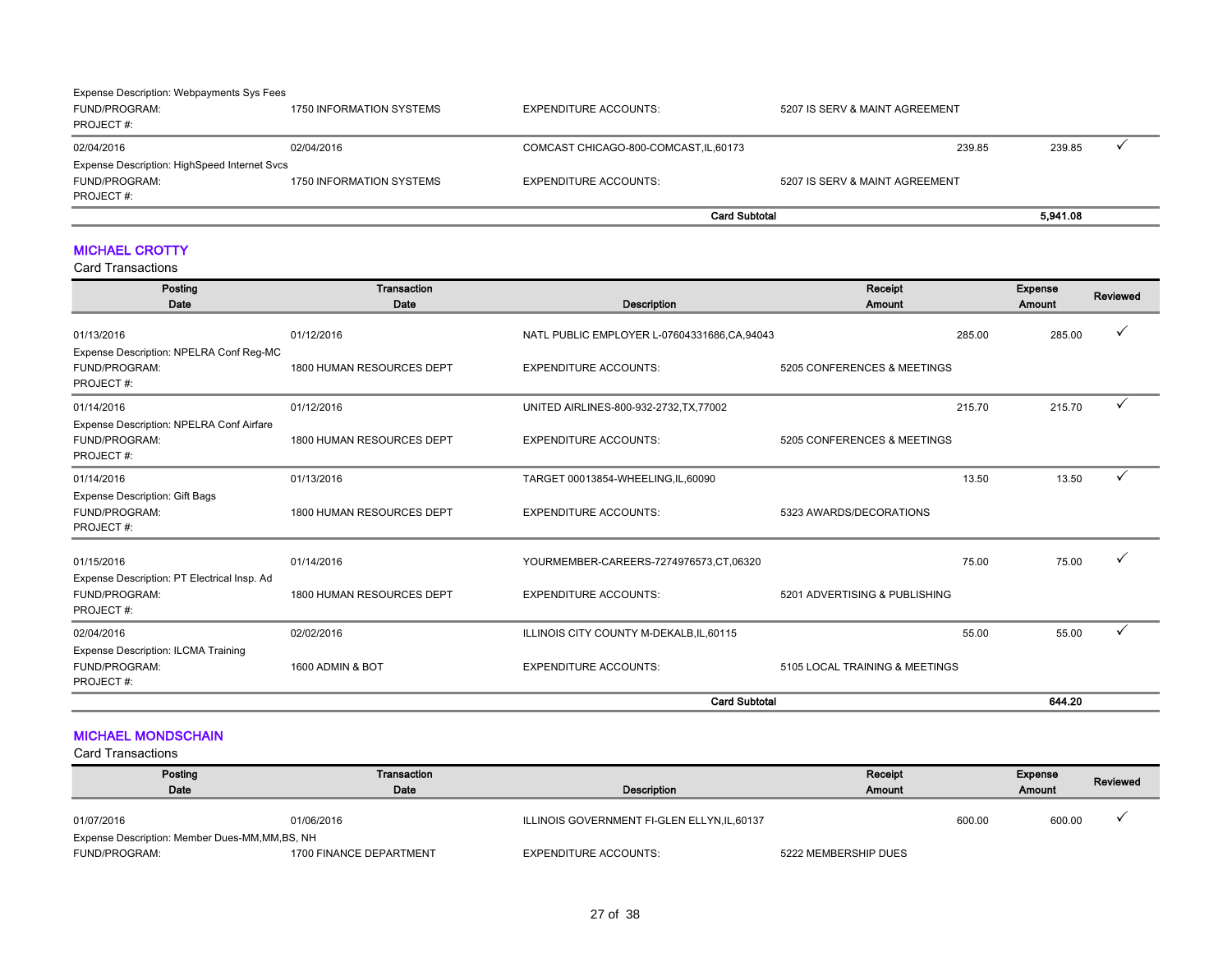| 01/08/2016                                                                | 01/06/2016              | PARKING SERVICES AND F-CHARLOTTE, NC, 28203  | 44.77                          | 44.77    |   |
|---------------------------------------------------------------------------|-------------------------|----------------------------------------------|--------------------------------|----------|---|
| Expense Description: Metra Credit Card Fees<br>FUND/PROGRAM:<br>PROJECT#: | 1170 COMMUTER PARKING   | <b>EXPENDITURE ACCOUNTS:</b>                 | 5236 CREDIT CARD FEES          |          |   |
| 01/15/2016                                                                | 01/14/2016              | IPPFA-ELGIN,IL,60124                         | 150.00                         | 150.00   | ✓ |
| Expense Description: Regional Seminar - MM<br>FUND/PROGRAM:<br>PROJECT#:  | 1700 FINANCE DEPARTMENT | <b>EXPENDITURE ACCOUNTS:</b>                 | 5105 LOCAL TRAINING & MEETINGS |          |   |
| 01/21/2016                                                                | 01/20/2016              | GOVERNMENT FINANCE-312-977-9700, IL, 60601   | 380.00                         | 380.00   |   |
| Expense Description: Toronto Conf Reg-MM<br>FUND/PROGRAM:<br>PROJECT#:    | 1700 FINANCE DEPARTMENT | <b>EXPENDITURE ACCOUNTS:</b>                 | 5205 CONFERENCES & MEETINGS    |          |   |
| 02/02/2016                                                                | 02/01/2016              | EXPEDIA 1126741979050-EXPEDIA.COM, WA, 98004 | 7.00                           | 7.00     |   |
| Expense Description: Travel GFOA Conference<br>FUND/PROGRAM:<br>PROJECT#: | 1700 FINANCE DEPARTMENT | <b>EXPENDITURE ACCOUNTS:</b>                 | 5205 CONFERENCES & MEETINGS    |          |   |
| 02/03/2016                                                                | 02/01/2016              | AIR CAN-BELLEVUE, WA, 10036-6710             | 118.20                         | 118.20   | ✓ |
| Expense Description: Travel GFOA Conference<br>FUND/PROGRAM:<br>PROJECT#: | 1700 FINANCE DEPARTMENT | <b>EXPENDITURE ACCOUNTS:</b>                 | 5205 CONFERENCES & MEETINGS    |          |   |
| 02/03/2016                                                                | 02/01/2016              | AIR CAN-BELLEVUE, WA, 10036-6710             | 202.76                         | 202.76   | ✓ |
| Expense Description: Travel GFOA Conference<br>FUND/PROGRAM:<br>PROJECT#: | 1700 FINANCE DEPARTMENT | <b>EXPENDITURE ACCOUNTS:</b>                 | 5205 CONFERENCES & MEETINGS    |          |   |
| 02/03/2016                                                                | 02/02/2016              | GOVERNMENT FINANCE-312-977-9700,IL,60601     | 250.00                         | 250.00   |   |
| Expense Description: Membership Dues-MM & BS                              |                         |                                              |                                |          |   |
| FUND/PROGRAM:<br>PROJECT#:                                                | 1700 FINANCE DEPARTMENT | <b>EXPENDITURE ACCOUNTS:</b>                 | 5222 MEMBERSHIP DUES           |          |   |
|                                                                           |                         | <b>Card Subtotal</b>                         |                                | 1,752.73 |   |

### MICHAEL SCHROEDER

| Posting                                           | Transaction            |                                          | Receipt                       | Expense | Reviewed |
|---------------------------------------------------|------------------------|------------------------------------------|-------------------------------|---------|----------|
| Date                                              | Date                   | Description                              | Amount                        | Amount  |          |
| 01/07/2016                                        | 01/06/2016             | WW GRAINGER-877-2022594, PA, 15201-1416  | 9.74                          | 9.74    |          |
| <b>Expense Description: Faucet Handle Adapter</b> |                        |                                          |                               |         |          |
| FUND/PROGRAM:                                     | 1220 BUILDING SERVICES | <b>EXPENDITURE ACCOUNTS:</b>             | 5311 BLDG/GROUNDS MAINTENANCE |         |          |
| PROJECT#:                                         |                        |                                          |                               |         |          |
|                                                   |                        |                                          |                               |         |          |
| 01/12/2016                                        | 01/11/2016             | SHERWIN WILLIAMS #3711-WHEELING,IL,60090 | 105.71                        | 105.71  |          |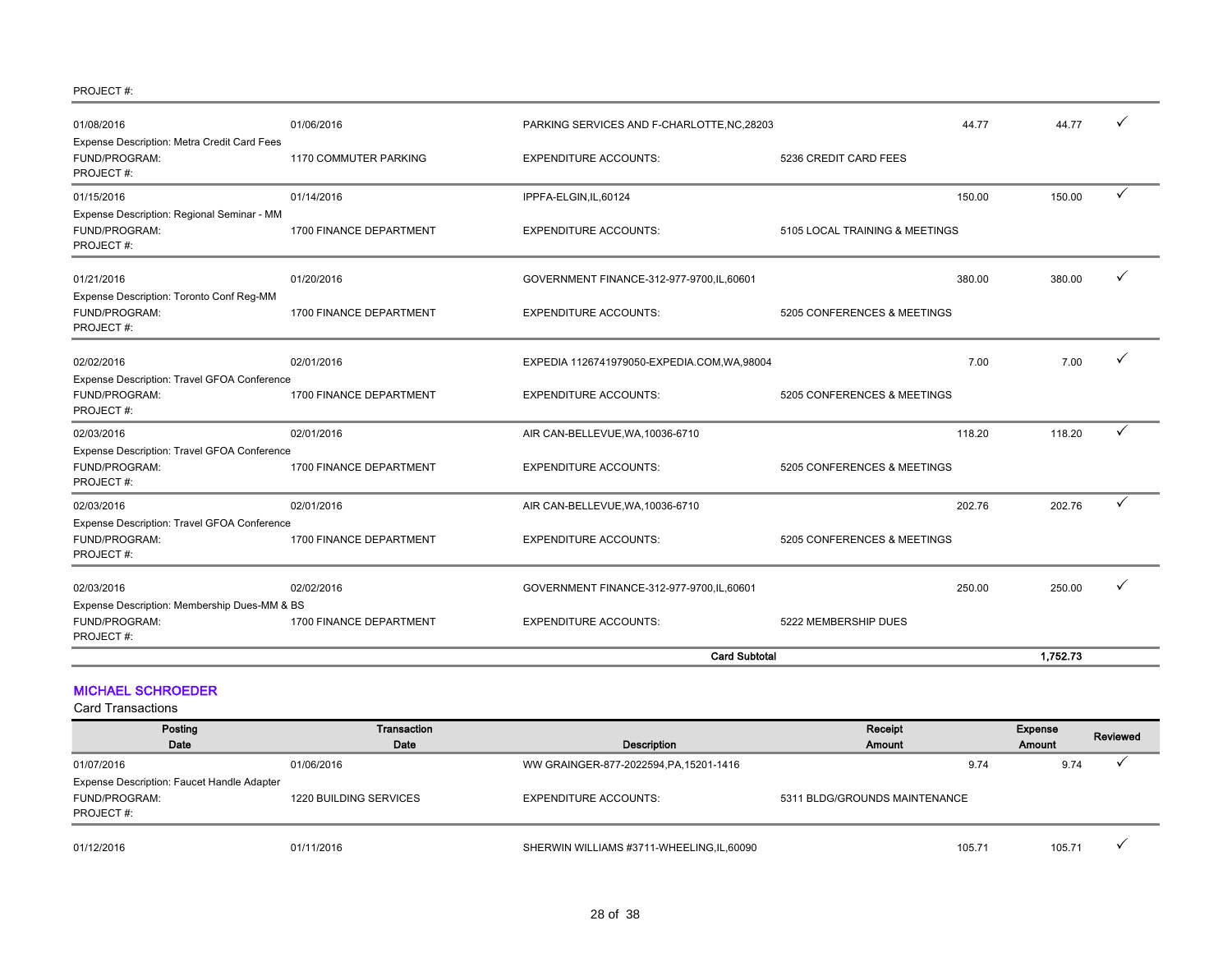| Expense Description: Wall & Trim Paint<br>FUND/PROGRAM:<br>PROJECT#:                   | 1220 BUILDING SERVICES                      | <b>EXPENDITURE ACCOUNTS:</b>                            | 5311 BLDG/GROUNDS MAINTENANCE           |        |              |
|----------------------------------------------------------------------------------------|---------------------------------------------|---------------------------------------------------------|-----------------------------------------|--------|--------------|
|                                                                                        |                                             | LAYSTROM-BUESCHER INC-                                  |                                         |        | ✓            |
| 01/19/2016<br>Expense Description: Door Sweep & Insterts<br>FUND/PROGRAM:<br>PROJECT#: | 01/18/2016<br>1320 SENIOR CITIZENS SERVICES | WHEELING, IL, 600900000<br><b>EXPENDITURE ACCOUNTS:</b> | 673.00<br>5311 BLDG/GROUNDS MAINTENANCE | 48.00  |              |
| 01/19/2016<br>Expense Description: Galv Door/ Bronze Hinge                             | 01/18/2016                                  | LAYSTROM-BUESCHER INC-<br>WHEELING, IL, 600900000       | 673.00                                  | 625.00 |              |
| FUND/PROGRAM:<br>PROJECT#:                                                             | <b>1220 BUILDING SERVICES</b>               | <b>EXPENDITURE ACCOUNTS:</b>                            | 5311 BLDG/GROUNDS MAINTENANCE           |        |              |
| 01/21/2016<br>Expense Description: Furnace Ignition Board                              | 01/19/2016                                  | COMFORT GURUS-801-5618300, UT, 84047                    | 158.40                                  | 158.40 | ✓            |
| FUND/PROGRAM:<br>PROJECT#:                                                             | 2200 FIRE DEPARTMENT                        | <b>EXPENDITURE ACCOUNTS:</b>                            | 5311 BLDG/GROUNDS MAINTENANCE           |        |              |
| 01/21/2016                                                                             | 01/20/2016                                  | ZORO TOOLS INC-855-2899676, IL, 60089                   | 108.78                                  | 108.78 | $\checkmark$ |
| <b>Expense Description: Urinal Module</b><br>FUND/PROGRAM:<br>PROJECT#:                | 1220 BUILDING SERVICES                      | <b>EXPENDITURE ACCOUNTS:</b>                            | 5311 BLDG/GROUNDS MAINTENANCE           |        |              |
| 01/22/2016                                                                             | 01/21/2016                                  | WW GRAINGER-877-2022594, PA, 15201-1416                 | 28.54                                   | 28.54  |              |
| Expense Description: Relay & Rollout Switch<br>FUND/PROGRAM:<br>PROJECT#:              | 1220 BUILDING SERVICES                      | <b>EXPENDITURE ACCOUNTS:</b>                            | 5311 BLDG/GROUNDS MAINTENANCE           |        |              |
| 01/25/2016                                                                             | 01/22/2016                                  | MENARDS LONG GROVE IL-LONG GROVE, IL, 60047             | 561.33                                  | 17.44  | ✓            |
| Expense Description: CFL Light Bulbs<br>FUND/PROGRAM:<br>PROJECT#:                     | 4100 WATER DIVISION                         | <b>EXPENDITURE ACCOUNTS:</b>                            | 5243 PUMPHOUSE MAINTENANCE              |        |              |
| 01/25/2016                                                                             | 01/22/2016                                  | MENARDS LONG GROVE IL-LONG GROVE, IL, 60047             | 561.33                                  | 104.97 |              |
| Expense Description: LED Flood Bulbs<br>FUND/PROGRAM:<br>PROJECT#:                     | 1320 SENIOR CITIZENS SERVICES               | <b>EXPENDITURE ACCOUNTS:</b>                            | 5311 BLDG/GROUNDS MAINTENANCE           |        |              |
| 01/25/2016                                                                             | 01/22/2016                                  | MENARDS LONG GROVE IL-LONG GROVE, IL, 60047             | 561.33                                  | 31.93  |              |
| Expense Description: Bounty Towels/Dust Pan<br>FUND/PROGRAM:<br>PROJECT#:              | 1220 BUILDING SERVICES                      | <b>EXPENDITURE ACCOUNTS:</b>                            | 5309 JANITORIAL SUPPLIES                |        |              |
| 01/25/2016                                                                             | 01/22/2016                                  | MENARDS LONG GROVE IL-LONG GROVE, IL, 60047             | 561.33                                  | 73.02  |              |
| Expense Description: Cord Cnct/Refrg Bulb<br>FUND/PROGRAM:<br>PROJECT#:                | 2200 FIRE DEPARTMENT                        | <b>EXPENDITURE ACCOUNTS:</b>                            | 5311 BLDG/GROUNDS MAINTENANCE           |        |              |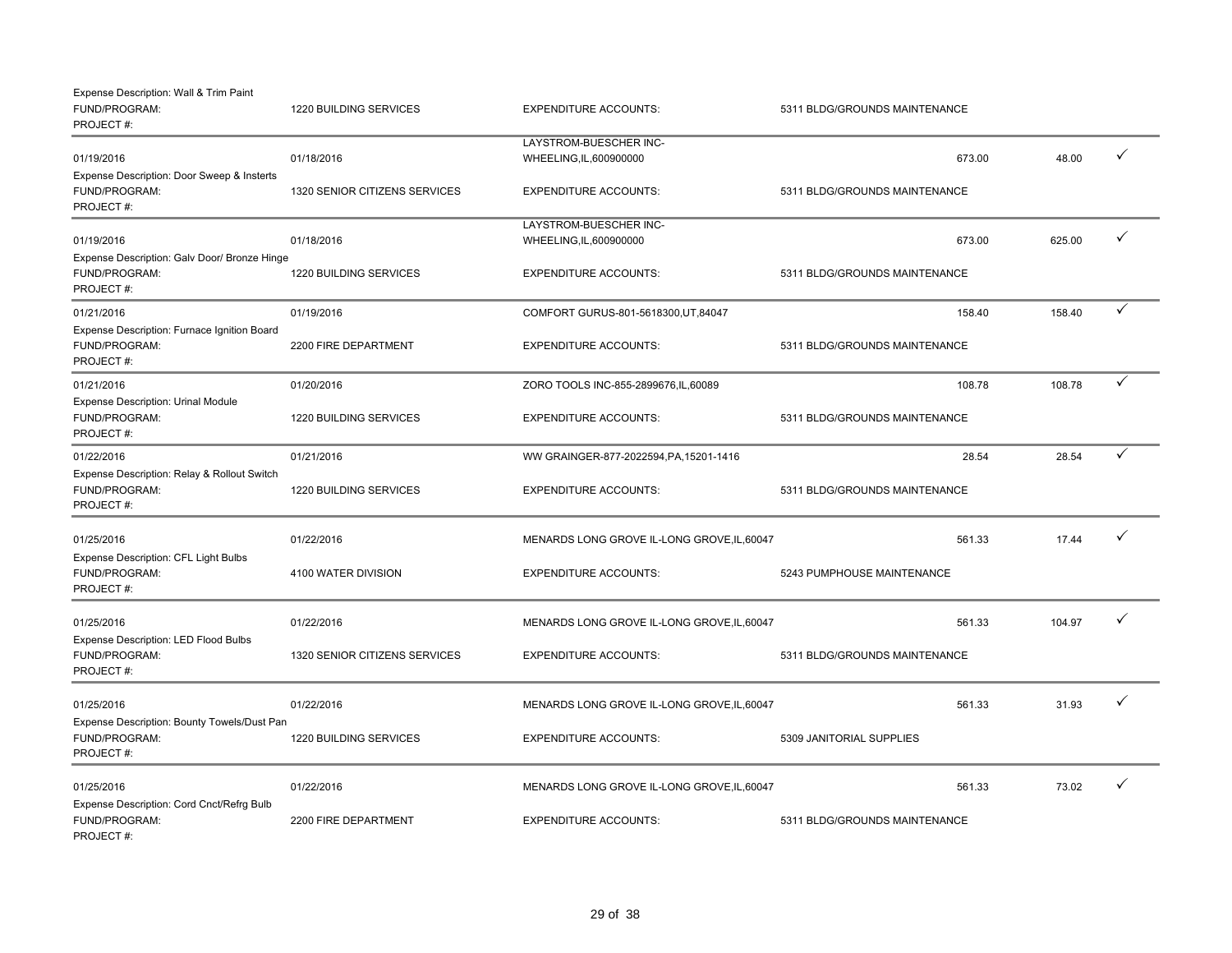| 01/25/2016                                                                | 01/22/2016                    | MENARDS LONG GROVE IL-LONG GROVE, IL, 60047 |                               | 561.33 | 13.92    |   |
|---------------------------------------------------------------------------|-------------------------------|---------------------------------------------|-------------------------------|--------|----------|---|
| Expense Description: Ziploc Storage Bags<br>FUND/PROGRAM:<br>PROJECT#:    | 2100 POLICE DEPARTMENT        | <b>EXPENDITURE ACCOUNTS:</b>                | 5228 PRINTING & BINDING       |        |          |   |
| 01/25/2016<br>Expense Description: Sledge Hammer Handle                   | 01/22/2016                    | MENARDS LONG GROVE IL-LONG GROVE, IL, 60047 |                               | 561.33 | 8.99     |   |
| FUND/PROGRAM:<br>PROJECT#:                                                | 1220 BUILDING SERVICES        | <b>EXPENDITURE ACCOUNTS:</b>                | 5315 SMALL TOOLS & EQUIPMENT  |        |          |   |
| 01/25/2016<br>Expense Description: Hardware/Caulk                         | 01/22/2016                    | MENARDS LONG GROVE IL-LONG GROVE, IL, 60047 |                               | 561.33 | 311.06   | ✓ |
| FUND/PROGRAM:<br>PROJECT#:                                                | <b>1220 BUILDING SERVICES</b> | <b>EXPENDITURE ACCOUNTS:</b>                | 5311 BLDG/GROUNDS MAINTENANCE |        |          |   |
| 01/29/2016                                                                | 01/28/2016                    | MUNCHS SUPPLY 1-WHEELING, IL, 60090         |                               | 12.06  | 12.06    |   |
| Expense Description: Hi-Temp Caulk<br>FUND/PROGRAM:<br>PROJECT#:          | <b>1220 BUILDING SERVICES</b> | <b>EXPENDITURE ACCOUNTS:</b>                | 5311 BLDG/GROUNDS MAINTENANCE |        |          |   |
| 02/02/2016                                                                | 02/01/2016                    | WW GRAINGER-877-2022594, PA, 15201-1416     |                               | 940.95 | 940.95   |   |
| Expense Description: Rooftop Heat Exchanger<br>FUND/PROGRAM:<br>PROJECT#: | <b>1220 BUILDING SERVICES</b> | <b>EXPENDITURE ACCOUNTS:</b>                | 5311 BLDG/GROUNDS MAINTENANCE |        |          |   |
|                                                                           |                               |                                             | <b>Card Subtotal</b>          |        | 2.598.51 |   |

### PETER RODGERS

Card Transactions

| Posting                                                                | Transaction                        |                                                | Receipt                    |          | Expense  | Reviewed |
|------------------------------------------------------------------------|------------------------------------|------------------------------------------------|----------------------------|----------|----------|----------|
| Date                                                                   | Date                               | Description                                    | Amount                     |          | Amount   |          |
| 01/08/2016                                                             | 01/06/2016                         | MOTOROLA, INC. - ONLIN-800-814-0601, IL, 60196 |                            | 1,229.70 | 1,229.70 |          |
| Expense Description: Remote Speaker & Earpiece                         |                                    |                                                |                            |          |          |          |
| FUND/PROGRAM:                                                          | 0015 EMERGENCY TELEPHONE SYS (911) | <b>EXPENDITURE ACCOUNTS:</b>                   | 5221 MAINT RADIO EQUIPMENT |          |          |          |
| PROJECT#:                                                              |                                    |                                                |                            |          |          |          |
| 01/12/2016                                                             | 01/07/2016                         | PEAVEY CORP.-LENEXA, KS, 66214                 |                            | 24.00    | 24.00    |          |
| Expense Description: Pre-print Toweletts<br>FUND/PROGRAM:<br>PROJECT#: | 2100 POLICE DEPARTMENT             | <b>EXPENDITURE ACCOUNTS:</b>                   | 5229 PRISONER WELFARE      |          |          |          |
| 01/28/2016                                                             | 01/27/2016                         | PEAVEY CORP.-LENEXA, KS, 66214                 |                            | 15.00    | 15.00    |          |
| Expense Description: Pre-print toweletts                               |                                    |                                                |                            |          |          |          |
| FUND/PROGRAM:                                                          | 2100 POLICE DEPARTMENT             | <b>EXPENDITURE ACCOUNTS:</b>                   | 5229 PRISONER WELFARE      |          |          |          |
| PROJECT#:                                                              |                                    |                                                |                            |          |          |          |
|                                                                        |                                    | <b>Card Subtotal</b>                           |                            |          | 1.268.70 |          |

ROSE LEMANIS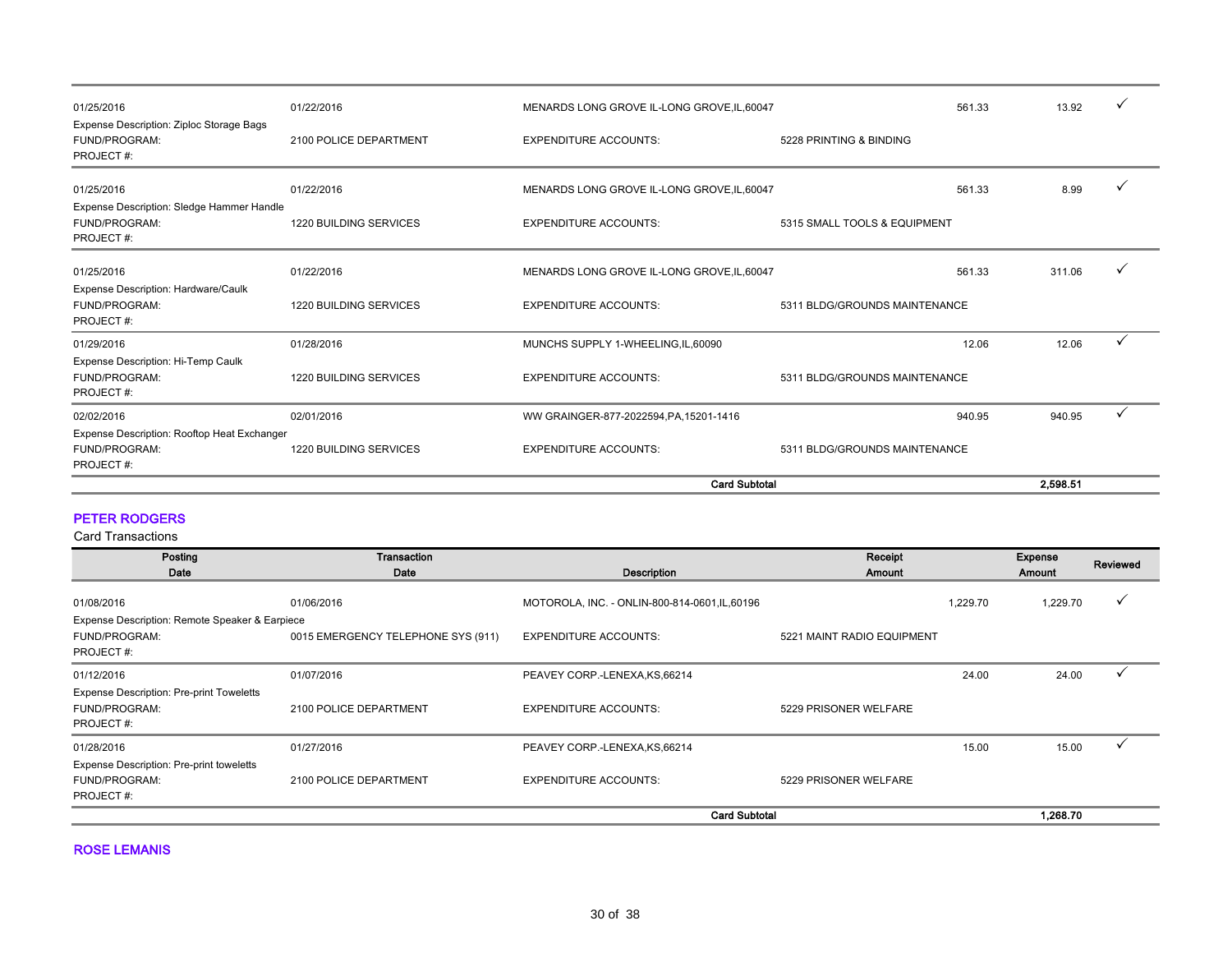| Posting                                                     | Transaction                           |                                            | Receipt                        | Expense | Reviewed |
|-------------------------------------------------------------|---------------------------------------|--------------------------------------------|--------------------------------|---------|----------|
| Date                                                        | Date                                  | Description                                | Amount                         | Amount  |          |
|                                                             |                                       | AMERICAN WATER WORKS A-866-                |                                |         |          |
| 01/05/2016<br>Expense Description: Hydrant Seminar-LK,TL,EW | 01/04/2016                            | 5213595, IL, 60174                         | 128.00                         | 96.00   |          |
| FUND/PROGRAM:                                               | 4100 WATER DIVISION                   | <b>EXPENDITURE ACCOUNTS:</b>               | 5105 LOCAL TRAINING & MEETINGS |         |          |
| PROJECT#:                                                   |                                       |                                            |                                |         |          |
|                                                             |                                       | AMERICAN WATER WORKS A-866-                |                                |         |          |
| 01/05/2016                                                  | 01/04/2016                            | 5213595, IL, 60174                         | 128.00                         | 32.00   | ✓        |
| Expense Description: Hydrant Seminar-LK,TL, EW              |                                       |                                            |                                |         |          |
| FUND/PROGRAM:                                               | 4200 SEWER DIVISION                   | <b>EXPENDITURE ACCOUNTS:</b>               | 5105 LOCAL TRAINING & MEETINGS |         |          |
| PROJECT#:                                                   |                                       |                                            |                                |         |          |
| 01/06/2016                                                  | 01/04/2016                            | LECHNER AND SONS-MT PROSPECT, IL, 60056    | 833.30                         | 22.38   | ✓        |
| Expense Description: Village Logo Items                     |                                       |                                            |                                |         |          |
| FUND/PROGRAM:                                               | 1700 FINANCE DEPARTMENT               | <b>EXPENDITURE ACCOUNTS:</b>               | 5317 MISC OPERATING SUPPLIES   |         |          |
| PROJECT#:                                                   |                                       |                                            |                                |         |          |
| 01/06/2016                                                  | 01/04/2016                            | LECHNER AND SONS-MT PROSPECT, IL, 60056    | 833.30                         | 55.00   | ✓        |
| Expense Description: Village Logo Items                     |                                       |                                            |                                |         |          |
| FUND/PROGRAM:                                               | 1220 BUILDING SERVICES                | <b>EXPENDITURE ACCOUNTS:</b>               | 5319 PROTECTIVE CLOTHING       |         |          |
| PROJECT#:                                                   |                                       |                                            |                                |         |          |
| 01/06/2016                                                  | 01/04/2016                            | LECHNER AND SONS-MT PROSPECT, IL, 60056    | 833.30                         | 307.96  | ✓        |
| Expense Description: Village Logo Items                     |                                       |                                            |                                |         |          |
| FUND/PROGRAM:                                               | 4100 WATER DIVISION                   | <b>EXPENDITURE ACCOUNTS:</b>               | 5319 PROTECTIVE CLOTHING       |         |          |
| PROJECT#:                                                   |                                       |                                            |                                |         |          |
| 01/06/2016                                                  | 01/04/2016                            | LECHNER AND SONS-MT PROSPECT, IL, 60056    | 833.30                         | 307.96  | ✓        |
| Expense Description: Village Logo Items                     |                                       |                                            |                                |         |          |
| FUND/PROGRAM:                                               | 4200 SEWER DIVISION                   | <b>EXPENDITURE ACCOUNTS:</b>               | 5319 PROTECTIVE CLOTHING       |         |          |
| PROJECT#:                                                   |                                       |                                            |                                |         |          |
| 01/06/2016                                                  | 01/04/2016                            | LECHNER AND SONS-MT PROSPECT, IL, 60056    | 833.30                         | 70.00   | ✓        |
| Expense Description: Village Logo Items                     |                                       |                                            |                                |         |          |
| FUND/PROGRAM:                                               | 1420 STREETS DIVISION                 | <b>EXPENDITURE ACCOUNTS:</b>               | 5319 PROTECTIVE CLOTHING       |         |          |
| PROJECT#:                                                   |                                       |                                            |                                |         |          |
| 01/06/2016                                                  | 01/04/2016                            | LECHNER AND SONS-MT PROSPECT, IL, 60056    | 833.30                         | 70.00   | ✓        |
| Expense Description: Village Logo Items                     |                                       |                                            |                                |         |          |
| FUND/PROGRAM:                                               | 1430 FORESTRY DIVISION                | <b>EXPENDITURE ACCOUNTS:</b>               | 5319 PROTECTIVE CLOTHING       |         |          |
| PROJECT#:                                                   |                                       |                                            |                                |         |          |
| 01/06/2016                                                  | 01/05/2016                            | OFFICE DEPOT #1170-800-463-3768, OH, 45011 | 17.49                          | 17.49   | ✓        |
| <b>Expense Description: Office Supplies</b>                 |                                       |                                            |                                |         |          |
| FUND/PROGRAM:                                               | <b>1500 PUBLIC WORKS ADMINISTRATI</b> | <b>EXPENDITURE ACCOUNTS:</b>               | 5318 OFFICE SUPPLIES           |         |          |
| PROJECT#:                                                   |                                       |                                            |                                |         |          |
| 01/06/2016                                                  | 01/05/2016                            | OFFICE DEPOT #1105-800-463-3768,IL,60188   | 138.55                         | 138.55  | ✓        |
| <b>Expense Description: Office Supplies</b>                 |                                       |                                            |                                |         |          |
| FUND/PROGRAM:                                               | <b>1500 PUBLIC WORKS ADMINISTRATI</b> | <b>EXPENDITURE ACCOUNTS:</b>               | 5318 OFFICE SUPPLIES           |         |          |
|                                                             |                                       |                                            |                                |         |          |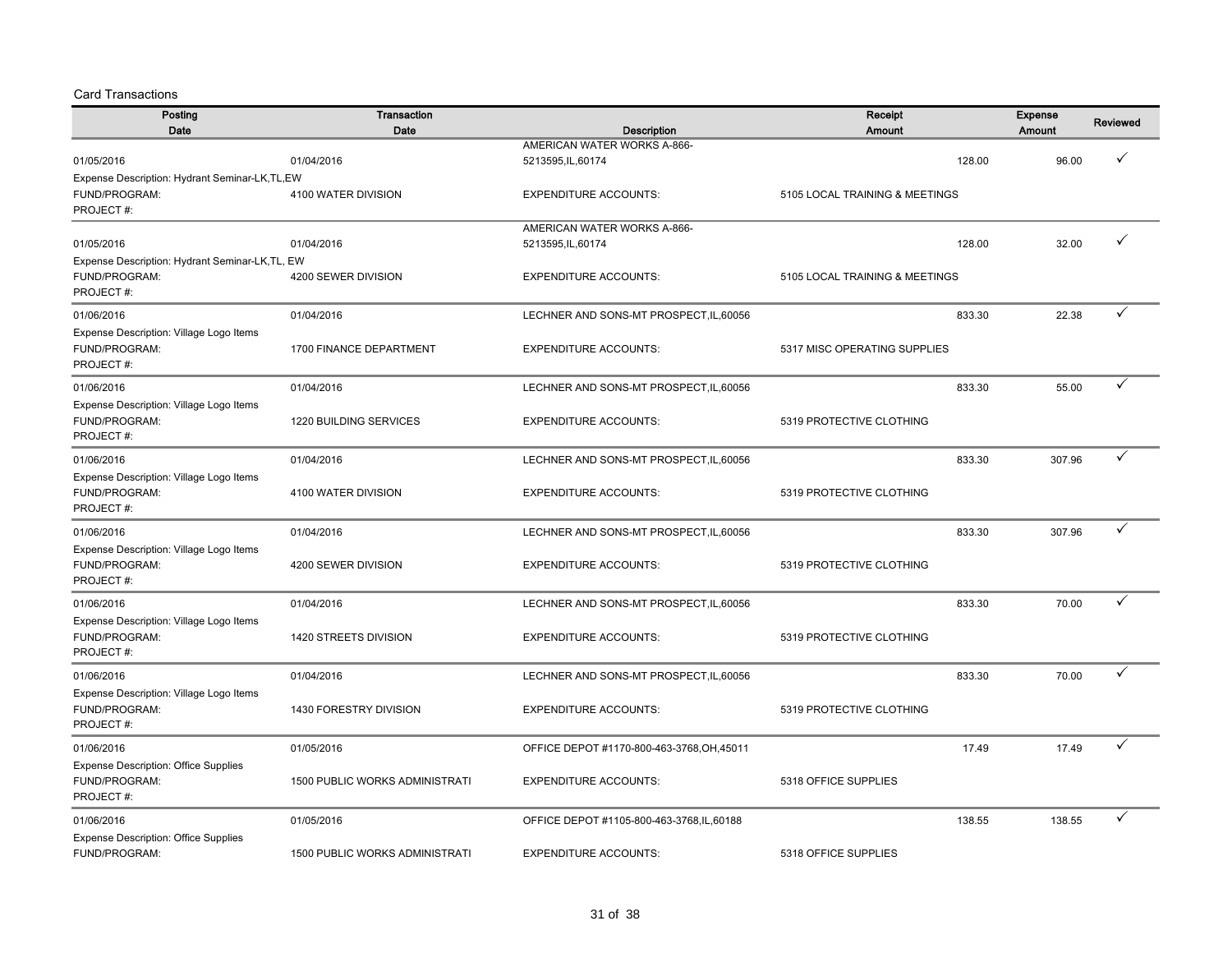| 01/06/2016                                                                | 01/05/2016                            | OFFICE DEPOT #1105-800-463-3768, IL, 60188          |                                | 21.05   | 21.05   | ✓            |
|---------------------------------------------------------------------------|---------------------------------------|-----------------------------------------------------|--------------------------------|---------|---------|--------------|
| Expense Description: misc. office supplies<br>FUND/PROGRAM:<br>PROJECT#:  | 1500 PUBLIC WORKS ADMINISTRATI        | <b>EXPENDITURE ACCOUNTS:</b>                        | 5318 OFFICE SUPPLIES           |         |         |              |
| 01/06/2016                                                                | 01/05/2016                            | OFFICE DEPOT #1105-800-463-3768,IL,60188            |                                | 288.69  | 288.69  | $\checkmark$ |
| <b>Expense Description: Office Supplies</b><br>FUND/PROGRAM:<br>PROJECT#: | <b>1500 PUBLIC WORKS ADMINISTRATI</b> | <b>EXPENDITURE ACCOUNTS:</b>                        | 5318 OFFICE SUPPLIES           |         |         |              |
| 01/12/2016                                                                | 01/11/2016                            | NATL PUBLIC EMPLOYER L-07604331686, CA, 94043       |                                | 195.00  | 195.00  | ✓            |
| Expense Description: IPELRA Law Seminar-CB<br>FUND/PROGRAM:<br>PROJECT#:  | 1500 PUBLIC WORKS ADMINISTRATI        | <b>EXPENDITURE ACCOUNTS:</b>                        | 5105 LOCAL TRAINING & MEETINGS |         |         |              |
| 01/13/2016                                                                | 01/11/2016                            | OFFICE DEPOT #1105-800-463-3768,IL,60188            |                                | (43.40) | (43.40) | ✓            |
| Expense Description: Refund-Return<br>FUND/PROGRAM:<br>PROJECT#:          | 1500 PUBLIC WORKS ADMINISTRATI        | <b>EXPENDITURE ACCOUNTS:</b>                        | 5318 OFFICE SUPPLIES           |         |         |              |
| 01/13/2016<br>Expense Description: IPELRA Law Seminar-CS                  | 01/12/2016                            | NATL PUBLIC EMPLOYER L-07604331686, CA, 94043       |                                | 195.00  | 195.00  |              |
| FUND/PROGRAM:<br>PROJECT#:                                                | 1240 FLEET SERVICES                   | <b>EXPENDITURE ACCOUNTS:</b>                        | 5105 LOCAL TRAINING & MEETINGS |         |         |              |
| 01/18/2016                                                                | 01/15/2016                            | AMAZON.COM-AMZN.COM/BILL, WA, 98101                 |                                | 23.32   | 23.32   | $\checkmark$ |
| Expense Description: Paper Towels<br>FUND/PROGRAM:<br>PROJECT#:           | 1220 BUILDING SERVICES                | <b>EXPENDITURE ACCOUNTS:</b>                        | 5309 JANITORIAL SUPPLIES       |         |         |              |
| 01/18/2016                                                                | 01/15/2016                            | AMAZON.COM-AMZN.COM/BILL, WA, 98101                 |                                | 23.33   | 23.33   | $\checkmark$ |
| Expense Description: janitorial supplies<br>FUND/PROGRAM:<br>PROJECT#:    | 1220 BUILDING SERVICES                | <b>EXPENDITURE ACCOUNTS:</b>                        | 5309 JANITORIAL SUPPLIES       |         |         |              |
| 01/18/2016<br><b>Expense Description: Paper Towels</b>                    | 01/15/2016                            | AMAZON.COM AMZN.COM/BI-<br>AMZN.COM/BILL, WA, 98109 |                                | 23.32   | 23.32   | ✓            |
| FUND/PROGRAM:<br>PROJECT#:                                                | 1220 BUILDING SERVICES                | <b>EXPENDITURE ACCOUNTS:</b>                        | 5309 JANITORIAL SUPPLIES       |         |         |              |
| 01/25/2016                                                                | 01/22/2016                            | OFFICE DEPOT #1105-800-463-3768,IL,60188            |                                | 17.68   | 17.68   | ✓            |
| Expense Description: Document Frame<br>FUND/PROGRAM:<br>PROJECT#:         | 1500 PUBLIC WORKS ADMINISTRATI        | <b>EXPENDITURE ACCOUNTS:</b>                        | 5318 OFFICE SUPPLIES           |         |         |              |
| 01/28/2016                                                                | 01/27/2016                            | OFFICE DEPOT #1105-800-463-3768,IL,60188            |                                | 42.63   | 42.63   | ✓            |
| <b>Expense Description: Office Supplies</b><br>FUND/PROGRAM:<br>PROJECT#: | 1500 PUBLIC WORKS ADMINISTRATI        | <b>EXPENDITURE ACCOUNTS:</b>                        | 5318 OFFICE SUPPLIES           |         |         |              |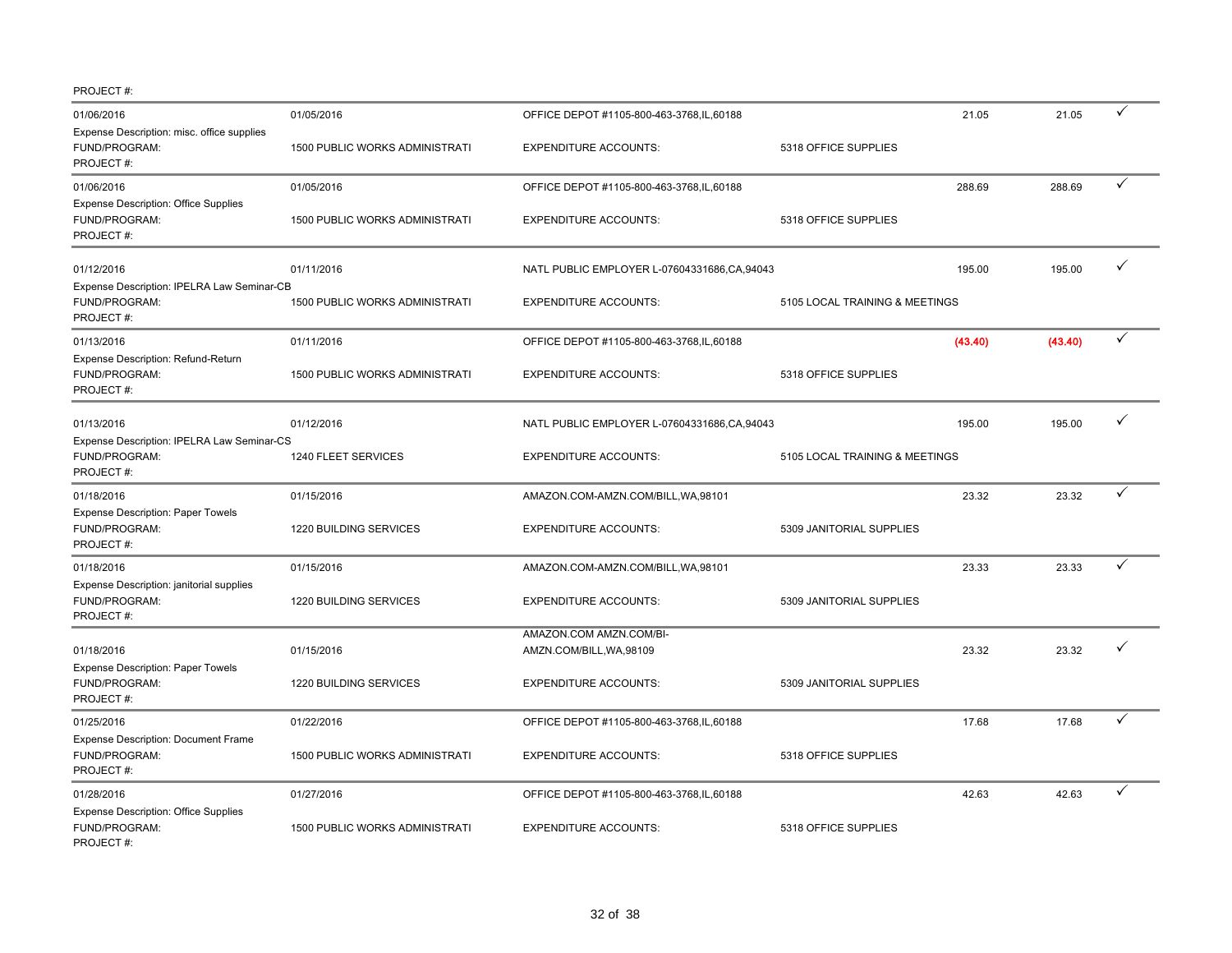|                                                                              |                                       | RED WING SHOE STORE 0-                     |                              |        |          |              |
|------------------------------------------------------------------------------|---------------------------------------|--------------------------------------------|------------------------------|--------|----------|--------------|
| 01/28/2016                                                                   | 01/27/2016                            | STREAMWOOD,IL,60107                        |                              | 144.00 | 144.00   |              |
| Expense Description: Uniform Boots-LM<br>FUND/PROGRAM:<br>PROJECT#:          | 1220 BUILDING SERVICES                | <b>EXPENDITURE ACCOUNTS:</b>               | 5106 UNIFORM ALLOWANCE       |        |          |              |
| 02/01/2016                                                                   | 01/29/2016                            | CHICAGO BAGEL & BIALY-WHEELING, IL, 60090  |                              | 65.75  | 65.75    | $\checkmark$ |
| Expense Description: Bagels-Scanlon Retirement<br>FUND/PROGRAM:<br>PROJECT#: | <b>1500 PUBLIC WORKS ADMINISTRATI</b> | <b>EXPENDITURE ACCOUNTS:</b>               | 5317 MISC OPERATING SUPPLIES |        |          |              |
| 02/01/2016                                                                   | 01/29/2016                            | FRESH FARMS INTERN-WHEELING,IL,60090       |                              | 17.36  | 17.36    | ✓            |
| Expense Description: OJ-Scanlon Retirement<br>FUND/PROGRAM:<br>PROJECT#:     | <b>1500 PUBLIC WORKS ADMINISTRATI</b> | <b>EXPENDITURE ACCOUNTS:</b>               | 5317 MISC OPERATING SUPPLIES |        |          |              |
| 02/01/2016                                                                   | 01/29/2016                            | SPUNKY DUNKERS-ARLINGTON HEI, IL, 60004    |                              | 44.00  | 44.00    | ✓            |
| Expense Description: Donuts-Scanlon Retirement<br>FUND/PROGRAM:<br>PROJECT#: | <b>1500 PUBLIC WORKS ADMINISTRATI</b> | <b>EXPENDITURE ACCOUNTS:</b>               | 5317 MISC OPERATING SUPPLIES |        |          |              |
| 02/01/2016                                                                   | 01/31/2016                            | AWWA.ORG-303-347-6197,CO.80235             |                              | 83.00  | 83.00    | ✓            |
| Expense Description: Membership Dues-DW<br>FUND/PROGRAM:<br>PROJECT#:        | 4100 WATER DIVISION                   | <b>EXPENDITURE ACCOUNTS:</b>               | 5222 MEMBERSHIP DUES         |        |          |              |
| 02/01/2016                                                                   | 01/31/2016                            | AWWA.ORG-303-347-6197,CO,80235             |                              | 83.00  | 83.00    | ✓            |
| Expense Description: Membership Dues-JW<br>FUND/PROGRAM:<br>PROJECT#:        | 4100 WATER DIVISION                   | <b>EXPENDITURE ACCOUNTS:</b>               | 5222 MEMBERSHIP DUES         |        |          |              |
| 02/04/2016                                                                   | 02/03/2016                            | OFFICE DEPOT #1105-800-463-3768,IL,60188   |                              | 72.20  | 72.20    | ✓            |
| <b>Expense Description: Office Supplies</b><br>FUND/PROGRAM:<br>PROJECT#:    | <b>1500 PUBLIC WORKS ADMINISTRATI</b> | <b>EXPENDITURE ACCOUNTS:</b>               | 5318 OFFICE SUPPLIES         |        |          |              |
| 02/04/2016                                                                   | 02/03/2016                            | OFFICE DEPOT #1105-800-463-3768, IL, 60188 |                              | 7.09   | 7.09     |              |
| <b>Expense Description: Office Supplies</b><br>FUND/PROGRAM:<br>PROJECT#:    | <b>1500 PUBLIC WORKS ADMINISTRATI</b> | <b>EXPENDITURE ACCOUNTS:</b>               | 5318 OFFICE SUPPLIES         |        |          |              |
|                                                                              |                                       | <b>Card Subtotal</b>                       |                              |        | 2.420.36 |              |

### **SCOTT WILSON**

| Posting                                    | Transaction         |                                | Receipt        | Expense | Reviewed |
|--------------------------------------------|---------------------|--------------------------------|----------------|---------|----------|
| Date                                       | Date                | Description                    | <b>Amount</b>  | Amount  |          |
|                                            |                     | EL COR INDUSTRIES INC-PROSPECT |                |         |          |
| 01/22/2016                                 | 01/20/2016          | <b>HEIG, IL, 60070</b>         | 215.12         | 124.32  |          |
| <b>Expense Description: Chemical Stock</b> |                     |                                |                |         |          |
| FUND/PROGRAM:                              | 1240 FLEET SERVICES | <b>EXPENDITURE ACCOUNTS:</b>   | 5303 CHEMICALS |         |          |
| PROJECT#:                                  |                     |                                |                |         |          |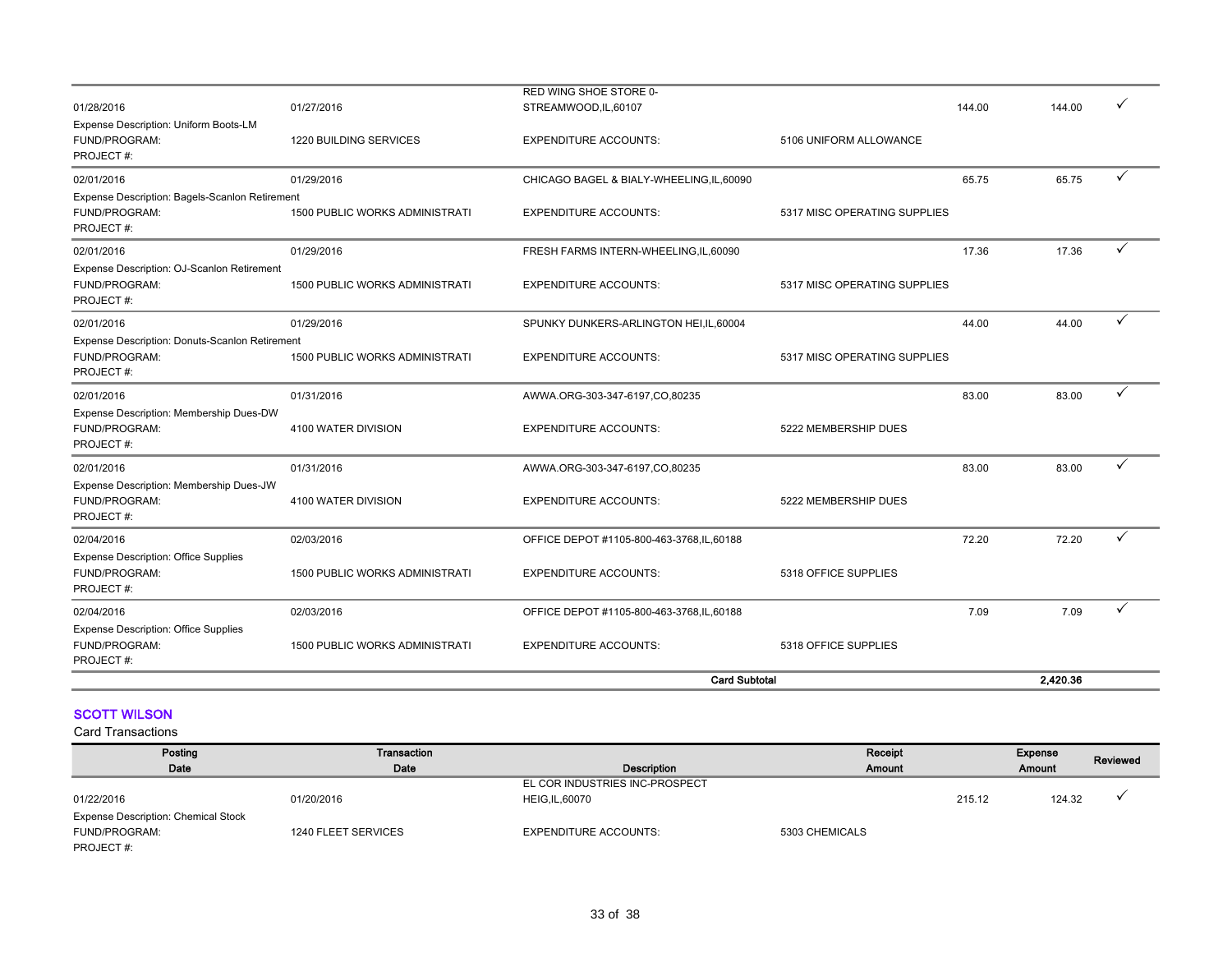|                                            |                        | EL COR INDUSTRIES INC-PROSPECT |                              |        |              |
|--------------------------------------------|------------------------|--------------------------------|------------------------------|--------|--------------|
| 01/22/2016                                 | 01/20/2016             |                                | 215.12                       | 90.80  | ✓            |
|                                            |                        | <b>HEIG, IL, 60070</b>         |                              |        |              |
| Expense Description: Absorbant Pads        |                        |                                |                              |        |              |
| FUND/PROGRAM:                              | 1240 FLEET SERVICES    | <b>EXPENDITURE ACCOUNTS:</b>   | 5317 MISC OPERATING SUPPLIES |        |              |
| PROJECT#:                                  |                        |                                |                              |        |              |
|                                            |                        | EL COR INDUSTRIES INC-PROSPECT |                              |        |              |
| 01/22/2016                                 | 01/20/2016             | <b>HEIG, IL, 60070</b>         | 10.48                        | 10.48  | ✓            |
| Expense Description: Switch/#630           |                        |                                |                              |        |              |
| FUND/PROGRAM:                              | 2200 FIRE DEPARTMENT   | <b>EXPENDITURE ACCOUNTS:</b>   | 5310 VEHICLE MAINTENANCE     |        |              |
|                                            |                        |                                |                              |        |              |
| PROJECT#:                                  |                        |                                |                              |        |              |
|                                            |                        | EL COR INDUSTRIES INC-PROSPECT |                              |        |              |
| 01/22/2016                                 | 01/20/2016             | <b>HEIG, IL, 60070</b>         | 231.85                       | 198.85 | ✓            |
| Expense Description: Squad Setup Parts     |                        |                                |                              |        |              |
| FUND/PROGRAM:                              | 2100 POLICE DEPARTMENT | <b>EXPENDITURE ACCOUNTS:</b>   | 5310 VEHICLE MAINTENANCE     |        |              |
| PROJECT#:                                  |                        |                                |                              |        |              |
|                                            |                        | EL COR INDUSTRIES INC-PROSPECT |                              |        |              |
|                                            | 01/20/2016             |                                | 231.85                       | 33.00  | ✓            |
| 01/22/2016                                 |                        | <b>HEIG, IL, 60070</b>         |                              |        |              |
| <b>Expense Description: Nitrile Gloves</b> |                        |                                |                              |        |              |
| FUND/PROGRAM:                              | 1240 FLEET SERVICES    | <b>EXPENDITURE ACCOUNTS:</b>   | 5319 PROTECTIVE CLOTHING     |        |              |
| PROJECT#:                                  |                        |                                |                              |        |              |
|                                            |                        | EL COR INDUSTRIES INC-PROSPECT |                              |        |              |
| 01/22/2016                                 | 01/20/2016             | <b>HEIG, IL, 60070</b>         | 29.57                        | 29.57  | ✓            |
| Expense Description: Solenoid/#113         |                        |                                |                              |        |              |
| FUND/PROGRAM:                              | 1420 STREETS DIVISION  | <b>EXPENDITURE ACCOUNTS:</b>   | 5310 VEHICLE MAINTENANCE     |        |              |
|                                            |                        |                                |                              |        |              |
| PROJECT#:                                  |                        |                                |                              |        |              |
|                                            |                        | EL COR INDUSTRIES INC-PROSPECT |                              |        |              |
| 01/22/2016                                 | 01/20/2016             | HEIG, IL, 60070                | 351.28                       | 88.50  | $\checkmark$ |
| <b>Expense Description: Relays</b>         |                        |                                |                              |        |              |
| FUND/PROGRAM:                              | 2100 POLICE DEPARTMENT | <b>EXPENDITURE ACCOUNTS:</b>   | 5310 VEHICLE MAINTENANCE     |        |              |
| PROJECT#:                                  |                        |                                |                              |        |              |
|                                            |                        | EL COR INDUSTRIES INC-PROSPECT |                              |        |              |
| 01/22/2016                                 | 01/20/2016             | HEIG, IL, 60070                | 351.28                       | 262.78 | $\checkmark$ |
|                                            |                        |                                |                              |        |              |
| Expense Description: Parts Room Stock      |                        |                                |                              |        |              |
| FUND/PROGRAM:                              | 1240 FLEET SERVICES    | <b>EXPENDITURE ACCOUNTS:</b>   | 5317 MISC OPERATING SUPPLIES |        |              |
| PROJECT#:                                  |                        |                                |                              |        |              |
|                                            |                        | EL COR INDUSTRIES INC-PROSPECT |                              |        |              |
| 01/22/2016                                 | 01/20/2016             | <b>HEIG, IL, 60070</b>         | 10.48                        | 10.48  | $\checkmark$ |
| Expense Description: Switch                |                        |                                |                              |        |              |
| FUND/PROGRAM:                              | 2200 FIRE DEPARTMENT   | <b>EXPENDITURE ACCOUNTS:</b>   | 5310 VEHICLE MAINTENANCE     |        |              |
| PROJECT#:                                  |                        |                                |                              |        |              |
|                                            |                        |                                |                              |        |              |
|                                            |                        | EL COR INDUSTRIES INC-PROSPECT |                              |        |              |
| 01/22/2016                                 | 01/20/2016             | HEIG, IL, 60070                | 36.00                        | 36.00  | ✓            |
| Expense Description: 1/4" Split Loom       |                        |                                |                              |        |              |
| FUND/PROGRAM:                              | 2100 POLICE DEPARTMENT | <b>EXPENDITURE ACCOUNTS:</b>   | 5310 VEHICLE MAINTENANCE     |        |              |
| PROJECT#:                                  |                        |                                |                              |        |              |
|                                            |                        | EL COR INDUSTRIES INC-PROSPECT |                              |        |              |
| 01/22/2016                                 | 01/20/2016             | <b>HEIG, IL, 60070</b>         | 28.80                        | 28.80  | ✓            |
|                                            |                        |                                |                              |        |              |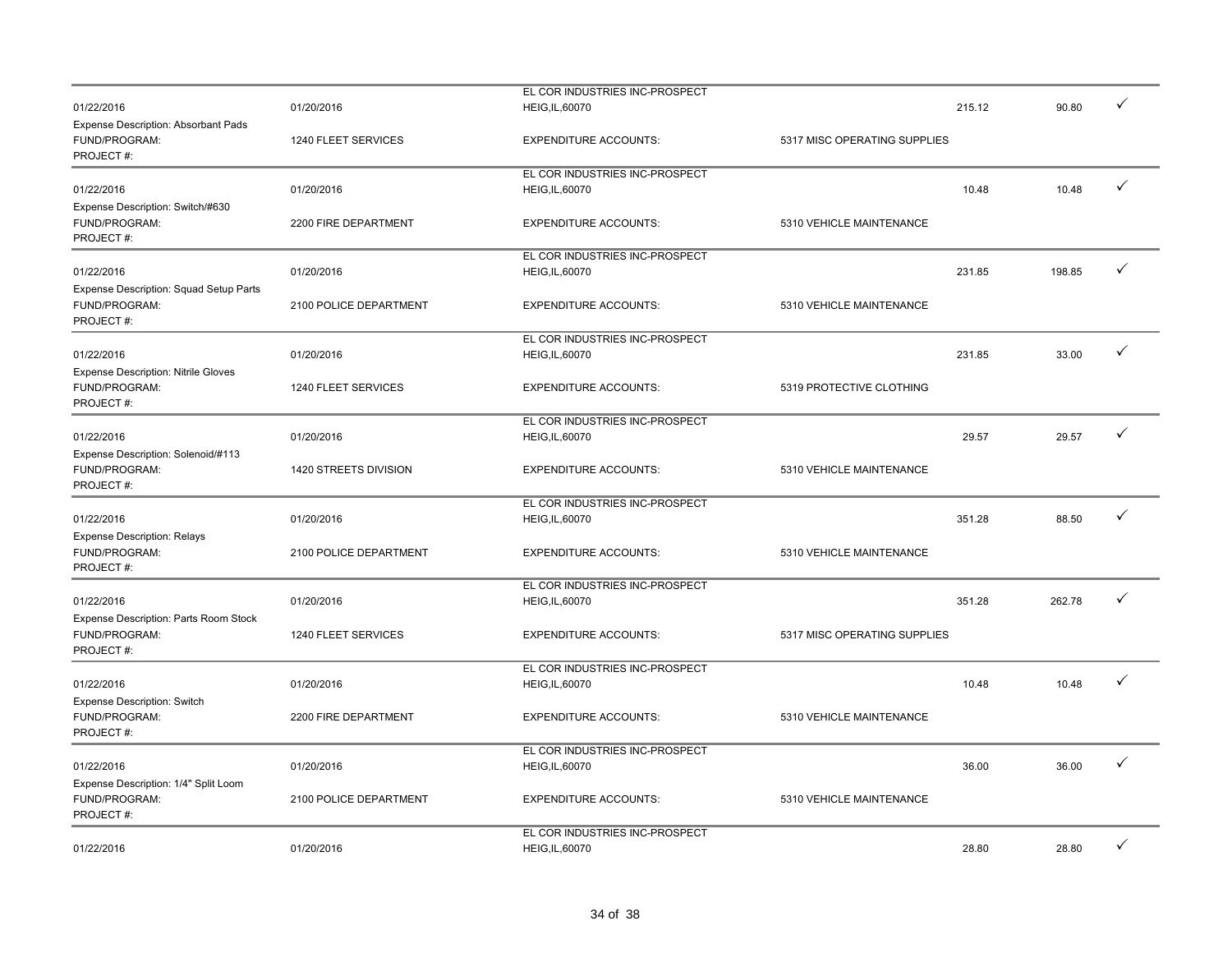| <b>Expense Description: Momentary Switches</b> |                      |                                  |                          |        |          |  |
|------------------------------------------------|----------------------|----------------------------------|--------------------------|--------|----------|--|
| FUND/PROGRAM:                                  | 2200 FIRE DEPARTMENT | <b>EXPENDITURE ACCOUNTS:</b>     | 5310 VEHICLE MAINTENANCE |        |          |  |
| PROJECT#:                                      |                      |                                  |                          |        |          |  |
|                                                |                      | ACME TRUCK BRAKE & SUP-ELK GROVE |                          |        |          |  |
| 01/27/2016                                     | 01/26/2016           | VIL, IL, 60007                   |                          | 165.86 | 165.86   |  |
| Expense Description: Slack Adjusters/#611      |                      |                                  |                          |        |          |  |
| FUND/PROGRAM:                                  | 2200 FIRE DEPARTMENT | <b>EXPENDITURE ACCOUNTS:</b>     | 5310 VEHICLE MAINTENANCE |        |          |  |
| PROJECT#:                                      |                      |                                  |                          |        |          |  |
|                                                |                      |                                  | <b>Card Subtotal</b>     |        | 1.079.44 |  |

### SEAN LINDSAY

| Posting<br>Date                                                                | <b>Transaction</b><br>Date | <b>Description</b>                                 | Receipt<br>Amount             | <b>Expense</b><br>Amount | Reviewed |
|--------------------------------------------------------------------------------|----------------------------|----------------------------------------------------|-------------------------------|--------------------------|----------|
| 01/14/2016                                                                     | 01/12/2016                 | CARID.COM-08005053274,NJ,08512                     | 982.38                        | 982.38                   | ✓        |
| Expense Description: Truck 748 Tool Boxes<br>FUND/PROGRAM:<br>PROJECT#:        | 1220 BUILDING SERVICES     | <b>EXPENDITURE ACCOUNTS:</b>                       | 5315 SMALL TOOLS & EQUIPMENT  |                          |          |
| 01/15/2016                                                                     | 01/13/2016                 | CARID.COM-08005053274,NJ,08512                     | (982.38)                      | (982.38)                 | ✓        |
| Expense Description: Tool Boxes-Return<br>FUND/PROGRAM:<br>PROJECT#:           | 1220 BUILDING SERVICES     | <b>EXPENDITURE ACCOUNTS:</b>                       | 5315 SMALL TOOLS & EQUIPMENT  |                          |          |
| 01/20/2016                                                                     | 01/08/2016                 | WW GRAINGER-PITTSBURGH, PA, 15201-1416             | (16.40)                       | (16.40)                  | ✓        |
| Expense Description: Brochure Holder-Return<br>FUND/PROGRAM:<br>PROJECT#:      | 1220 BUILDING SERVICES     | <b>EXPENDITURE ACCOUNTS:</b>                       | 5311 BLDG/GROUNDS MAINTENANCE |                          |          |
| 01/20/2016                                                                     | 01/19/2016                 | MUNCHS SUPPLY 1-WHEELING, IL, 60090                | 260.67                        | 260.67                   | ✓        |
| <b>Expense Description: Inducer Motor</b><br>FUND/PROGRAM:<br>PROJECT#:        | 1220 BUILDING SERVICES     | <b>EXPENDITURE ACCOUNTS:</b>                       | 5311 BLDG/GROUNDS MAINTENANCE |                          |          |
| 01/20/2016                                                                     | 01/19/2016                 | MUNCHS SUPPLY 1-815-723-1111, IL, 60090            | (260.67)                      | (260.67)                 | ✓        |
| Expense Description: Inducer Motor-Return<br>FUND/PROGRAM:<br>PROJECT#:        | 1220 BUILDING SERVICES     | <b>EXPENDITURE ACCOUNTS:</b>                       | 5311 BLDG/GROUNDS MAINTENANCE |                          |          |
| 01/20/2016                                                                     | 01/19/2016                 | WW GRAINGER-877-2022594, PA, 15201-1416            | 336.84                        | 168.42                   |          |
| Expense Description: Sloan Module Toilets<br>FUND/PROGRAM:<br>PROJECT#:        | 2200 FIRE DEPARTMENT       | <b>EXPENDITURE ACCOUNTS:</b>                       | 5311 BLDG/GROUNDS MAINTENANCE |                          |          |
| 01/20/2016                                                                     | 01/19/2016                 | WW GRAINGER-877-2022594, PA, 15201-1416            | 336.84                        | 168.42                   | ✓        |
| <b>Expense Description: Sloan Module Toilets</b><br>FUND/PROGRAM:<br>PROJECT#: | 1220 BUILDING SERVICES     | <b>EXPENDITURE ACCOUNTS:</b>                       | 5311 BLDG/GROUNDS MAINTENANCE |                          |          |
| 01/22/2016                                                                     | 01/21/2016                 | BUYAUTOTRUCKACCESSORIE-800-639-<br>3787, IN, 47546 | 1,081.06                      | 1,081.06                 |          |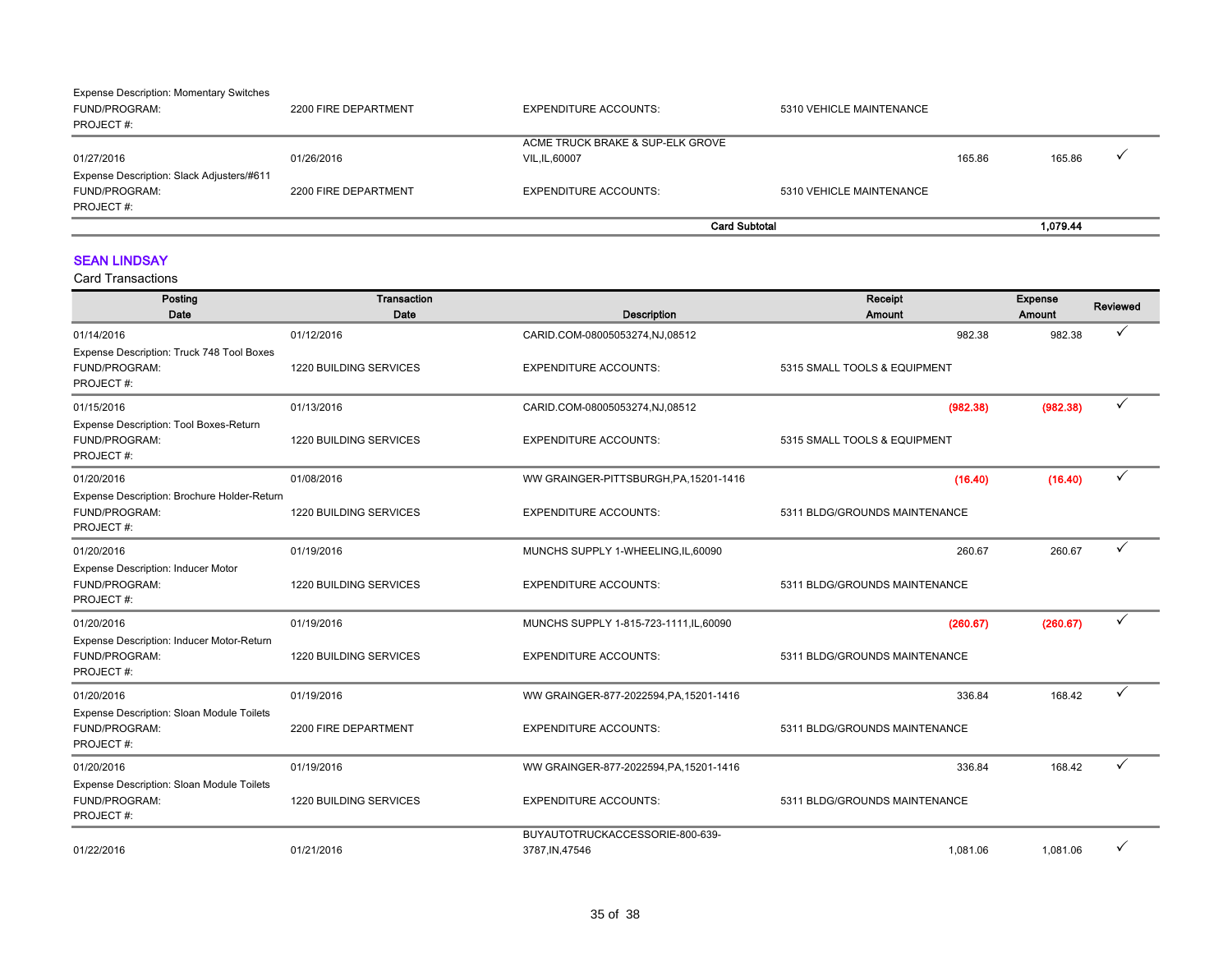|                                                                         |                        | <b>Card Subtotal</b>                    |                               | 1.914.72 |  |
|-------------------------------------------------------------------------|------------------------|-----------------------------------------|-------------------------------|----------|--|
| <b>Expense Description: Ballasts</b><br>FUND/PROGRAM:<br>PROJECT#:      | 2200 FIRE DEPARTMENT   | <b>EXPENDITURE ACCOUNTS:</b>            | 5311 BLDG/GROUNDS MAINTENANCE |          |  |
| 02/02/2016                                                              | 02/01/2016             | WW GRAINGER-877-2022594.PA.15201-1416   | 433.50                        | 433.50   |  |
| <b>Expense Description: Castor Wheels</b><br>FUND/PROGRAM:<br>PROJECT#: | 1220 BUILDING SERVICES | <b>EXPENDITURE ACCOUNTS:</b>            | 5311 BLDG/GROUNDS MAINTENANCE |          |  |
| 01/27/2016                                                              | 01/22/2016             | WW GRAINGER-877-2022594, PA, 15201-1416 | 79.72                         | 79.72    |  |
| Expense Description: Truck 748 Tool Boxes<br>FUND/PROGRAM:<br>PROJECT#: | 1220 BUILDING SERVICES | <b>EXPENDITURE ACCOUNTS:</b>            | 5315 SMALL TOOLS & EQUIPMENT  |          |  |

### SHARI MATTHEWS HUIZAR

Card Transactions

| Posting                                     | Transaction                   |                                             | Receipt                     | <b>Expense</b>   | Reviewed     |
|---------------------------------------------|-------------------------------|---------------------------------------------|-----------------------------|------------------|--------------|
| Date                                        | Date                          | Description                                 | Amount                      | Amount           |              |
| 01/07/2016                                  | 01/06/2016                    | CARNICERIA JIMENEZ-W-WHEELING,IL,60090      |                             | 29.99<br>29.99   |              |
| Expense Description: Mexican Ind. Day Cake  |                               |                                             |                             |                  |              |
| FUND/PROGRAM:                               | 1320 SENIOR CITIZENS SERVICES | <b>EXPENDITURE ACCOUNTS:</b>                | 5297 PROGRAMS/ACTIVITIES    |                  |              |
| PROJECT#:                                   |                               |                                             |                             |                  |              |
| 01/08/2016                                  | 01/06/2016                    | ORIENTAL TRADING CO-800-228-0475, NE, 68137 |                             | 31.39<br>31.39   |              |
| <b>Expense Description: Office Supplies</b> |                               |                                             |                             |                  |              |
| FUND/PROGRAM:                               | 1320 SENIOR CITIZENS SERVICES | <b>EXPENDITURE ACCOUNTS:</b>                | 5318 OFFICE SUPPLIES        |                  |              |
| PROJECT#:                                   |                               |                                             |                             |                  |              |
| 01/28/2016                                  | 01/28/2016                    | AM SOCIETY AGING-415-974-0300, CA, 94105    |                             | 818.00<br>818.00 | $\checkmark$ |
| Expense Description: ASA Aging Conf. Reg-SM |                               |                                             |                             |                  |              |
| FUND/PROGRAM:                               | 1315 SOCIAL SERVICES          | <b>EXPENDITURE ACCOUNTS:</b>                | 5205 CONFERENCES & MEETINGS |                  |              |
| PROJECT#:                                   |                               |                                             |                             |                  |              |
| 01/29/2016                                  | 01/27/2016                    | AMERICAN AIRLINES-BELLEVUE, WA, 85034-3802  |                             | 294.20<br>294.20 |              |
| Expense Description: Aging Conf Airfare-SM  |                               |                                             |                             |                  |              |
| FUND/PROGRAM:                               | 1315 SOCIAL SERVICES          | <b>EXPENDITURE ACCOUNTS:</b>                | 5205 CONFERENCES & MEETINGS |                  |              |
| PROJECT#:                                   |                               |                                             |                             |                  |              |
|                                             |                               | <b>Card Subtotal</b>                        |                             | 1,173.58         |              |

### THOMAS LUEDERS

| Posting                                   | Transaction         |                                | Receipt                    |       | Expense       | Reviewed |
|-------------------------------------------|---------------------|--------------------------------|----------------------------|-------|---------------|----------|
| Date                                      | Date                | Description                    | <b>Amount</b>              |       | <b>Amount</b> |          |
|                                           |                     | ZIMMERMANNS ACE HARDWA-BUFFALO |                            |       |               |          |
| 01/05/2016                                | 01/04/2016          | GROVE, IL, 60089               |                            | 22.48 | 22.48         |          |
| Expense Description: PVC Cleaner & Cement |                     |                                |                            |       |               |          |
| FUND/PROGRAM:                             | 4100 WATER DIVISION | <b>EXPENDITURE ACCOUNTS:</b>   | 5243 PUMPHOUSE MAINTENANCE |       |               |          |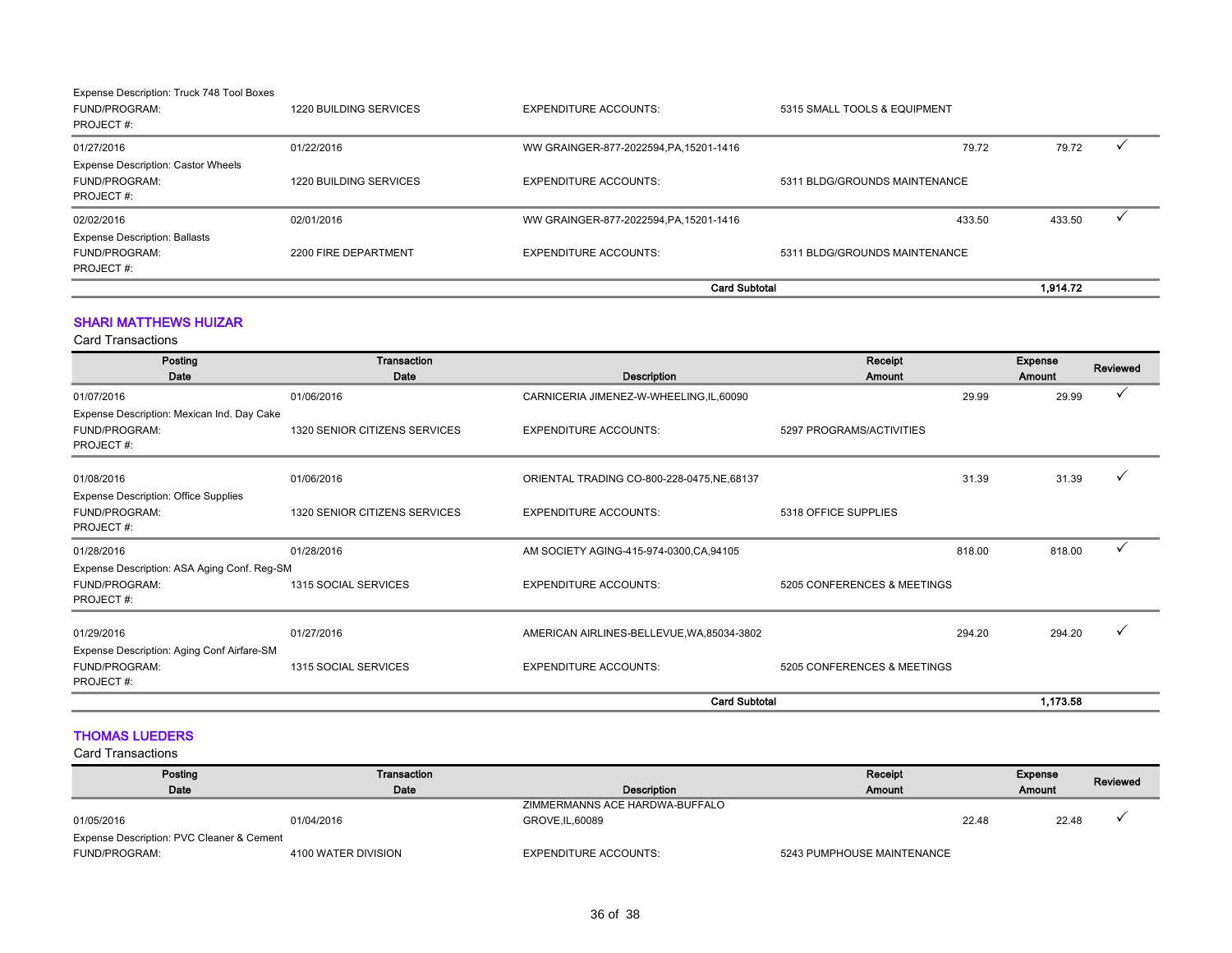|                                               |                     | THE HOME DEPOT 1913-MT         |                              |        |  |
|-----------------------------------------------|---------------------|--------------------------------|------------------------------|--------|--|
| 01/11/2016                                    | 01/07/2016          | PROSPECT, IL, 600560000        | 9.96                         | 9.96   |  |
| Expense Description: 3/4" PVC Ball Valve      |                     |                                |                              |        |  |
| FUND/PROGRAM:                                 | 4100 WATER DIVISION | <b>EXPENDITURE ACCOUNTS:</b>   | 5243 PUMPHOUSE MAINTENANCE   |        |  |
| PROJECT#:                                     |                     |                                |                              |        |  |
|                                               |                     | ZIMMERMANNS ACE HARDWA-BUFFALO |                              |        |  |
| 01/14/2016                                    | 01/13/2016          | GROVE, IL, 60089               | 6.07                         | 6.07   |  |
| <b>Expense Description: Reducing Coupling</b> |                     |                                |                              |        |  |
| FUND/PROGRAM:                                 | 4100 WATER DIVISION | <b>EXPENDITURE ACCOUNTS:</b>   | 5243 PUMPHOUSE MAINTENANCE   |        |  |
| PROJECT#:                                     |                     |                                |                              |        |  |
|                                               |                     | THE HOME DEPOT 1913-MT         |                              |        |  |
| 01/15/2016                                    | 01/13/2016          | PROSPECT, IL, 600560000        | 155.16                       | 16.16  |  |
| Expense Description: Tapcon & Washers         |                     |                                |                              |        |  |
| FUND/PROGRAM:                                 | 4100 WATER DIVISION | <b>EXPENDITURE ACCOUNTS:</b>   | 5243 PUMPHOUSE MAINTENANCE   |        |  |
| PROJECT#:                                     |                     |                                |                              |        |  |
|                                               |                     | THE HOME DEPOT 1913-MT         |                              |        |  |
| 01/15/2016                                    | 01/13/2016          | PROSPECT, IL, 600560000        | 155.16                       | 139.00 |  |
| Expense Description: Hammer Drill             |                     |                                |                              |        |  |
| FUND/PROGRAM:                                 | 4100 WATER DIVISION | <b>EXPENDITURE ACCOUNTS:</b>   | 5315 SMALL TOOLS & EQUIPMENT |        |  |
| PROJECT#:                                     |                     |                                |                              |        |  |
|                                               |                     | THE HOME DEPOT 1913-MT         |                              |        |  |
| 01/22/2016                                    | 01/19/2016          | PROSPECT, IL, 600560000        | 22.75                        | 22.75  |  |
| <b>Expense Description: Corner Brace</b>      |                     |                                |                              |        |  |
| FUND/PROGRAM:                                 | 4100 WATER DIVISION | <b>EXPENDITURE ACCOUNTS:</b>   | 5243 PUMPHOUSE MAINTENANCE   |        |  |
| PROJECT#:                                     |                     |                                |                              |        |  |
|                                               |                     | THE HOME DEPOT 1913-MT         |                              |        |  |
| 01/22/2016                                    | 01/19/2016          | PROSPECT, IL, 600560000        | 16.91                        | 16.91  |  |
| Expense Description: Masonry Bit              |                     |                                |                              |        |  |
| FUND/PROGRAM:                                 | 4100 WATER DIVISION | <b>EXPENDITURE ACCOUNTS:</b>   | 5243 PUMPHOUSE MAINTENANCE   |        |  |
| PROJECT#:                                     |                     |                                |                              |        |  |
|                                               |                     | <b>Card Subtotal</b>           |                              | 233.33 |  |

### TY JOHNSON

| Posting                                         | Transaction                   |                                           | Receipt                       | Expense  | Reviewed |
|-------------------------------------------------|-------------------------------|-------------------------------------------|-------------------------------|----------|----------|
| Date                                            | Date                          | Description                               | Amount                        | Amount   |          |
|                                                 |                               | LAYSTROM-BUESCHER INC-                    |                               |          |          |
| 01/06/2016                                      | 01/05/2016                    | WHEELING, IL, 600900000                   | 39.60                         | 39.60    |          |
| <b>Expense Description: Padlock</b>             |                               |                                           |                               |          |          |
| FUND/PROGRAM:                                   | 4100 WATER DIVISION           | <b>EXPENDITURE ACCOUNTS:</b>              | 5311 BLDG/GROUNDS MAINTENANCE |          |          |
| PROJECT#:                                       |                               |                                           |                               |          |          |
|                                                 |                               |                                           |                               |          |          |
| 01/14/2016                                      | 01/13/2016                    | NORTH AMERICAN CORP-8478324000, IL, 60025 | 4.250.59                      | 3,980.03 |          |
| <b>Expense Description: Janitorial Supplies</b> |                               |                                           |                               |          |          |
| <b>FUND/PROGRAM:</b>                            | <b>1220 BUILDING SERVICES</b> | <b>EXPENDITURE ACCOUNTS:</b>              | 5309 JANITORIAL SUPPLIES      |          |          |
| PROJECT#:                                       |                               |                                           |                               |          |          |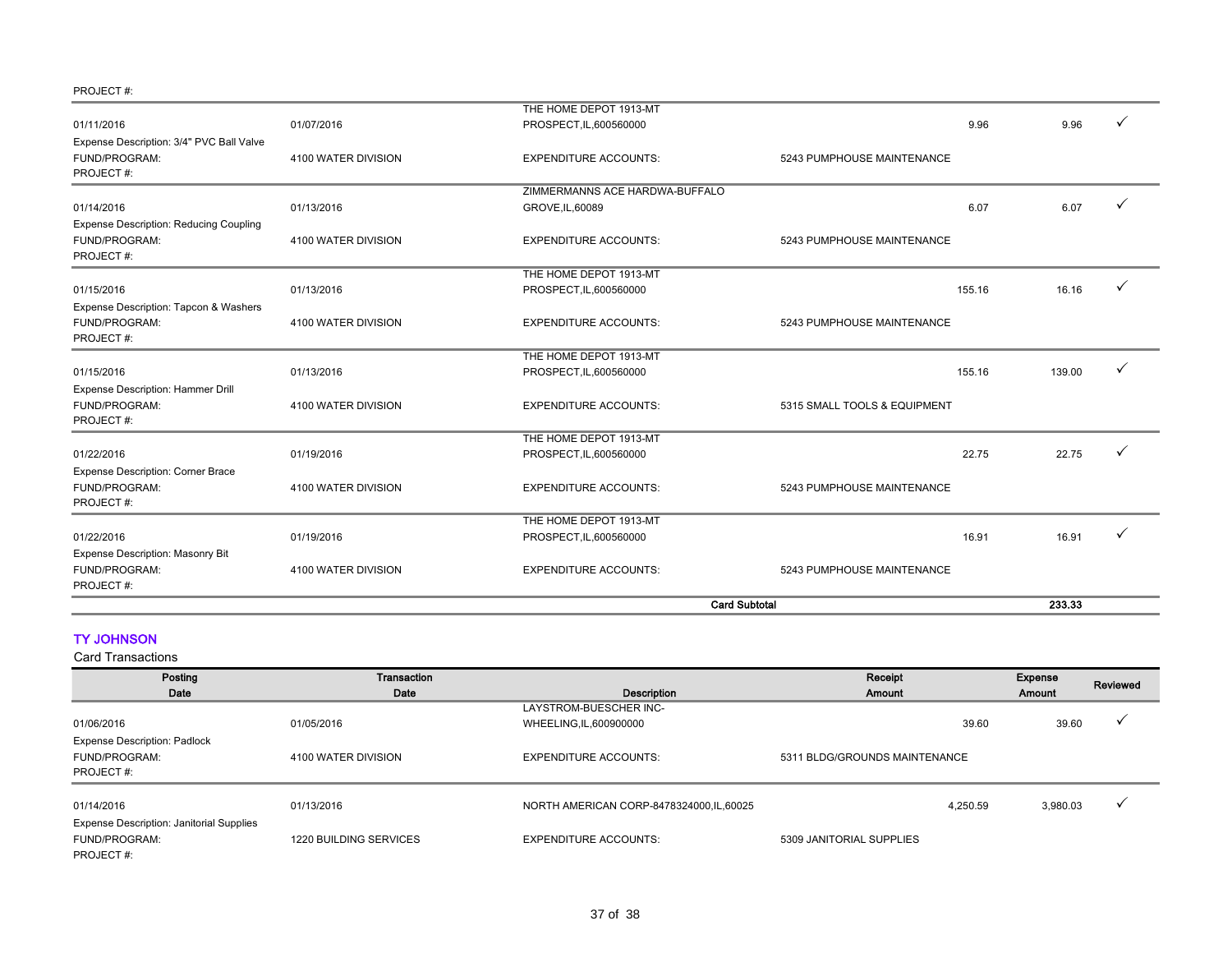| 01/14/2016                                                                    | 01/13/2016                    | NORTH AMERICAN CORP-8478324000, IL, 60025 | 4.250.59                      | 270.56   |   |
|-------------------------------------------------------------------------------|-------------------------------|-------------------------------------------|-------------------------------|----------|---|
| <b>Expense Description: Janitorial Supplies</b><br>FUND/PROGRAM:<br>PROJECT#: | 4100 WATER DIVISION           | <b>EXPENDITURE ACCOUNTS:</b>              | 5344 WATER MAIN MAINTENANCE   |          |   |
| 01/15/2016<br><b>Expense Description: Door Closer Arms</b>                    | 01/13/2016                    | HL FLAKE SECURITY HARD-HOUSTON, TX, 77081 | 479.59                        | 479.59   |   |
| FUND/PROGRAM:<br>PROJECT#:                                                    | <b>1220 BUILDING SERVICES</b> | <b>EXPENDITURE ACCOUNTS:</b>              | 5311 BLDG/GROUNDS MAINTENANCE |          |   |
| 01/21/2016                                                                    | 01/20/2016                    | EASYKEYSCOM INC-08778395397, NC, 28273    | 27.80                         | 27.80    | ✓ |
| <b>Expense Description: Lock Cores</b><br>FUND/PROGRAM:<br>PROJECT#:          | <b>1220 BUILDING SERVICES</b> | <b>EXPENDITURE ACCOUNTS:</b>              | 5317 MISC OPERATING SUPPLIES  |          |   |
| 01/27/2016                                                                    | 01/26/2016                    | ECOMELECTRO-7185047348,NY,11220           | 70.20                         | 70.20    | ✓ |
| <b>Expense Description: FA Batteries</b><br>FUND/PROGRAM:<br>PROJECT#:        | <b>1220 BUILDING SERVICES</b> | <b>EXPENDITURE ACCOUNTS:</b>              | 5317 MISC OPERATING SUPPLIES  |          |   |
|                                                                               |                               | BANNER PLUMBING SUPPLY-BUFFALO            |                               |          |   |
| 02/04/2016                                                                    | 02/03/2016                    | GROVE, IL, 60089                          | 8.93                          | 8.93     |   |
| Expense Description: Check Valve<br>FUND/PROGRAM:<br>PROJECT#:                | <b>1220 BUILDING SERVICES</b> | <b>EXPENDITURE ACCOUNTS:</b>              | 5311 BLDG/GROUNDS MAINTENANCE |          |   |
|                                                                               |                               | <b>Card Subtotal</b>                      |                               | 4,876.71 |   |

### VINCENT HOFFMAN

Card Transactions

| Posting<br>Date                                                                  | Transaction<br>Date                  | Description                                                                 | Receipt<br>Amount                      | Expense<br>Amount | Reviewed |
|----------------------------------------------------------------------------------|--------------------------------------|-----------------------------------------------------------------------------|----------------------------------------|-------------------|----------|
| 01/18/2016<br><b>Expense Description: Ice Melt</b><br>FUND/PROGRAM:<br>PROJECT#: | 01/15/2016<br>1430 FORESTRY DIVISION | THE HOME DEPOT 1927-PALATINE, IL, 600740000<br><b>EXPENDITURE ACCOUNTS:</b> | 209.80<br>5315 SMALL TOOLS & EQUIPMENT | 199.96            |          |
| 01/18/2016                                                                       | 01/15/2016                           | THE HOME DEPOT 1927-PALATINE, IL, 600740000                                 | 209.80                                 | 9.84              |          |
| <b>Expense Description: Lumber</b><br>FUND/PROGRAM:<br>PROJECT#:                 | <b>1420 STREETS DIVISION</b>         | <b>EXPENDITURE ACCOUNTS:</b>                                                | 5314 MINOR STREET REPAIRS              |                   |          |
|                                                                                  |                                      | <b>Card Subtotal</b>                                                        |                                        | 209.80            |          |

Report Run By: Nancy Hoppe (NHOPPE, Company Program Administrator)

© 1994-2016. MasterCard. All rights reserved.